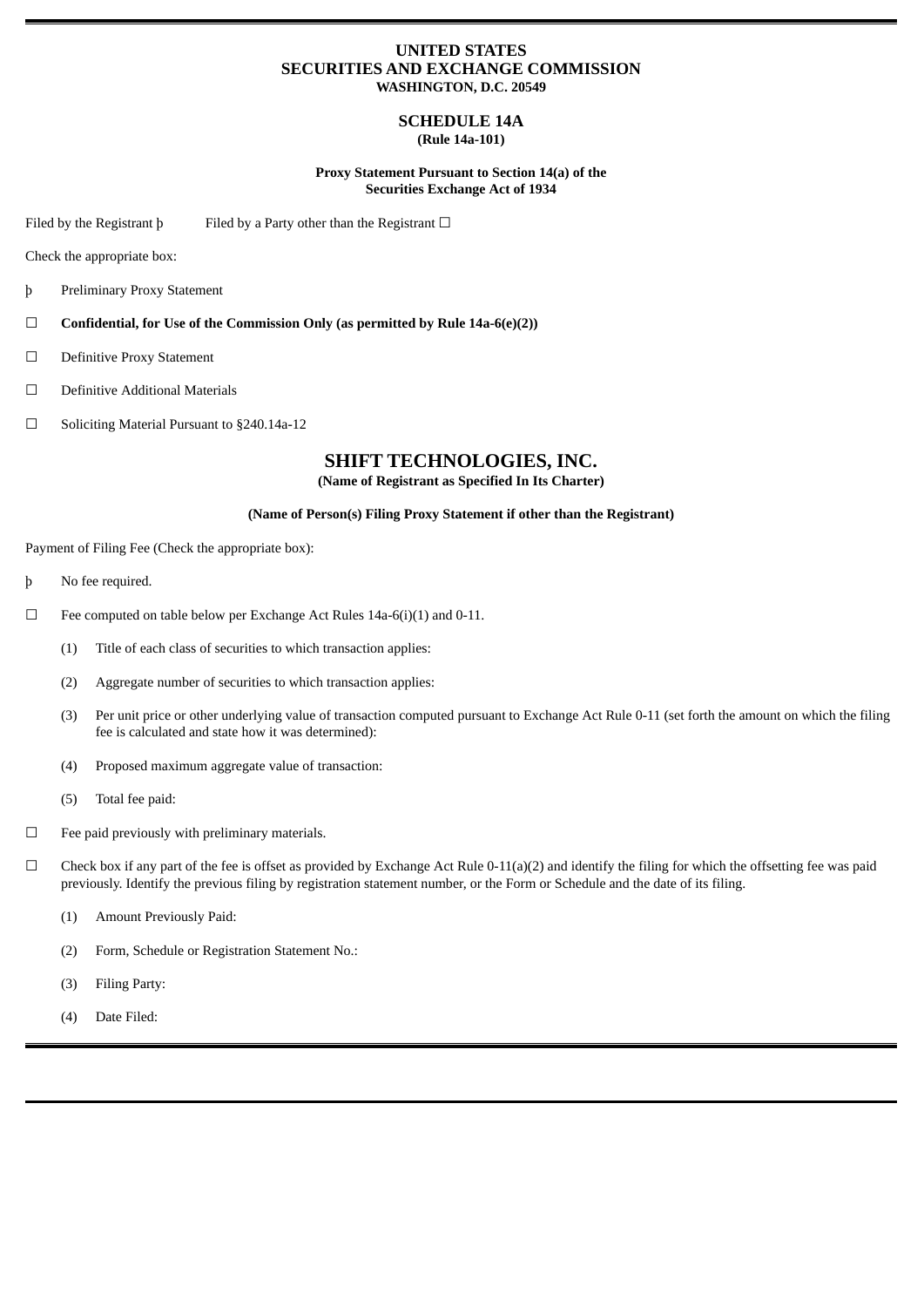#### **OFFER TO EXCHANGE**

## **WARRANTS TO ACQUIRE SHARES OF CLASS A COMMON STOCK**

**OF**

## **SHIFT TECHNOLOGIES, INC.**

#### **AND**

## **CONSENT SOLICITATION**

## **THE OFFER PERIOD AND YOUR RIGHT TO WITHDRAW WARRANTS THAT YOU TENDER WILL EXPIRE AT 12:00 MIDNIGHT,** EASTERN TIME, ON [.], 2020, UNLESS THE OFFER PERIOD IS EXTENDED. THE COMPANY MAY EXTEND THE OFFER PERIOD AT **ANY TIME.**

## **THE OFFER IS BEING MADE SOLELY UNDER THIS OFFER LETTER AND THE RELATED LETTER OF TRANSMITTAL AND CONSENT TO ALL HOLDERS OF PUBLIC WARRANTS.**

Shift Technologies, Inc., a Delaware corporation (the "*Company*," "**we**," "**us**," or "**our**"), is making an offer to all holders of the warrants described below to exchange during the Offer Period 0.25 shares of our Class A common stock, par value \$0.0001 per share, and \$1.00 in cash, without interest (together, the "*Exchange Consideration*"), for each Public Warrant (as defined below) tendered. The "*Offer Period*" is the period commencing on [●], 2020 and ending at 12:00 midnight, Eastern Time, on [●], 2020, or such later date to which the Company may extend the Offer (the "*Expiration Date*"). The offer is made upon the terms and conditions in this Offer to Exchange Letter ("*Offer Letter*") and the related Letter of Transmittal and Consent (together, as each may be amended or supplemented from time to time, the "*Offer*").

Warrants eligible to be tendered pursuant to the Offer include 7,532,494 publicly traded warrants to purchase our Class A common stock, which were publicly issued as warrants to purchase the Class A common stock of the Company, formerly known as Insurance Acquisition Corp. ("*IAC*"), in connection with the initial public offering of IAC's securities on March 22, 2019 (the "*IAC IPO*"), which entitle such warrant holders to purchase one share of Class A common stock at an exercise price of \$11.50, subject to adjustments (the "*Public Warrants*"). The Offer does not relate to the 212,500 warrants to purchase Class A common stock, which were privately issued in connection with the IAC IPO based on an exemption from registration under the Securities Act of 1933, as amended (the "*Securities Act*"), referred to as the "*Placement Warrants*."

Concurrently with the Offer, we also are soliciting consents (the "Consent Solicitation") from holders of the Public Warrants to amend (the "*Warrant Amendment*") the Warrant Agreement, dated as of March 19, 2019, by and between the Company and Continental Stock Transfer & Trust Company (the "*Warrant Agreement*"), which governs all of the Public Warrants, to permit the Company to require that each outstanding Public Warrant be converted into a combination of 0.225 shares of our Class A common stock and \$0.90 in cash, without interest (the "*Conversion Consideration*"), which Conversion Consideration is approximately 10% less than the Exchange Consideration applicable to the Offer, thus eliminating all of the Public Warrants, as described in this Offer Letter. We are not seeking consents, and will not accept letters of transmittal to participate in the Offer and consent to the Warrant Amendment, until we have filed a definitive proxy statement with respect to the Consent Solicitation. If the Warrant Amendment is approved, we will not enter into the Warrant Amendment until at least 20 business days after the definitive proxy statement is sent to holders of Public Warrants.

One of the conditions to consummation of the Offer (which condition may be waived by the Company, in its sole discretion) is that holders of at least 65% of the outstanding Public Warrants are tendered in the Offer and Consent Solicitation. The execution and delivery of the Letter of Transmittal and Consent with respect to Public Warrants will constitute your consent to the Warrant Amendment and will also authorize and direct the Depository (as defined below) to execute and deliver a written consent to the Warrant Amendment on your behalf with respect to all Public Warrants that you tender. If you hold Public Warrants, you must deliver your consent to the proposed Warrant Amendment in order to participate in the Offer and Consent Solicitation.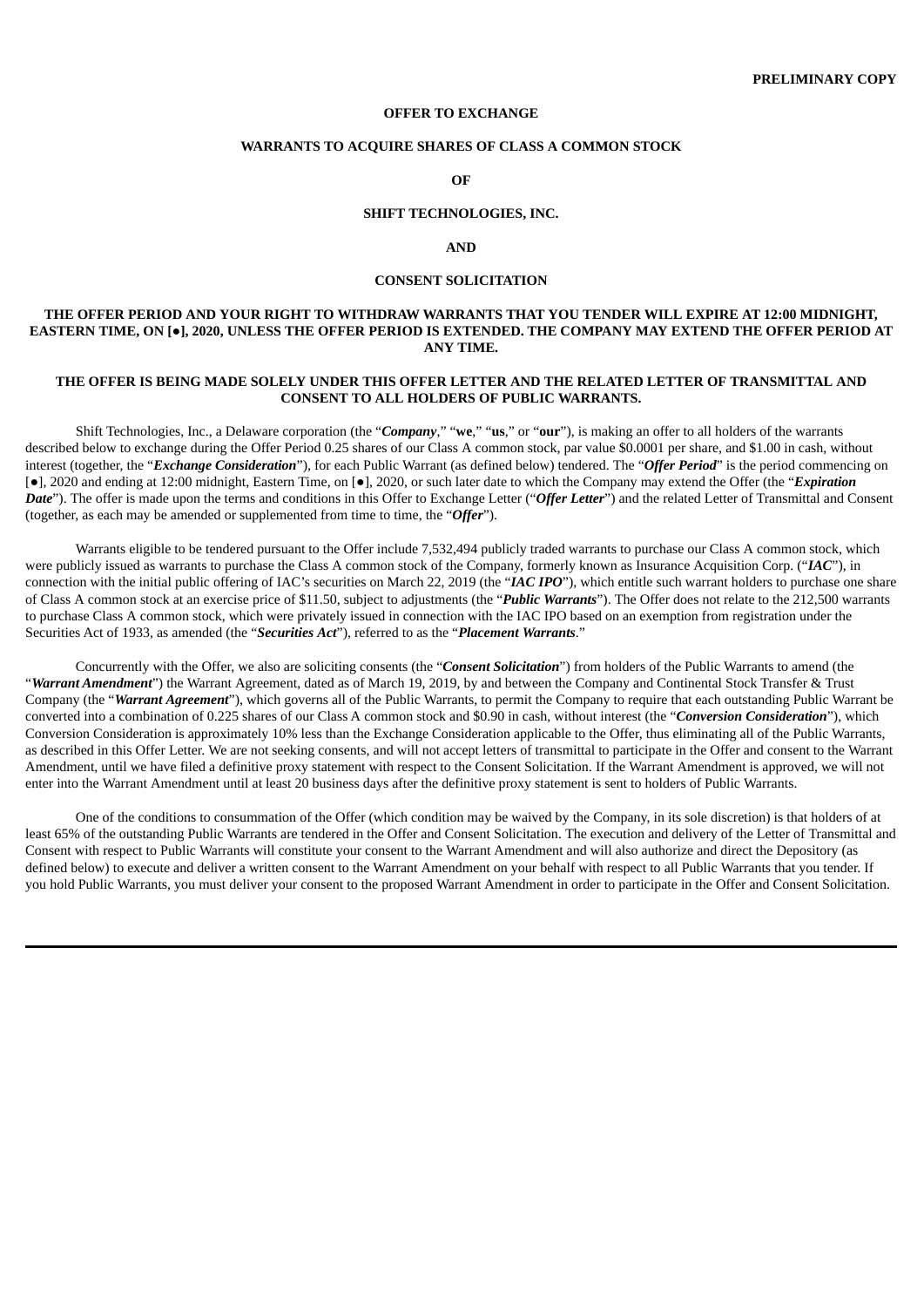Our Class A common stock and Public Warrants are listed on The Nasdaq Capital Market ("Nasdaq") under the symbols "SFT" and "SFTTW," respectively. On November [●], 2020, the last reported sale prices on Nasdaq for our Class A common stock and Public Warrants were \$[●] and \$[●], respectively. As of November 4, 2020, 7,532,494 Public Warrants were outstanding. **Warrant holders should obtain current market quotations for the** shares of Class A common stock and Public Warrants before deciding whether to tender their Public Warrants pursuant to the Offer.

The Offer is to permit holders of Public Warrants to tender any and all outstanding Public Warrants in exchange for the Exchange Consideration for each Public Warrant tendered. A holder may tender as few or as many Public Warrants as the holder elects. No fractional shares of Class A common stock will be issued. Public Warrants may only be exchanged for whole shares of Class A common stock. In lieu of issuing fractional shares of Class A common stock to which any holder of Public Warrants would otherwise have been entitled, the Company will round the number of shares to which such holder is entitled, after aggregating all fractions, up to the next whole number of shares. Holders are also entitled to exercise their Public Warrants during the Offer Period in accordance with the terms of the Public Warrant.

## If you elect to tender Public Warrants in response to the Offer and Consent Solicitation, please follow the instructions in this Offer Letter and the related documents, including the Letter of Transmittal and Consent. If you wish to exercise your Public Warrants in accordance with their **terms, please follow the instructions for exercise included in the Public Warrants.**

If you tender Public Warrants, you may withdraw your tendered Public Warrants at any time before the Expiration Date and retain them on their current terms or amended terms if the Warrant Amendment is approved, by following the instructions in this Offer Letter. In addition, tendered Public Warrants that are not accepted by us for exchange by [ $\bullet$ ], 2020, may thereafter be withdrawn by you until such time as the Public Warrants are accepted by us for exchange. If you withdraw the tender of your Public Warrants, your consent to the Warrant Amendment will be withdrawn as a result.

## Investing in the Company's Class A common stock involves a high degree of risk. See "The Offer and Consent Solicitation, Section 13. Forward-Looking Statements; Risk Factors" for a discussion of information that you should consider before tendering Public Warrants in the **Offer.**

The Offer and Consent Solicitation will commence on November [●], 2020 (the date the materials relating to the Offer and Consent Solicitation are first sent to the Public Warrant holders) and end on the Expiration Date.

A detailed discussion of the Offer and Consent Solicitation is contained in this Offer Letter. We may amend or terminate the Offer and Consent Solicitation at any time with requisite notice, as further described in this Offer Letter. Holders of Public Warrants are strongly encouraged to read this entire package of materials, and the publicly-filed information about the Company referenced herein, as well as any supplemental disclosure regarding the Offer before making a decision regarding the Offer and Consent Solicitation.

THE COMPANY'S BOARD OF DIRECTORS HAS APPROVED THE OFFER AND CONSENT SOLICITATION. HOWEVER, NONE OF THE COMPANY, ITS DIRECTORS, OFFICERS OR EMPLOYEES, NOR CONTINENTAL STOCK TRANSFER & TRUST COMPANY, THE DEPOSITARY FOR THE OFFER ("*CST*" OR THE "*DEPOSITARY*"), MORROW SODALI, THE INFORMATION AGENT FOR THE OFFER (THE "*INFORMATION AGENT*"), OR WELLS FARGO SECURITIES, LLC, THE COMPANY'S DEALER MANAGER FOR THE OFFER ("*WELLS FARGO*" OR THE "*DEALER MANAGER*"), MAKES ANY RECOMMENDATION AS TO WHETHER YOU SHOULD TENDER PUBLIC WARRANTS OR CONSENT TO THE WARRANT AMENDMENT. EACH HOLDER OF A PUBLIC WARRANT MUST MAKE HIS, HER OR ITS OWN DECISION AS TO WHETHER TO TENDER SOME OR ALL OF HIS, HER OR ITS PUBLIC WARRANTS AND CONSENT TO THE WARRANT AMENDMENT.

Neither the U.S. Securities and Exchange Commission (the "SEC") nor any state securities commission has approved or disapproved of the Offer Letter or passed upon the merits or fairness of the Offer Letter or the accuracy or adequacy of the disclosure in this Offer Letter or the **Letter of Transmittal and Consent. Any representation to the contrary is a criminal offense.**

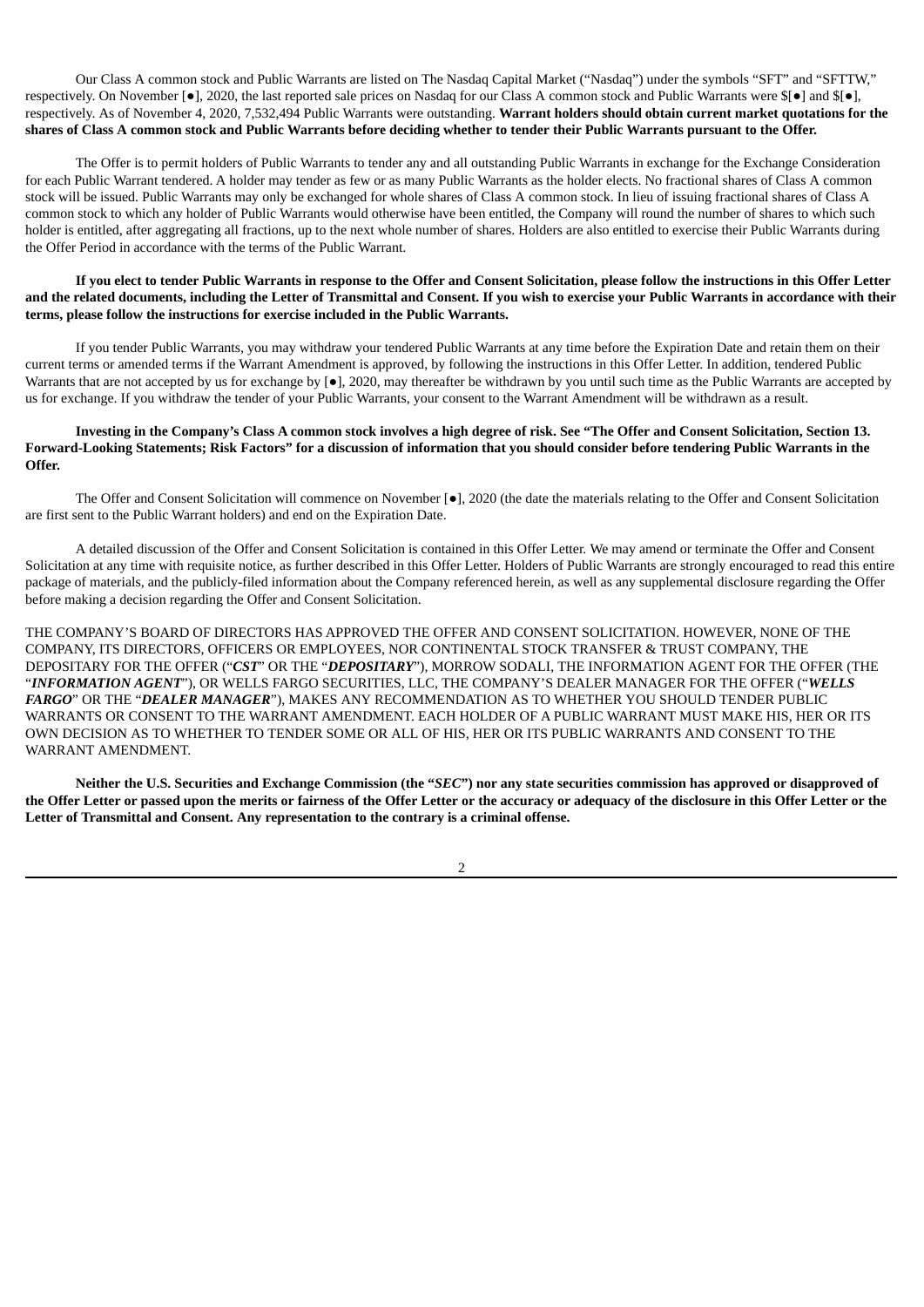## **IMPORTANT PROCEDURES**

If you want to tender some or all of your Public Warrants, you must do one of the following before the Expiration Date:

- if your Public Warrants are registered in the name of a broker, dealer, commercial bank, trust company or other nominee, contact the nominee and have the nominee tender your Public Warrants for you, which typically can be done electronically;
- if you hold Public Warrant certificates in your own name, complete and sign the Letter of Transmittal and Consent according to its instructions, and deliver the Letter of Transmittal and Consent, together with any required signature guarantee, the certificates for your Public Warrants and any other documents required by the Letter of Transmittal and Consent, to CST; or
- if you are an institution participating in DTC, called the "book-entry transfer facility" in this Offer Letter, tender your Public Warrants according to the procedure for book-entry transfer described under "The Offer and Consent Solicitation, Section 2. Procedure for Tendering Public Warrants.'

If you want to tender your Public Warrants, but:

- your certificates for the Public Warrants are not immediately available or cannot be delivered to the Depositary;
- you cannot comply with the procedure for book-entry transfer; or
- your other required documents cannot be delivered to the Depositary before the expiration of the Offer,

then you can still tender your Public Warrants if you comply with the guaranteed delivery procedure described under "The Offer and Consent Solicitation, Section 2. Procedure for Tendering Public Warrants."

**TO TENDER YOUR PUBLIC WARRANTS, YOU MUST CAREFULLY FOLLOW THE PROCEDURES DESCRIBED IN THIS OFFER LETTER, THE LETTER OF TRANSMITTAL AND CONSENT AND THE OTHER DOCUMENTS DISCUSSED HEREIN RELATED TO THE OFFER.**

**NO FRACTIONAL SHARES OF CLASS A COMMON STOCK WILL BE ISSUED. PUBLIC WARRANTS MAY ONLY BE EXCHANGED** FOR WHOLE SHARES. IN LIEU OF ISSUING FRACTIONAL SHARES OF CLASS A COMMON STOCK TO WHICH ANY HOLDER OF **PUBLIC WARRANTS WOULD OTHERWISE HAVE BEEN ENTITLED, THE COMPANY WILL ROUND THE NUMBER OF SHARES TO WHICH SUCH HOLDER IS ENTITLED, AFTER AGGREGATING ALL FRACTIONS, UP TO THE NEXT WHOLE NUMBER OF SHARES.**

**PUBLIC WARRANTS NOT EXCHANGED FOR SHARES WILL EXPIRE IN ACCORDANCE WITH THEIR TERMS ON OCTOBER 12, 2025, AT 5:00 P.M EASTERN TIME, AND OTHERWISE REMAIN SUBJECT TO THEIR ORIGINAL TERMS, UNLESS THE WARRANT AMENDMENT IS APPROVED AND THE COMPANY ELECTS TO REQUIRE THAT ALL OUTSTANDING PUBLIC WARRANTS BE EXCHANGED FOR THE CONVERSION CONSIDERATION.**

THE OFFER RELATES TO THE PUBLIC WARRANTS THAT WERE PUBLICLY ISSUED IN CONNECTION WITH THE IAC IPO, WHICH **TRADE ON NASDAQ UNDER THE SYMBOL "SFTTW." ANY AND ALL OUTSTANDING PUBLIC WARRANTS ARE ELIGIBLE TO BE TENDERED PURSUANT TO THE OFFER. AS OF NOVEMBER 4, 2020, THERE WERE 7,532,494 PUBLIC WARRANTS OUTSTANDING.**

THE COMPANY RESERVES THE RIGHT TO EXERCISE ITS ABILITY TO REDEEM THE PUBLIC WARRANTS IF AND WHEN IT IS **PERMITTED TO DO SO PURSUANT TO THE TERMS OF THE PUBLIC WARRANTS.**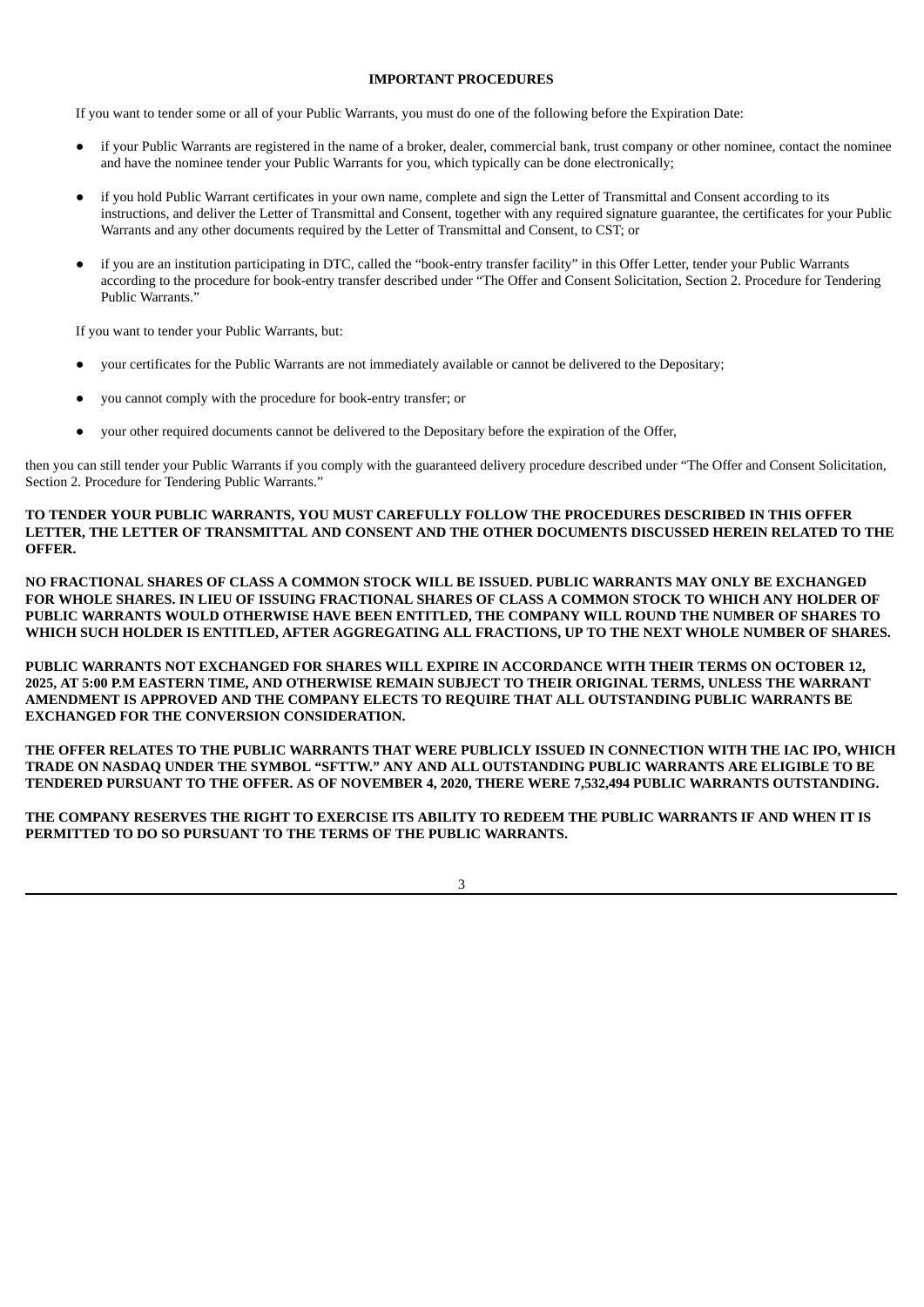If you have any questions or need assistance, you should contact Morrow Sodali, the Information Agent for the Offer. You may request additional copies of this Offer Letter, the Letter of Transmittal and Consent or the Notice of Guaranteed Delivery from the Information Agent. The Information Agent may be reached at:



470 West Avenue, 3rd Floor Stamford, CT 06902 Individuals, please call toll-free: (800) 662-5200 Banks and brokerage firms, please call: (203) 658-9400 Email: SFTTW.info@morrowsodali.com

The address of the Depositary is:

Continental Stock Transfer & Trust Company 1 State Street—30th Floor New York, NY 10004 Attention: Corporate Actions Department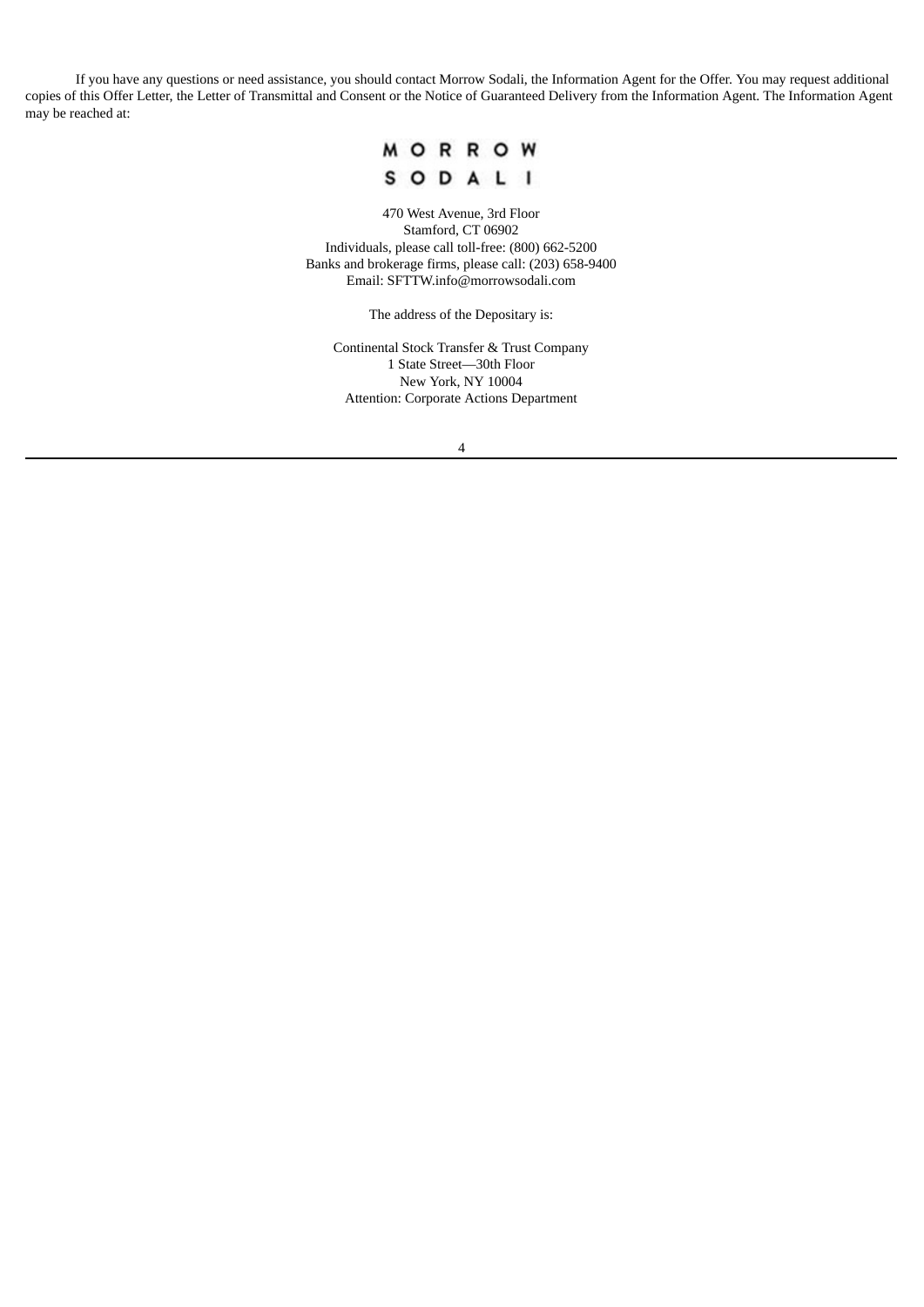## **TABLE OF CONTENTS**

| <b>SUMMARY</b>                                                          | 6  |
|-------------------------------------------------------------------------|----|
| THE OFFER AND CONSENT SOLICITATION                                      | 10 |
| <b>1. GENERAL TERMS</b>                                                 | 10 |
| 2. PROCEDURE FOR TENDERING PUBLIC WARRANTS                              | 12 |
| 3. WITHDRAWAL RIGHTS                                                    | 15 |
| 4. ACCEPTANCE OF PUBLIC WARRANTS AND ISSUANCE OF EXCHANGE CONSIDERATION | 16 |
| 5. BACKGROUND AND PURPOSE OF THE OFFER                                  | 16 |
| <b>6. PRICE RANGE OF SHARES AND PUBLIC WARRANTS</b>                     | 18 |
| 7. SOURCE AND AMOUNT OF FUNDS                                           | 19 |
| 8. TRANSACTIONS AND AGREEMENTS CONCERNING THE COMPANY'S SECURITIES      | 19 |
| 9. SECURITY OWNERSHIP OF CERTAIN BENEFICIAL OWNERS AND MANAGEMENT       | 21 |
| 10. FINANCIAL INFORMATION REGARDING THE COMPANY                         | 22 |
| 11. CONDITIONS; TERMINATION; WAIVERS; EXTENSIONS; AMENDMENTS            | 27 |
| 12. MATERIAL U.S. FEDERAL INCOME TAX CONSEQUENCES                       | 29 |
| 13. FORWARD-LOOKING STATEMENTS; RISK FACTORS                            | 34 |
| 14. THE DEPOSITARY, INFORMATION AGENT AND DEALER MANAGER                | 35 |
| <b>15. ADDITIONAL INFORMATION; MISCELLANEOUS</b>                        | 36 |

We are not making the Offer to, and will not accept any tendered Public Warrants from, Public Warrant holders in any jurisdiction where it would be illegal to do so. However, we may, at our discretion, take any actions necessary for us to make the Offer to Public Warrant **holders in any such jurisdiction.**

You should rely only on the information contained in this Offer Letter and in the Letter of Transmittal and Consent or to which we have referred you. We have not authorized anyone to provide you with information or to make any representation in connection with the Offer other than those contained in this Offer Letter or in the Letter of Transmittal and Consent. If anyone makes any recommendation or gives any information or representation regarding the Offer, you should not rely upon that recommendation, information or representation as having been authorized by us, our board of directors, the Depositary or the Information Agent for the Offer or the Dealer Manager for the Offer. You should not assume that the information provided in the Offer is accurate as of any date other than the date as of which it is shown, or if no date is **otherwise indicated, the date of this Offer Letter.**

We are relying on Section 3(a)(9) of the Securities Act to exempt the Offer from the registration requirements of the Securities Act. We have no contract, arrangement or understanding relating to the payment of, and will not, directly or indirectly, pay, any commission or other remuneration to any broker, dealer, salesperson, agent or any other person, including the Dealer Manager, for soliciting tenders in the Offer. In addition, none of the Depositary, the Information Agent, the Dealer Manager or any broker, dealer, salesperson, agent or any other person is engaged or authorized to express any statement, opinion, recommendation or judgment with respect to the relative merits and risks of the Offer. Our officers, directors and regular employees may solicit tenders from holders of the Public Warrants and will answer inquiries concerning the terms of the Offer, but they will not receive additional compensation for soliciting tenders or answering any such inquiries.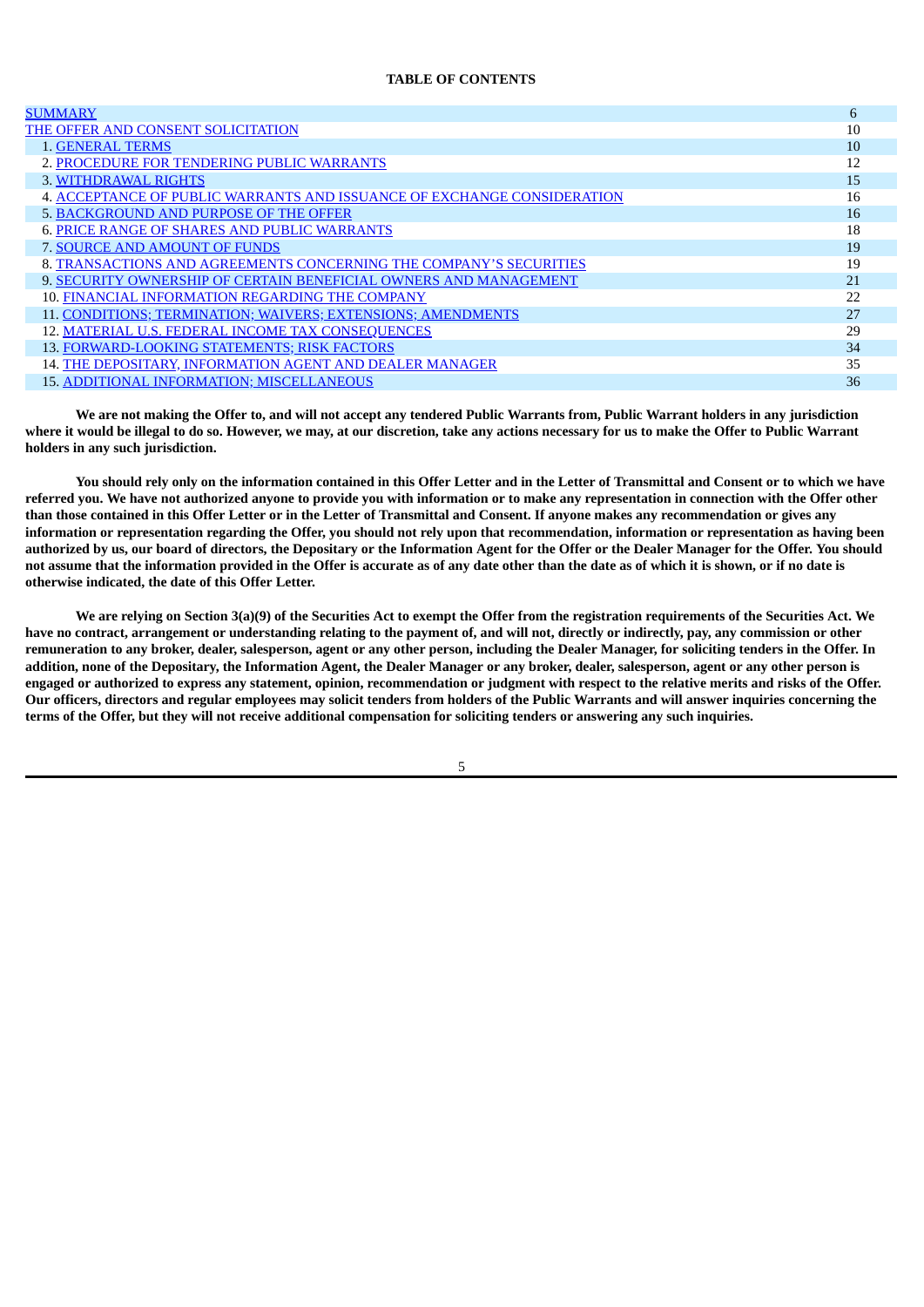# **SUMMARY**

<span id="page-6-0"></span>Unless otherwise stated in this Offer Letter, references to "we," "our," "us," or the "Company" refer to Shift Technologies, Inc. An investment in our Class A common stock involves risks. You should carefully consider the information provided under the heading "Forward-Looking Statements; Risk *Factors" beginning on page 34.*

| The Company               | Shift Technologies, Inc., a Delaware corporation. Our principal executive offices are located at<br>2525 16 <sup>th</sup> Street, Suite 316, San Francisco, California 94103. Our telephone number is (855)<br>575-6739.                                                                                                                                                                                                                                                                                                                                                                                                                                                                                                                                                                                                                                                                                                                                                                                                                                                                                                                                                                                                       |
|---------------------------|--------------------------------------------------------------------------------------------------------------------------------------------------------------------------------------------------------------------------------------------------------------------------------------------------------------------------------------------------------------------------------------------------------------------------------------------------------------------------------------------------------------------------------------------------------------------------------------------------------------------------------------------------------------------------------------------------------------------------------------------------------------------------------------------------------------------------------------------------------------------------------------------------------------------------------------------------------------------------------------------------------------------------------------------------------------------------------------------------------------------------------------------------------------------------------------------------------------------------------|
| The Public Warrants       | As of November 4, 2020, the Company had 7,532,494 Public Warrants outstanding. Each Public<br>Warrant is exercisable for one share of our Class A common stock, par value \$0.0001 per share,<br>at an exercise price of \$11.50. By their terms, the Public Warrants will expire on October 12,<br>2025, at 5:00 p.m. Eastern Time, unless sooner exercised or redeemed by the Company in<br>accordance with the terms of the Public Warrants. The Offer relates to the Public Warrants that<br>were publicly issued in connection with the IAC IPO, which trade on Nasdaq under the symbol<br>"SFTTW." Any and all outstanding Public Warrants are eligible to be tendered pursuant to the<br>Offer.                                                                                                                                                                                                                                                                                                                                                                                                                                                                                                                         |
| The Class A Common Stock  | As of November 4, 2020, the Company had 83,763,631 shares of Class A common stock<br>outstanding. The shares issuable upon exchange of the Public Warrants pursuant to the Offer<br>represent approximately 8.99% of our outstanding shares of Class A common stock as of<br>November 4, 2020.                                                                                                                                                                                                                                                                                                                                                                                                                                                                                                                                                                                                                                                                                                                                                                                                                                                                                                                                 |
| <b>Market Information</b> | Our shares of Class A common stock and Public Warrants are listed on Nasdaq under the<br>symbols "SFT" and "SFTTW," respectively. On November [.], 2020, the last reported sale<br>prices on Nasdaq for our Class A common stock and Public Warrants were $\mathcal{S}[\bullet]$ and $\mathcal{S}[\bullet]$ ,<br>respectively.                                                                                                                                                                                                                                                                                                                                                                                                                                                                                                                                                                                                                                                                                                                                                                                                                                                                                                 |
| The Offer                 | The Offer is to permit holders of Public Warrants to tender any and all outstanding Public<br>Warrants in exchange for 0.25 shares of Class A common stock and \$1.00 in cash, without<br>interest. A holder may tender as few or as many Public Warrants as the holder elects. Public<br>Warrants may only be exchanged for whole shares of Class A common stock. In lieu of issuing<br>fractional shares of Class A common stock to which any holder of Public Warrants would<br>otherwise have been entitled, the Company will round the number of shares to which such<br>holder is entitled, after aggregating all fractions, up to the next whole number of shares. Holders<br>may also exercise their Public Warrants during the Offer Period in accordance with the terms of<br>the Public Warrants. See "The Offer and Consent Solicitation, Section 1. General Terms."                                                                                                                                                                                                                                                                                                                                               |
|                           | The shares of Class A common stock to be exchanged for the Public Warrants have not been<br>registered with the SEC. As described elsewhere in this Offer Letter, the issuance of such shares<br>upon exchange of the Public Warrants is exempt from the registration requirements of the<br>Securities Act pursuant to Section 3(a)(9) thereof. The shares of Class A common stock that you<br>receive in the Offer will be freely-tradable, except by persons who are considered to be our<br>affiliates, as that term is defined in the Securities Act.                                                                                                                                                                                                                                                                                                                                                                                                                                                                                                                                                                                                                                                                     |
| The Consent Solicitation  | In order to tender the Public Warrants in the Offer and Consent Solicitation, holders are required<br>to consent (by executing the Letter of Transmittal and Consent or requesting that their broker or<br>nominee consent on their behalf) to an amendment to the Warrant Agreement governing the<br>Public Warrants as set forth in the Warrant Amendment attached as Annex A. If approved, the<br>Warrant Amendment would permit the Company to require that each Public Warrant that is<br>outstanding upon the closing of the Offer be converted into 0.225 shares of Class A common<br>stock and \$0.90 in cash, without interest, which is a ratio 10% less than the Exchange<br>Consideration applicable to the Offer, thus eliminating all of the Public Warrants. We are not<br>seeking consents, and will not accept letters of transmittal to participate in the Offer and<br>consent to the Warrant Amendment, until we have filed a definitive proxy statement with<br>respect to the Consent Solicitation. If the Warrant Amendment is approved, we will not enter<br>into the Warrant Amendment until at least 20 business days after the definitive proxy statement<br>is sent to holders of Public Warrants. |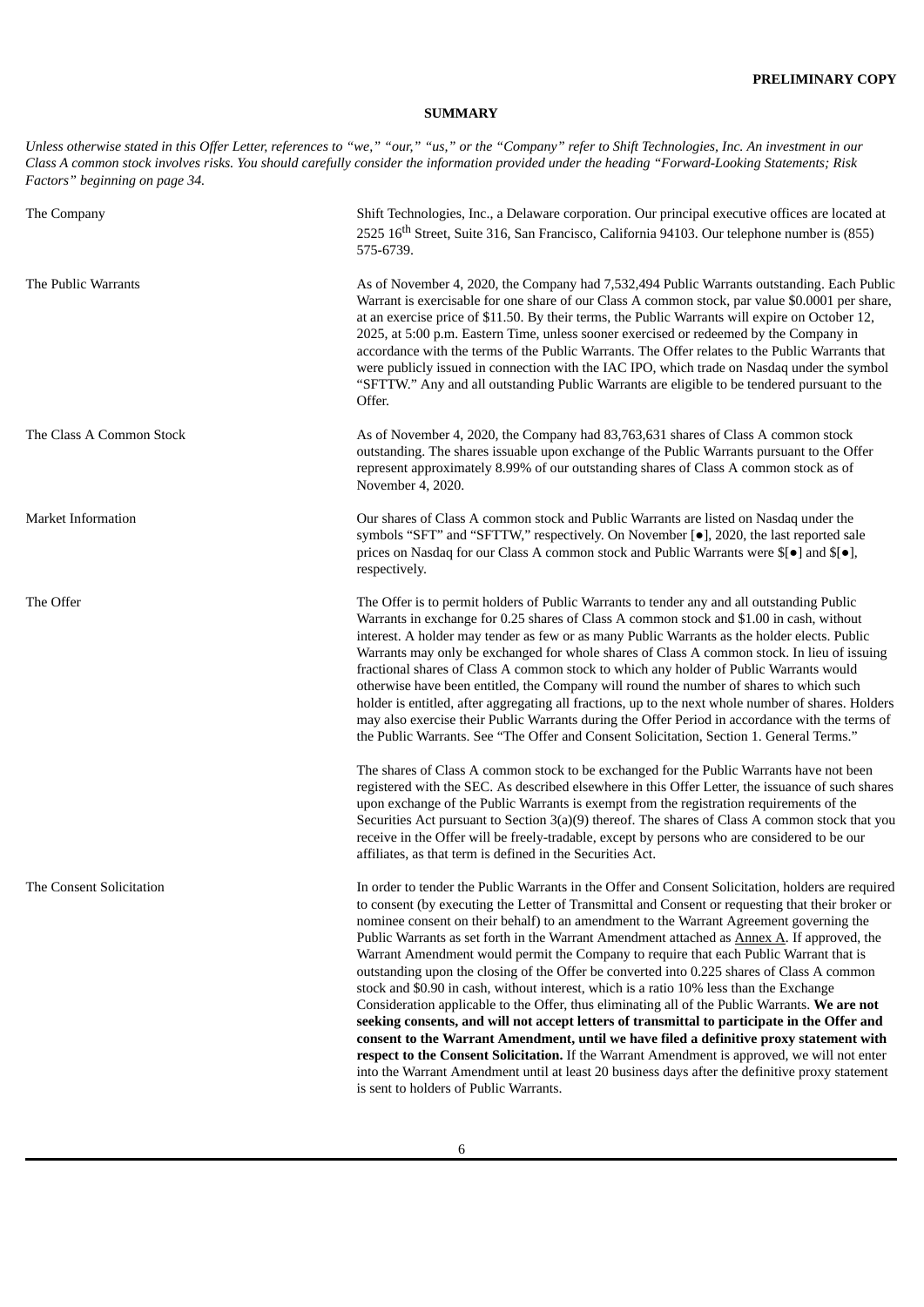For holders of Public Warrants who participate in the Offer, we intend to treat your exchange of Public Warrants for our cash and Class A common stock as a "recapitalization" within the meaning of Section 368(a)(1)(E) of the Internal Revenue Code of 1986, as amended (the "Code") pursuant to which you should recognize gain, but not loss, on the exchange of Public Warrants for cash and Class A common stock. The amount of gain recognized should equal the lesser of (i) the amount of cash received and (ii) the amount by which the cash and the value of the Class A common stock received in the exchange exceeds the adjusted tax basis in the Public Warrants exchanged therefor. Your holding period for the shares received in the exchange should include your holding period for the surrendered Public Warrants. However, because there is a lack of direct legal authority regarding the U.S. federal income tax consequences of the exchange of Public Warrants for our Class A common stock, there can be no assurance in this regard and alternative characterizations are possible by the IRS or a court, including ones that would require U.S. holders to recognize taxable income.

We intend to treat the adoption of the Warrant Amendment as a deemed exchange of existing "old" Public Warrants for "new" Public Warrants with the modified terms pursuant to the Warrant Amendment. Further, we intend to treat such deemed exchange as a "recapitalization" within the meaning of Section 368(a)(1)(E) of the Code, pursuant to which (i) you should generally not recognize any gain or loss on the deemed exchange of Public Warrants for "new" Public Warrants, (ii) your aggregate tax basis in the "new" Public Warrants deemed to be received in the exchange should generally equal your aggregate tax basis in your existing Public Warrants, and (iii) your holding period for the "new" Public Warrants deemed to be received in the exchange should generally include your holding period for the surrendered Public Warrants.

Public Warrant holders are urged to review the section entitled "Material U.S. Federal Income Tax Consequences" for more information regarding the Offer as well as the adoption of the Warrant Amendment.

Reasons for the Offer The Offer The Offer and Consent Solicitation are being made to all holders of Public Warrants. The purpose of the Offer and Consent Solicitation is to reduce the number of shares of Class A common stock that would become outstanding upon the exercise of Public Warrants. See "The Offer and Consent Solicitation, Section 5.C. Background and Purpose of the Offer—Purpose of the Offer."

Expiration Date of Offer 12:00 midnight, Eastern Time, on [●], 2020, or such later date to which we may extend the Offer. All Public Warrants and related paperwork must be received by the Depositary by this time, as instructed herein. See "The Offer and Consent Solicitation, Section 11. Conditions; Termination; Waivers; Extensions; Amendments."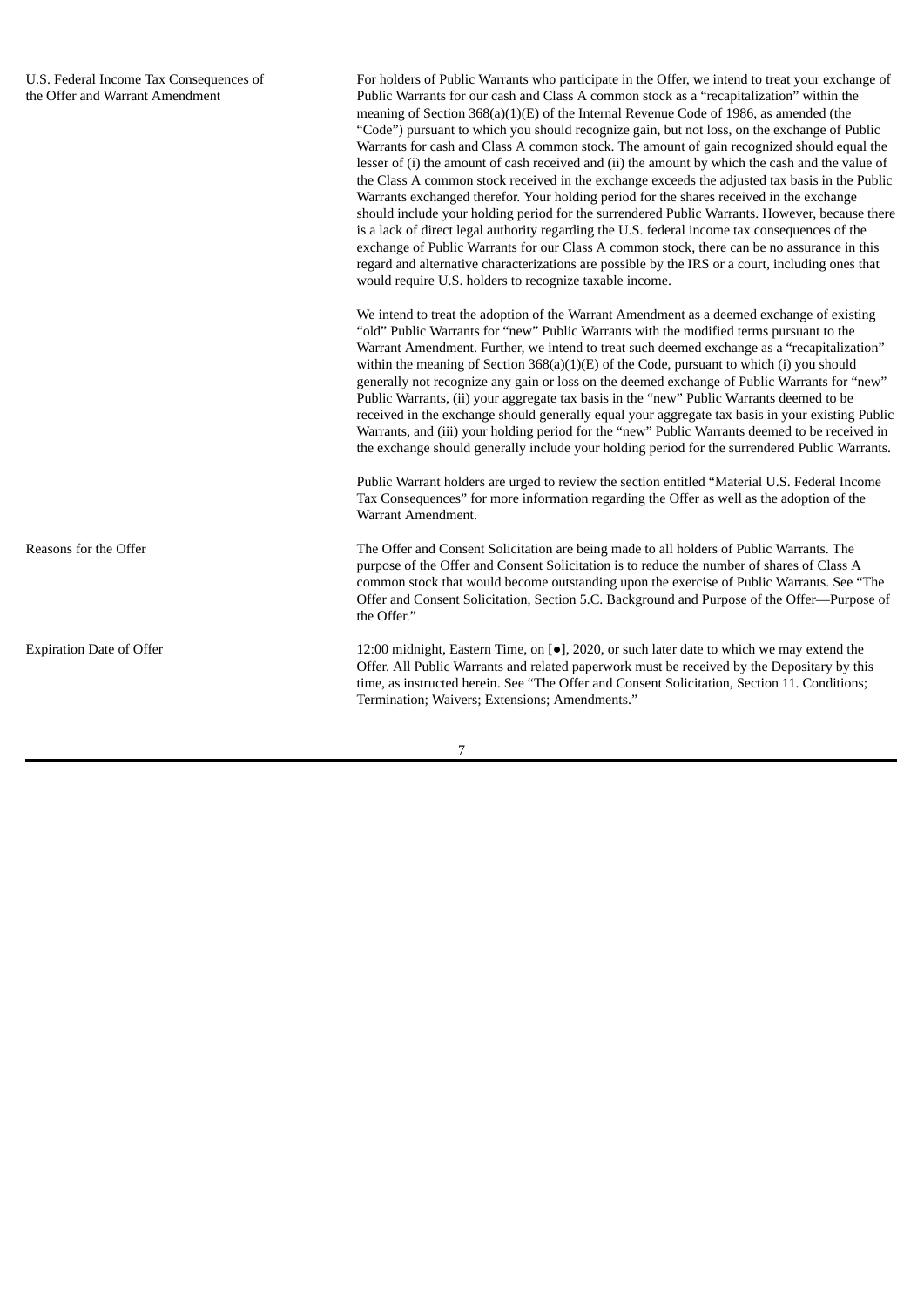| If you tender your Public Warrants and change your mind, you may withdraw your tendered<br>Public Warrants at any time until the Expiration Date, as described in greater detail under "The<br>Offer and Consent Solicitation, Section 3. Withdrawal Rights."                                                                                                                                                                                                                                                                                                                                                                                                       |
|---------------------------------------------------------------------------------------------------------------------------------------------------------------------------------------------------------------------------------------------------------------------------------------------------------------------------------------------------------------------------------------------------------------------------------------------------------------------------------------------------------------------------------------------------------------------------------------------------------------------------------------------------------------------|
| To our knowledge, none of our directors or executive officers beneficially own Public Warrants,<br>and therefore, will not participate in the Offer.                                                                                                                                                                                                                                                                                                                                                                                                                                                                                                                |
| For more information, see "The Offer and Consent Solicitation, Section 5.D. Background and<br>Purpose of the Offer-Interests of Directors and Executive Officers."                                                                                                                                                                                                                                                                                                                                                                                                                                                                                                  |
| The conditions of the Offer are:                                                                                                                                                                                                                                                                                                                                                                                                                                                                                                                                                                                                                                    |
| i. there shall not have been instituted, threatened in writing or be pending any action or<br>proceeding before or by any court or governmental, regulatory or administrative agency or<br>instrumentality, or by any other person, in connection with the Offer, that is, or is<br>reasonably likely to be, in our reasonable judgment, materially adverse to our business,<br>operations, properties, condition, assets, liabilities or prospects, or which would or might, in our<br>reasonable judgment, prohibit, prevent, restrict or delay consummation of the Offer or<br>materially impair the contemplated benefits to us of the Offer;                   |
| ii. no order, statute, rule, regulation, executive order, stay, decree, judgment or injunction shall<br>have been proposed, enacted, entered, issued, promulgated, enforced or deemed applicable by<br>any court or governmental, regulatory or administrative agency or instrumentality that, in our<br>reasonable judgment, would or would be reasonably likely to prohibit, prevent, restrict or delay<br>consummation of the Offer or materially impair the contemplated benefits to us of the Offer, or<br>that is, or is reasonably likely to be, materially adverse to our business, operations, properties,<br>condition, assets, liabilities or prospects; |
| iii. in our reasonable judgment, there shall not have occurred or be reasonably likely to occur,<br>any material adverse change to our business, operations, properties, condition, assets, liabilities,<br>prospects or financial affairs; and                                                                                                                                                                                                                                                                                                                                                                                                                     |
| iv, there shall not have occurred:                                                                                                                                                                                                                                                                                                                                                                                                                                                                                                                                                                                                                                  |
| a. any general suspension of, or limitation on prices for, trading in securities in U.S. securities or<br>financial markets;                                                                                                                                                                                                                                                                                                                                                                                                                                                                                                                                        |
| b. any material adverse change in the price of the shares of our Class A common stock in U.S.<br>securities or financial markets;                                                                                                                                                                                                                                                                                                                                                                                                                                                                                                                                   |
| c. a declaration of a banking moratorium or any suspension of payments in respect to banks in<br>the United States;                                                                                                                                                                                                                                                                                                                                                                                                                                                                                                                                                 |
|                                                                                                                                                                                                                                                                                                                                                                                                                                                                                                                                                                                                                                                                     |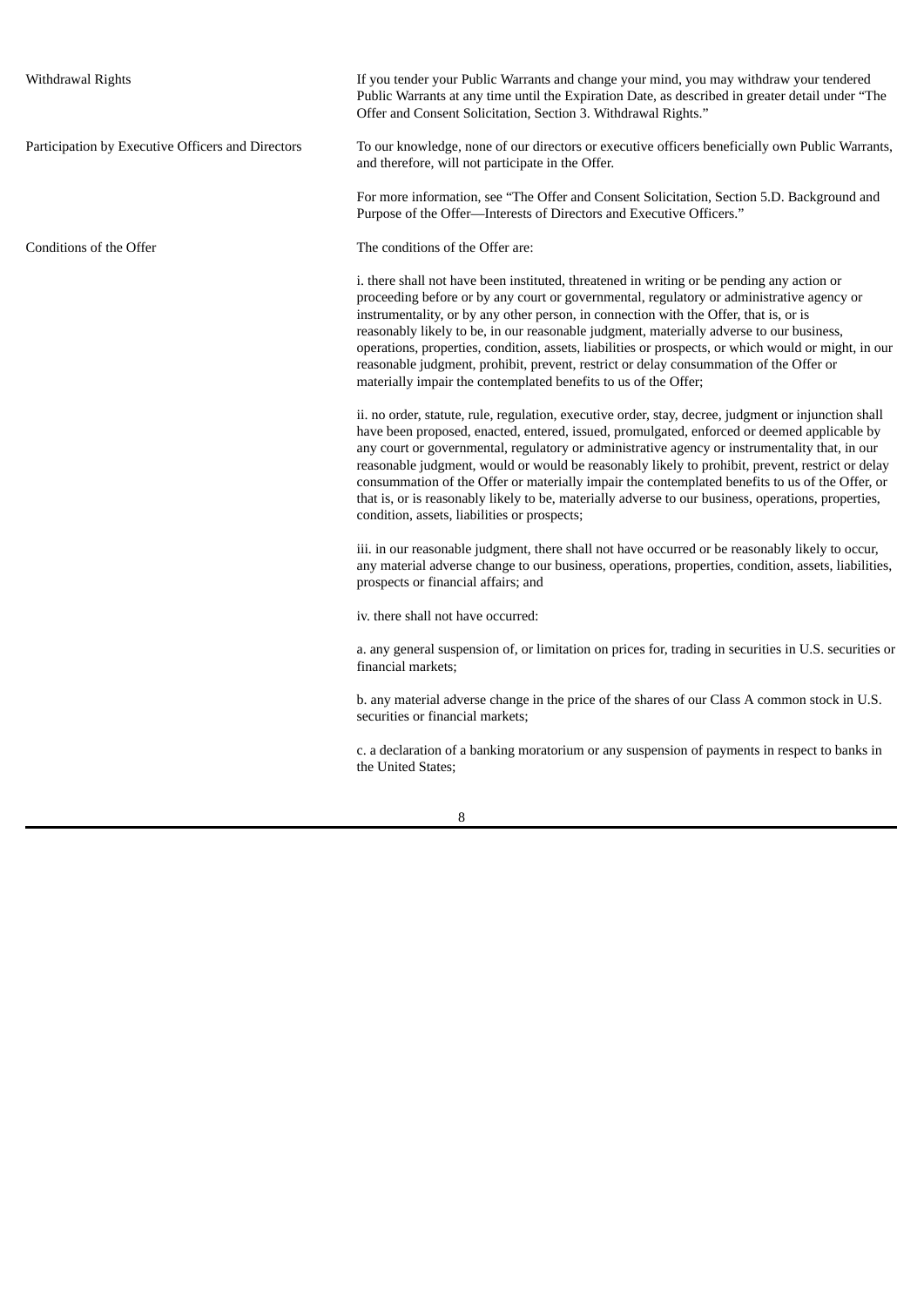d. any limitation (whether or not mandatory) by any government or governmental, regulatory or administrative authority, agency or instrumentality, domestic or foreign, or other event that, in our reasonable judgment, would or would be reasonably likely to affect the extension of credit by banks or other lending institutions; or

e. a commencement or significant worsening of a war or armed hostilities or other national or international calamity, including but not limited to, catastrophic terrorist attacks against the United States or its citizens.

v. at least 65% of the Public Warrants (which is the minimum number required to amend the Warrant Agreement) are tendered in the Offer and Consent Solicitation.

The foregoing conditions are solely for our benefit, and we may assert one or more of the conditions regardless of the circumstances giving rise to any such conditions. We may also, in our sole and absolute discretion, waive these conditions in whole or in part, subject to the potential requirement to disseminate additional information and extend the Offer, as described under "The Offer and Consent Solicitation, Section 11. Conditions; Termination; Waivers; Extensions; Amendments." The determination by us as to whether any condition has been satisfied shall be conclusive and binding on all parties. The failure by us at any time to exercise any of the foregoing rights shall not be deemed a waiver of any such right and each such right shall be deemed a continuing right which may be asserted at any time and from time to time prior to the Expiration Date.

We may terminate the Offer if any of the conditions of the Offer are not satisfied prior to the Expiration Date. See "The Offer and Consent Solicitation, Section 11. Conditions; Termination; Waivers; Extensions; Amendments."

Fractional Shares Tractional shares of Class A common stock will be issued. Public Warrants may only be exchanged for whole shares of Class A common stock. In lieu of issuing fractional shares of Class A common stock to which any holder of Public Warrants would otherwise have been entitled, the Company will round the number of shares to which such holder is entitled, after aggregating all fractions, up to the next whole number of shares. See "The Offer and Consent Solicitation, Section 1.B. General Terms—Partial Tender Permitted."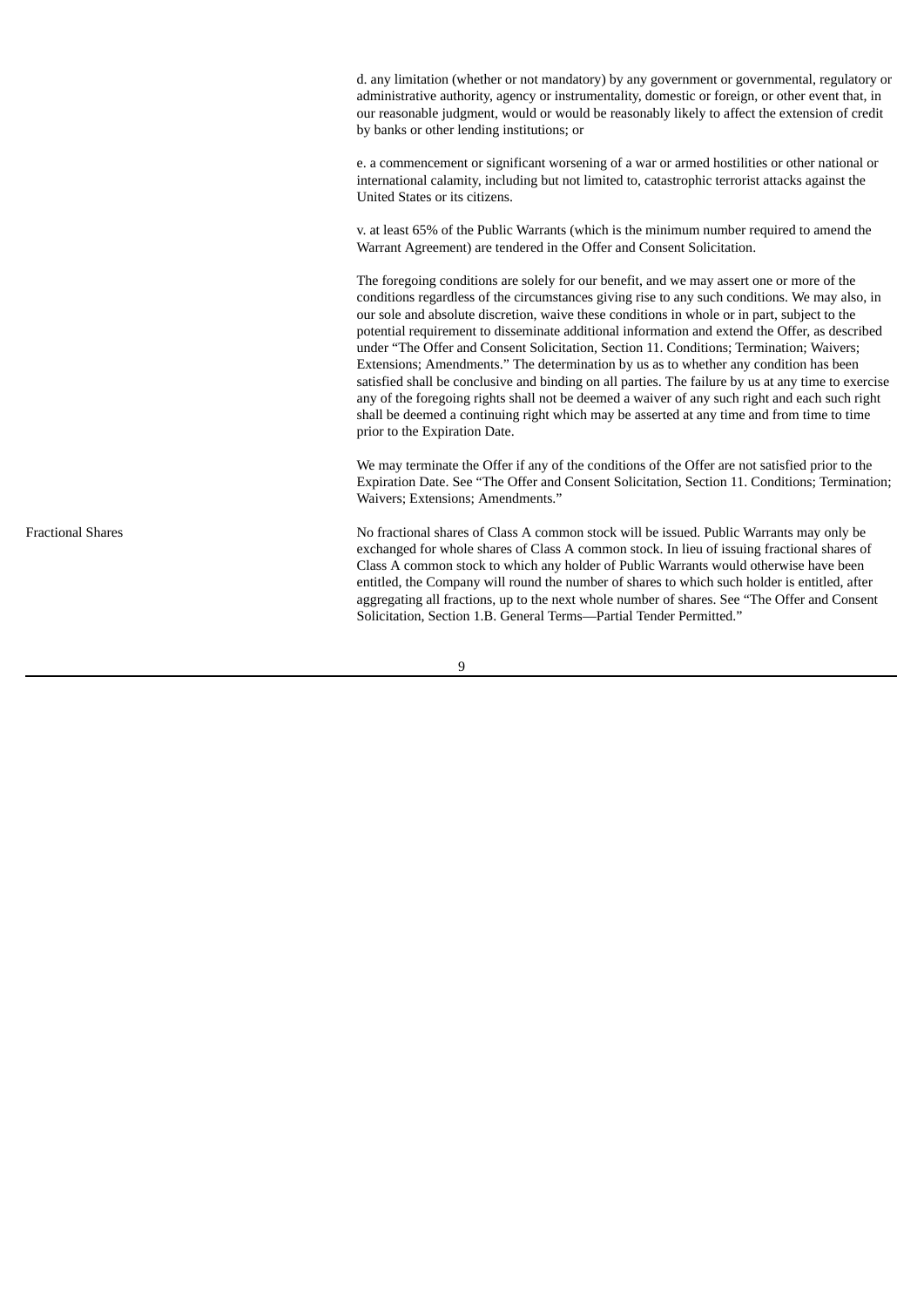| Board of Directors' Recommendation | Our board of directors has approved the Offer and Consent Solicitation. However, none of the<br>Company, its directors, officers or employees, nor the Depositary, the Information Agent or the<br>Dealer Manager makes any recommendation as to whether to tender Public Warrants. You must<br>make your own decision as to whether to tender some or all of your Public Warrants. See "The<br>Offer and Consent Solicitation, Section 1.C. General Terms—Board Approval of the Offer; No<br>Recommendation; Holder's Own Decision." |
|------------------------------------|---------------------------------------------------------------------------------------------------------------------------------------------------------------------------------------------------------------------------------------------------------------------------------------------------------------------------------------------------------------------------------------------------------------------------------------------------------------------------------------------------------------------------------------|
| How to Tender Public Warrants      | To tender your Public Warrants, you must complete the actions described herein under "The<br>Offer and Consent Solicitation, Section 2. Procedure for Tendering Public Warrants" before the<br>Offer expires.                                                                                                                                                                                                                                                                                                                         |
| <b>Questions or Assistance</b>     | Please direct questions or requests for assistance, or for additional copies of this Offer Letter,<br>Letter of Transmittal and Consent or other materials to the Information Agent. The contact<br>information for the Information Agent is located on the back cover of this Offer Letter.                                                                                                                                                                                                                                          |

## **THE OFFER AND CONSENT SOLICITATION**

### <span id="page-10-0"></span>**Risks of Participating In the Offer**

Participation in the Offer involves a number of risks, including, but not limited to, the risks identified in Section 13 below. Holders should carefully consider these risks and are urged to speak with their personal financial, investment and/or tax advisors as necessary before deciding whether to participate in the Offer. In addition, we strongly encourage you to read this Offer Letter in its entirety and review the documents referred to in Sections 8, 10, 13 and 15.

#### <span id="page-10-1"></span>**1. GENERAL TERMS**

The Offer is to permit holders of Public Warrants that were publicly issued in connection with the IAC IPO to tender any and all outstanding Public Warrants in exchange for 0.25 shares of our Class A common stock and \$1.00 in cash, without interest, for each Public Warrant tendered. A holder may tender as few or as many Public Warrants as the holder elects. No fractional shares of Class A common stock will be issued. Public Warrants may only be exchanged for whole shares of Class A common stock. In lieu of issuing fractional shares of Class A common stock to which any holder of Public Warrants would otherwise have been entitled, the Company will round the number of shares to which such holder is entitled, after aggregating all fractions, up to the next whole number of shares. Holders may also exercise their Public Warrants during the Offer Period in accordance with the terms of the Public Warrants.

You may tender some or all of your Public Warrants on these terms. **The Offer relates to the Public Warrants that were publicly issued in** connection with the IAC IPO, which trade on Nasdaq under the symbol "SFTTW." The Offer does not relate to the Placement Warrants that were privately issued in connection with the IAC IPO based on an exemption from registration under the Securities Act. Any and all outstanding Public **Warrants are eligible to be tendered pursuant to the Offer.** As of November 4, 2020, there were 7,532,494 Public Warrants outstanding.

## If you elect to tender Public Warrants in response to the Offer, please follow the instructions in this Offer Letter and the related **documents, including the Letter of Transmittal and Consent.**

If you tender Public Warrants, you may withdraw your tendered Public Warrants before the Expiration Date and retain them on their terms by following the instructions herein.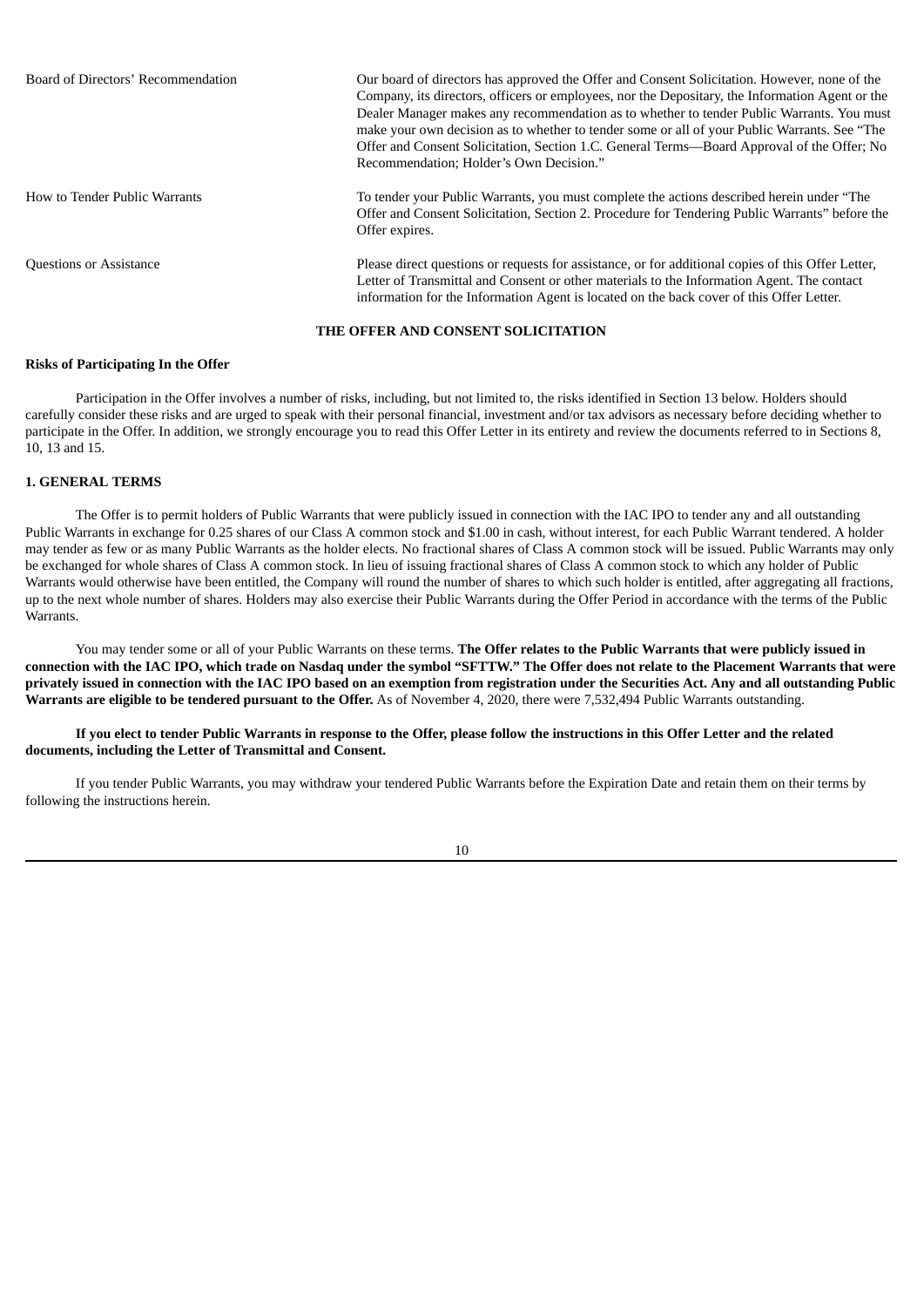The shares of Class A common stock to be exchanged for the Public Warrants have not been registered with the SEC. As described elsewhere in this Offer Letter, the issuance of such shares upon exchange of the Public Warrants is exempt from the registration requirements of the Securities Act pursuant to Section 3(a)(9) thereof. Under current interpretations of the staff of the Division of Corporation Finance of the SEC, securities that are obtained in a Section 3(a)(9) exchange generally assume the same character (*i.e.*, restricted or unrestricted) as the securities that have been surrendered. **The shares** of Class A common stock that you receive in the Offer will be freely-tradable, except by persons who are considered to be our affiliates, as that **term is defined in the Securities Act.**

As part of the Offer, we are also soliciting from the holders of the Public Warrants their consent to the amendment of the Warrant Agreement. If approved, the Warrant Amendment would permit the Company to require that each Public Warrant that is outstanding upon the closing of the Offer be converted into 0.225 shares of Class A common stock and \$0.90 in cash, without interest, which is a ratio 10% less than the Exchange Consideration applicable to the Offer, thus eliminating all of the Public Warrants. A copy of the Warrant Amendment is attached hereto as Annex A. We urge that you carefully read the Warrant Amendment in its entirety. Pursuant to the terms of the Warrant Agreement, the consent of holders of at least 65% of the outstanding Public Warrants is required to approve the Warrant Amendment.

Holders who tender Public Warrants in the Offer will automatically be deemed, without any further action, to have given their consent to approval of the Warrant Amendment (effective upon our acceptance of the Public Warrants tendered). The consent to the Warrant Amendment is a part of the Letter of Transmittal and Consent relating to the Public Warrants.

You cannot tender any Public Warrants in the Offer without giving your consent to the Warrant Amendment. Thus, before deciding whether to tender any Public Warrants, you should be aware that a tender of Public Warrants may result in the approval of the Warrant Amendment.

We are not seeking consents, and will not accept letters of transmittal to participate in the Offer and consent to the Warrant Amendment, until we have filed a definitive proxy statement with respect to the Consent Solicitation. If the Warrant Amendment is approved, we will not enter into the Warrant Amendment until at least 20 business days after the definitive proxy statement is sent to holders of Public Warrants.

## *A. Period of Offer*

The Offer and Consent Solicitation will only be open for a period beginning on November [●], 2020 and ending on the Expiration Date. We expressly reserve the right, in our sole discretion, at any time or from time to time, prior to the Expiration Date, to extend the period of time during which the Offer and Consent Solicitation is open. There can be no assurance, however, that we will exercise our right to extend the Offer and Consent Solicitation.

### *B. Partial Tender Permitted*

If you choose to participate in the Offer, you may tender less than all of your Public Warrants pursuant to the terms of the Offer.

## **HOLDERS MAY ALSO EXERCISE THEIR PUBLIC WARRANTS DURING THE OFFER PERIOD IN ACCORDANCE WITH THE TERMS OF THE PUBLIC WARRANTS.**

#### *C. Board Approval of the Offer; No Recommendation; Holder's Own Decision*

**THE COMPANY'S BOARD OF DIRECTORS HAS APPROVED THE OFFER AND THE CONSENT SOLICITATION. HOWEVER, NONE OF THE COMPANY, ITS DIRECTORS, OFFICERS OR EMPLOYEES, NOR THE DEPOSITARY, THE INFORMATION AGENT OR THE DEALER MANAGER, MAKES ANY RECOMMENDATION AS TO WHETHER TO TENDER PUBLIC WARRANTS AND CONSENT TO** THE WARRANT AMENDMENT. EACH HOLDER OF A PUBLIC WARRANT MUST MAKE HIS, HER OR ITS OWN DECISION AS TO **WHETHER TO TENDER SOME OR ALL OF HIS, HER OR ITS PUBLIC WARRANTS AND CONSENT TO THE WARRANT AMENDMENT.**

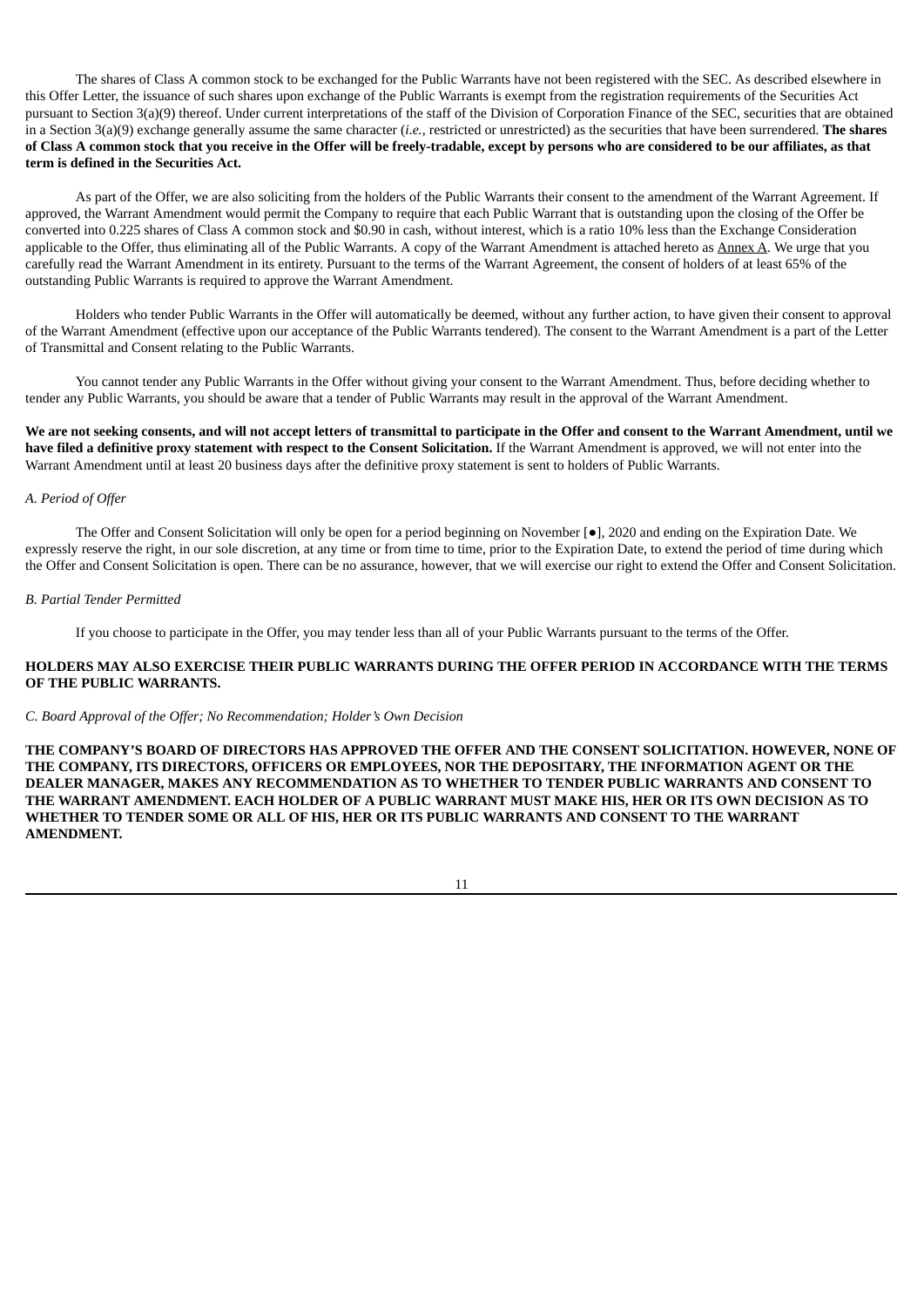# *D. Extensions of the Offer*

We expressly reserve the right, in our sole discretion, and at any time or from time to time, prior to the Expiration Date, to extend the period of time during which the Offer and Consent Solicitation is open. There can be no assurance, however, that we will exercise our right to extend the Offer and Consent Solicitation. If we extend the Offer and Consent Solicitation, we will give notice of such extension by press release or other public announcement no later than 9:00 a.m., Eastern Time, on the next business day after the previously scheduled Expiration Date of the Offer and Consent Solicitation.

## <span id="page-12-0"></span>**2. PROCEDURE FOR TENDERING PUBLIC WARRANTS**

#### *A. Proper Tender of Public Warrants*

To validly tender Public Warrants pursuant to the Offer, a properly completed and duly executed Letter of Transmittal and Consent or photocopy thereof, together with any required signature guarantees, must be received by the Depositary at its address set forth on the last page of this document prior to the Expiration Date. The method of delivery of all required documents is at the option and risk of the tendering Public Warrant holders. If delivery is by mail, the Company recommends registered mail with return receipt requested (properly insured). In all cases, sufficient time should be allowed to assure timely delivery.

In the Letter of Transmittal and Consent, the tendering Public Warrant holder must: (i) set forth his, her or its name and address; (ii) set forth the number of Public Warrants tendered; and (iii) set forth the number of the Public Warrant certificate(s) representing such Public Warrants.

Where Public Warrants are tendered by a registered holder of the Public Warrants who has completed either the box entitled "Special Payment/Issuance Instructions" or the box entitled "Special Delivery Instructions" on the Letter of Transmittal and Consent, all signatures on the Letter of Transmittal and Consent must be guaranteed by an "Eligible Institution."

An "Eligible Institution" is a bank, broker, dealer, credit union, savings association or other entity that is a member in good standing of the Securities Transfer Agents Medallion Program or a bank, broker, dealer, credit union, savings association or other entity which is an "eligible guarantor institution," as that term is defined in Rule 17Ad-15 promulgated under the Securities Exchange Act of 1934, as amended (the "*Exchange Act*").

If the Public Warrants are registered in the name of a person other than the signer of the Letter of Transmittal and Consent, the Public Warrants must be endorsed or accompanied by appropriate instruments of assignment, in either case signed exactly as the name(s) of the registered owner(s) appear on the Public Warrants, with the signature(s) on the Public Warrants or instruments of assignment guaranteed.

A tender of Public Warrants pursuant to the procedures described below in this Section 2 will constitute a binding agreement between the tendering holder and the Company upon the terms and subject to the conditions of the Offer.

## **ALL DELIVERIES IN CONNECTION WITH THE OFFER, INCLUDING A LETTER OF TRANSMITTAL AND CONSENT AND PUBLIC WARRANTS, MUST BE MADE TO THE DEPOSITARY OR THE BOOK-ENTRY TRANSFER FACILITY.**

## NO DELIVERIES SHOULD BE MADE TO THE COMPANY, AND ANY DOCUMENTS DELIVERED TO THE COMPANY WILL NOT BE **FORWARDED TO THE DEPOSITARY OR THE BOOK-ENTRY TRANSFER FACILITY AND THEREFORE WILL NOT BE DEEMED TO BE PROPERLY TENDERED. IN ALL CASES, SUFFICIENT TIME SHOULD BE ALLOWED TO ENSURE TIMELY DELIVERY.**

*BOOK-ENTRY DELIVERY*. The Depositary will establish an account for the Public Warrants at The Depository Trust Company ("*DTC*") for purposes of the Offer, within two business days after the date of this Offer Letter. Any financial institution that is a participant in DTC's system may make book-entry delivery of Public Warrants by causing DTC to transfer such Public Warrants into the Depositary's account in accordance with DTC's procedure for such transfer. Even though delivery of Public Warrants may be effected through book-entry transfer into the Depositary's account at DTC, a properly completed and duly executed Letter of Transmittal and Consent (or copy thereof), with any required signature guarantee, or an Agent's Message (as defined below), and any other required documentation, must in any case be transmitted to and received by the Depositary at its address set forth on the last page of this Offer Letter prior to the Expiration Date, or the guaranteed delivery procedures set forth herein must be followed. Delivery of the Letter of Transmittal and Consent (or other required documentation) to DTC does not constitute delivery to the Depositary. The term "Agent's Message" means a message, transmitted by DTC to, and received by, the Depositary and forming a part of a Book-Entry Confirmation, which states that DTC has received an express acknowledgment from the participant in DTC exchanging the Public Warrants that such participant has received and agrees to be bound by the terms of the Letter of Transmittal and Consent and that the Company may enforce such agreement against the participant. The term "Book-Entry Confirmation" means a timely confirmation of a book-entry transfer of Public Warrants into the Depositary's account at DTC.

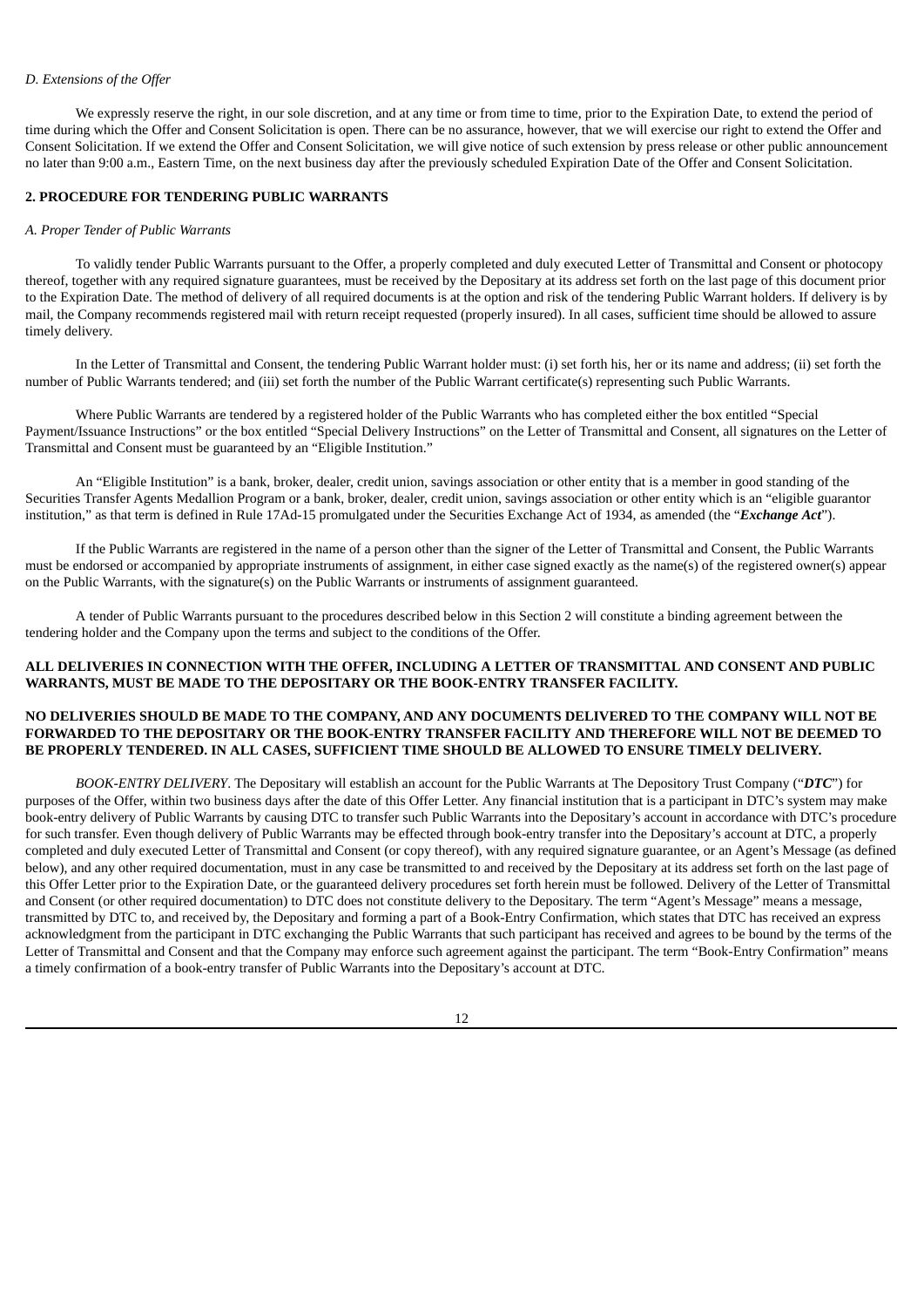*PUBLIC WARRANTS HELD IN STREET NAME*. If Public Warrants are held through a direct or indirect DTC participant, such as a broker, dealer, commercial bank, trust company or other financial intermediary, you must instruct that holder to tender your Public Warrants on your behalf. A letter of instructions is included in these materials, and as an exhibit to the Schedule TO. The letter may be used by you to instruct a custodian to tender and deliver Public Warrants on your behalf.

Unless the Public Warrants being tendered are delivered to the Depositary by the Expiration Date accompanied by a properly completed and duly executed Letter of Transmittal and Consent or a properly transmitted Agent's Message, the Company may, at its option, treat such tender as invalid. Issuance of the Exchange Consideration upon tender of Public Warrants will be made only against the valid tender of Public Warrants.

*GUARANTEED DELIVERY*. If you want to tender your Public Warrants pursuant to the Offer, but (i) your Public Warrants are not immediately available, (ii) the procedure for book-entry transfer cannot be completed on a timely basis, or (iii) time will not permit all required documents to reach the Depositary prior to the Expiration Date, you can still tender your Public Warrants, if all of the following conditions are met:

(a) the tender is made by or through an Eligible Institution;

(b) the Depositary receives by hand, mail, overnight courier or fax, prior to the Expiration Date, a properly completed and duly executed Notice of Guaranteed Delivery in the form the Company has provided with this Offer Letter (with signatures guaranteed by an Eligible Institution); and

(c) the Depositary receives, within two (2) Nasdaq trading days after the date of its receipt of the Notice of Guaranteed Delivery:

(1) the certificates for all tendered Public Warrants, or confirmation of receipt of the Public Warrants pursuant to the procedure for bookentry transfer as described above; and

(2) a properly completed and duly executed Letter of Transmittal and Consent (or copy thereof), or any Agent's Message in the case of a book-entry transfer, and any other documents required by the Letter of Transmittal and Consent.

In any event, the issuance of Exchange Consideration for Public Warrants tendered pursuant to the Offer and accepted pursuant to the Offer will be made only after timely receipt by the Depositary of Public Warrants, properly completed and duly executed Letters of Transmittal and Consent and any other required documents.

## *B. Conditions of the Offer*

The conditions of the Offer are:

i. there shall not have been instituted, threatened in writing or be pending any action or proceeding before or by any court or governmental, regulatory or administrative agency or instrumentality, or by any other person, in connection with the Offer, that is, or is reasonably likely to be, in our reasonable judgment, materially adverse to our business, operations, properties, condition, assets, liabilities or prospects, or which would or might, in our reasonable judgment, prohibit, prevent, restrict or delay consummation of the Offer or materially impair the contemplated benefits to us of the Offer;

ii. no order, statute, rule, regulation, executive order, stay, decree, judgment or injunction shall have been proposed, enacted, entered, issued, promulgated, enforced or deemed applicable by any court or governmental, regulatory or administrative agency or instrumentality that, in our reasonable judgment, would or would be reasonably likely to prohibit, prevent, restrict or delay consummation of the Offer or materially impair the contemplated benefits to us of the Offer, or that is, or is reasonably likely to be, materially adverse to our business, operations, properties, condition, assets, liabilities or prospects;

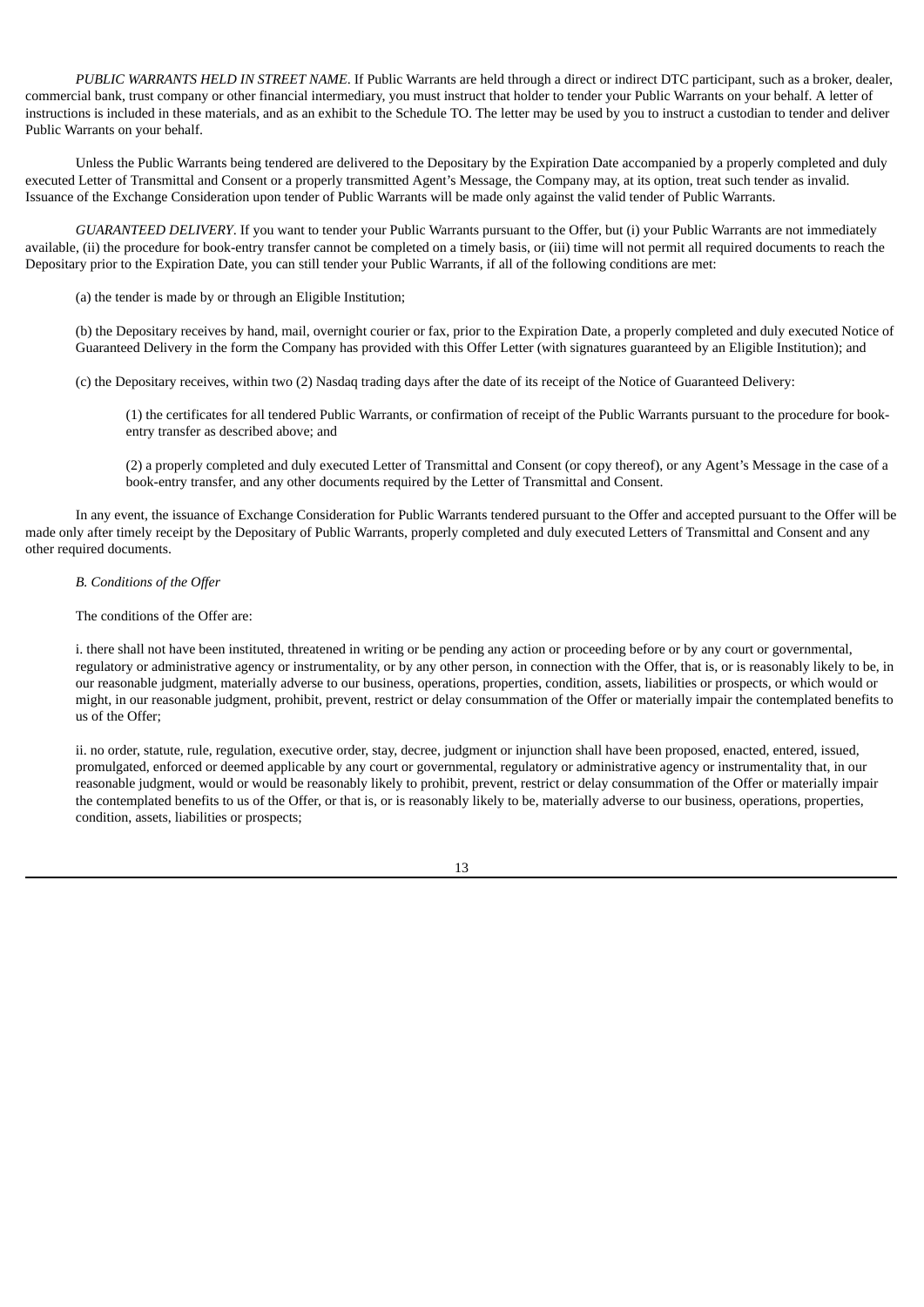iii. in our reasonable judgment, there shall not have occurred or be reasonably likely to occur, any material adverse change to our business, operations, properties, condition, assets, liabilities, prospects or financial affairs; and

iv. there shall not have occurred:

a. any general suspension of, or limitation on prices for, trading in securities in U.S. securities or financial markets;

b. any material adverse change in the price of the shares of our Class A common stock in U.S. securities or financial markets;

c. a declaration of a banking moratorium or any suspension of payments in respect to banks in the United States;

d. any limitation (whether or not mandatory) by any government or governmental, regulatory or administrative authority, agency or instrumentality, domestic or foreign, or other event that, in our reasonable judgment, would or would be reasonably likely to affect the extension of credit by banks or other lending institutions; or

e. a commencement or significant worsening of a war or armed hostilities or other national or international calamity, including but not limited to, catastrophic terrorist attacks against the United States or its citizens.

v. at least 65% of the Public Warrants (which is the minimum number required to amend the Warrant Agreement) are tendered in the Offer and Consent Solicitation.

The foregoing conditions are solely for our benefit, and we may assert one or more of the conditions regardless of the circumstances giving rise to any such conditions. We may also, in our sole and absolute discretion, waive these conditions in whole or in part, subject to the potential requirement to disseminate additional information and extend the Offer, as described under "The Offer and Consent Solicitation, Section 11. Conditions; Termination; Waivers; Extensions; Amendments." The determination by us as to whether any condition has been satisfied shall be conclusive and binding on all parties. The failure by us at any time to exercise any of the foregoing rights shall not be deemed a waiver of any such right and each such right shall be deemed a continuing right which may be asserted at any time and from time to time prior to the Expiration Date.

We may terminate the Offer if any of the conditions of the Offer are not satisfied prior to the Expiration Date. See "The Offer and Consent Solicitation, Section 11. Conditions; Termination; Waivers; Extensions; Amendments."

#### *C. Determination of Validity*

All questions as to the form of documents and the validity, eligibility (including time of receipt) and acceptance for exchange of any tenders of Public Warrants will be determined by the Company, in its sole discretion, and its determination will be final and binding, subject to the judgment of any court that might provide otherwise. The Company reserves the absolute right, subject to the judgment of any court that might provide otherwise, to reject any or all tenders of Public Warrants that it determines are not in proper form or reject tenders of Public Warrants that may, in the opinion of the Company's counsel, be unlawful. The Company also reserves the absolute right, subject to the judgment of any court that might provide otherwise, to waive any defect or irregularity in any tender of Public Warrants. Neither the Company nor any other person will be under any duty to give notice of any defect or irregularity in tenders, nor will any of them incur any liability for failure to give any such notice.

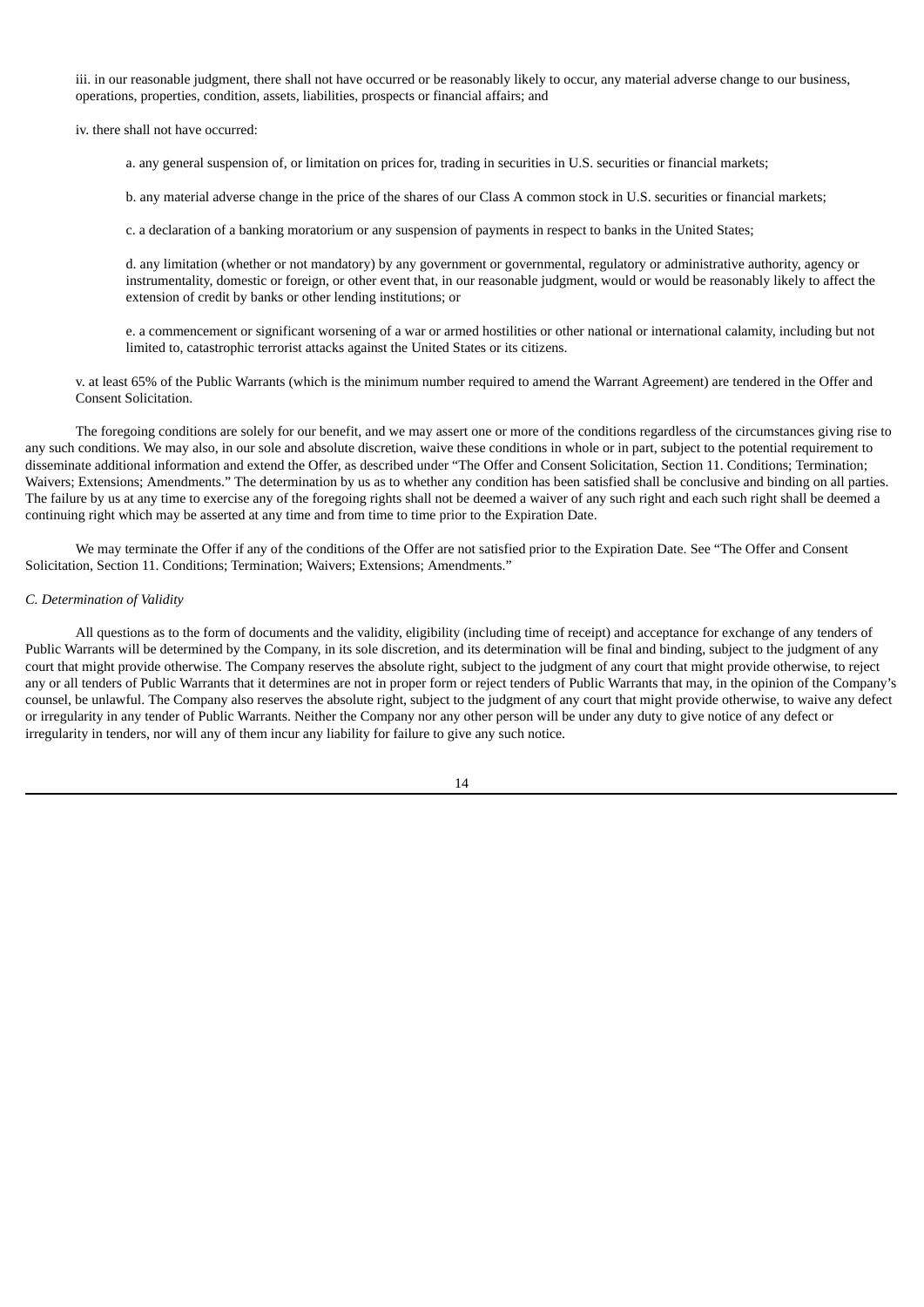#### *D. Tender Constitutes an Agreement*

A tender of Public Warrants made pursuant to any method of delivery set forth herein will also constitute an acknowledgement by the tendering Public Warrant holder that: (i) the Offer is discretionary and may be extended, modified, suspended or terminated by us as provided herein; (ii) such Public Warrant holder is voluntarily participating in the Offer; (iii) the future value of our Public Warrants is unknown and cannot be predicted with certainty; (iv) such Public Warrant holder has read this Offer Letter; (v) such Public Warrant holder has consulted his, her or its tax and financial advisors with regard to how the Offer will impact the tendering Public Warrant holder's specific situation; (vi) any foreign exchange obligations triggered by such Public Warrant holder's tender of Public Warrants or receipt of the Exchange Consideration are solely his, her or its responsibility; and (vii) regardless of any action that we take with respect to any or all income/capital gains tax, social security or insurance tax, transfer tax or other tax-related items ("*Tax Items*") related to the Offer and the disposition of Public Warrants, such Public Warrant holder acknowledges that the ultimate liability for all Tax Items is and remains his, her or its sole responsibility. In that regard, a tender of Public Warrants authorizes us to withhold all applicable Tax Items potentially payable by a tendering Public Warrant holder. Our acceptance for payment of Public Warrants tendered pursuant to the Offer will constitute a binding agreement between the tendering Public Warrant holder and us upon the terms and subject to certain conditions of the Offer.

#### *E. Signature Guarantees*

Except as otherwise provided below, all signatures on a Letter of Transmittal and Consent by a person residing in or tendering Public Warrants in the United States must be guaranteed by an Eligible Institution. Signatures on a Letter of Transmittal and Consent need not be guaranteed if (i) the Letter of Transmittal and Consent is signed by the registered holder of the Public Warrant(s) tendered therewith and such holder has not completed the box entitled "Special Delivery Instructions" or "Special Payment/Issuance Instructions" in the Letter of Transmittal and Consent; or (ii) such Public Warrant(s) are tendered for the account of an Eligible Institution. See Instructions 1 and 5 of the Letter of Transmittal and Consent.

#### <span id="page-15-0"></span>**3. WITHDRAWAL RIGHTS**

Tenders of Public Warrants made pursuant to the Offer may be rescinded at any time prior to the Expiration Date. Thereafter, such tenders are irrevocable. If the Company extends the period of time during which the Offer is open for any reason, then, without prejudice to the Company's rights under the Offer and in a manner compliant with Rule 14e-1(c) of the Exchange Act, the Company may retain all Public Warrants tendered and tenders of such Public Warrants may not be rescinded, except as otherwise provided in this Section 3. Notwithstanding the foregoing, tendered Public Warrants may also be withdrawn if the Company has not accepted the Public Warrants for exchange by the 40th business day after the initial commencement of the Offer.

To be effective, a written notice of withdrawal must be timely received by the Depositary at its address identified in this Offer Letter. Any notice of withdrawal must specify the name of the holder who tendered the Public Warrants for which tenders are to be withdrawn and the number of Public Warrants to be withdrawn. If the Public Warrants to be withdrawn have been delivered to the Depositary, a signed notice of withdrawal must be submitted to the Depositary prior to release of such Public Warrants. In addition, such notice must specify the name of the registered holder (if different from that of the tendering Public Warrant holder). Withdrawal may not be cancelled, and Public Warrants for which tenders are withdrawn will thereafter be deemed not validly tendered for purposes of the Offer. However, Public Warrants for which tenders are withdrawn may be tendered again by following one of the procedures described in Section 2 at any time prior to the Expiration Date.

A holder of Public Warrants desiring to withdraw tendered Public Warrants previously delivered through DTC should contact the DTC participant through which such holder holds his, her or its Public Warrants. In order to withdraw previously tendered Public Warrants, a DTC participant may, prior to the Expiration Date, withdraw its instruction previously transmitted through DTC's ATOP procedures by (i) withdrawing its acceptance, or (ii) delivering to the Depositary by mail, hand delivery or fax, a notice of withdrawal of such instruction. Holders of Public Warrants submitting a tender via DTC's ATOP procedures are deemed to consent to the Warrant Amendment. The valid revocation of a consent will constitute the concurrent valid withdrawal of the tendered Public Warrants as to which consent was delivered. The notices of withdrawal must contain the name and number of the DTC participant. A withdrawal of an instruction must be executed by a DTC participant as such DTC participant's name appears on its transmission to which such withdrawal relates. A DTC participant may withdraw a tendered Public Warrant only if such withdrawal complies with the provisions described in this paragraph.

A holder who tendered his, her or its Public Warrants other than through DTC should send written notice of withdrawal to the Depositary specifying the name of the Public Warrant holder who tendered the Public Warrants being withdrawn. All signatures on a notice of withdrawal must be guaranteed by a Medallion Signature Guarantor; provided, however, that signatures on the notice of withdrawal need not be guaranteed if the Public Warrants being withdrawn are held for the account of an Eligible Institution. Withdrawal of a prior Public Warrant tender will be effective upon receipt of the notice of withdrawal by the Depositary. Selection of the method of notification is at the risk of the Public Warrant holder, and notice of withdrawal must be timely received by the Depositary.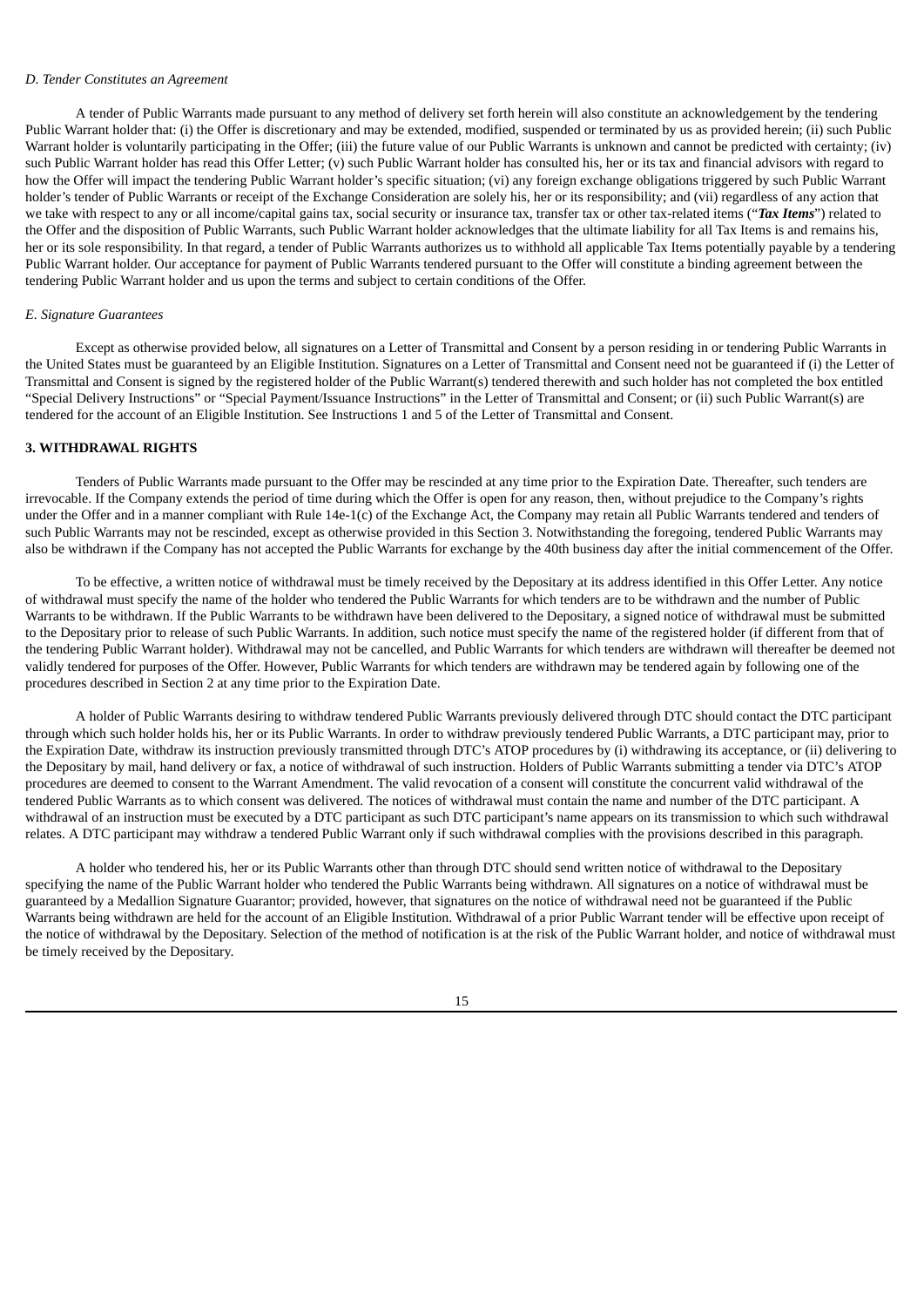All questions as to the form and validity (including time of receipt) of any notice of withdrawal will be determined by the Company, in its sole discretion, which determination will be final and binding, subject to the judgment of any court that might provide otherwise. Neither the Company nor any other person will be under any duty to give notification of any defect or irregularity in any notice of withdrawal or incur any liability for failure to give any such notification, subject to the judgment of any court that might provide otherwise.

# <span id="page-16-0"></span>**4. ACCEPTANCE OF PUBLIC WARRANTS AND ISSUANCE OF EXCHANGE CONSIDERATION**

Upon the terms and subject to the conditions of the Offer, we will accept for exchange Public Warrants validly tendered as of the Expiration Date. The Exchange Consideration to be issued will be delivered promptly following the Expiration Date. In all cases, Public Warrants will only be accepted for exchange pursuant to the Offer after timely receipt by the Depositary of a properly completed and duly executed Letter of Transmittal and Consent (or copy thereof), or any Agent's Message in the case of a book-entry transfer, and any other documents required by the Letter of Transmittal and Consent.

For purposes of the Offer, the Company will be deemed to have accepted for exchange Public Warrants that are validly tendered and for which tenders are not withdrawn, unless the Company gives written notice to the Public Warrant holder of its non-acceptance prior to the Expiration Date.

If you tender Public Warrants pursuant to the Offer, and you are not an affiliate of the Company, you will receive unlegended shares of **Class A common stock, which will be freely tradable.**

## <span id="page-16-1"></span>**5. BACKGROUND AND PURPOSE OF THE OFFER**

## *A. Information Concerning Shift Technologies, Inc.*

Shift Technologies, Inc. (f/k/a Insurance Acquisition Corp) was originally incorporated in March 2018 as a special purpose acquisition company, formed for the purpose of effecting a merger, share exchange, asset acquisition, stock purchase, reorganization, or similar business combination with one or more target businesses. On March 22, 2019, IAC consummated its initial public offering, following which its shares began trading on Nasdaq. On October 13, 2020, in a transaction referred to as the "Merger," IAC consummated a merger with Shift Platform, Inc. (f/k/a Shift Technologies, Inc. ("*Shift*")), whereby IAC Merger Sub, Inc., a direct wholly owned subsidiary of IAC, merged with and into Shift with Shift continuing as the surviving entity. In connection with the closing of the Merger, IAC changed its name to "Shift Technologies, Inc." and its symbols on Nasdaq from "INSU," and "INSUW," to "SFT" and "SFTTW" for its shares of Class A common stock and Public Warrants, respectively.

We are a leading end-to-end auto ecommerce platform (based on volume) transforming the used car industry with a technology-driven, hassle-free customer experience. Our mission is to make car purchase and ownership simple — to make buying or selling a used car fun, fair, and accessible to everyone. We provide comprehensive, digital solutions throughout the car ownership lifecycle: finding the right car, having a test drive brought to you before buying the car, a seamless digitally-driven purchase transaction including financing and vehicle protection products, an efficient, digital trade-in/sale transaction, and a vision to provide high-value support services during car ownership. Each of these steps is powered by our software solutions, mobile transactions platform, and scalable logistics, combined with our five centralized inspection, reconditioning & storage centers, called Hubs.

Our principal executive offices are located at 2525 16<sup>th</sup> Street, Suite 316, San Francisco, California 94103, and our telephone number is (855) 575-6739.

#### *B. Establishment of Offer Terms; Approval of the Offer*

Our board of directors approved this Offer and Consent Solicitation and the Exchange Consideration and other terms of this Offer and Consent Solicitation. The board of directors set the Exchange Consideration in order to provide the holders of the Public Warrants with an incentive to exchange the Public Warrants in exchange for cash and a number of shares of Class A common stock that would be less dilutive than exercising the Public Warrants in accordance with their terms. The board believes that the Exchange Consideration provides holders of the Public Warrants with an incentive to exchange the Public Warrants for the Exchange Consideration because, based on recent trading prices of our Class A common stock and Public Warrants, the market value of the Exchange Consideration is greater than that of the Public Warrants, and holders who exchange Public Warrants, which are currently out of the money, will receive cash and shares of our Class A common stock that are freely tradeable.

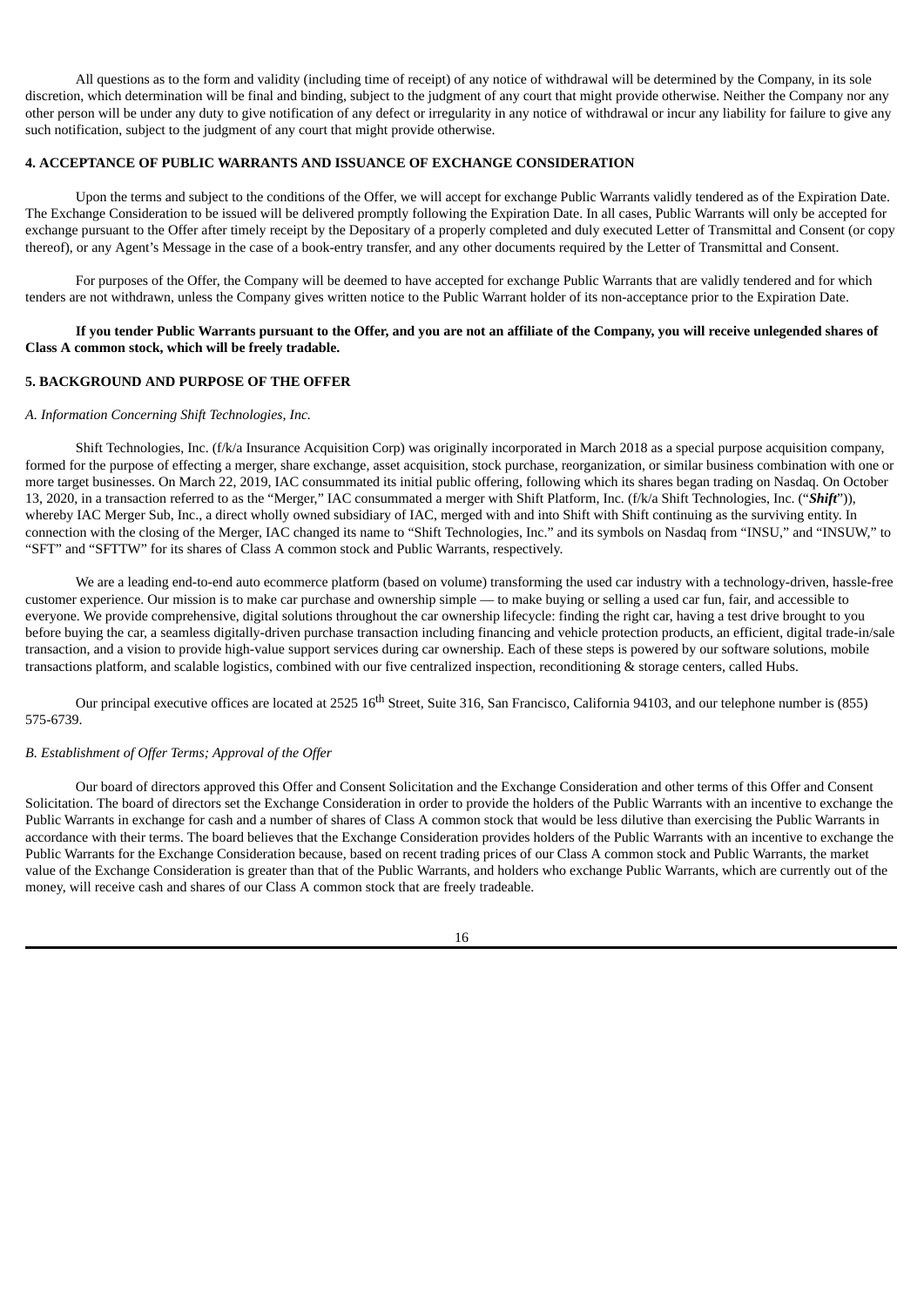# *C. Purpose of the Offer*

The Offer and Consent Solicitation is being made to all holders of Public Warrants. The purpose of the Offer is to reduce the number of shares of Class A common stock that would become outstanding upon the exercise of Public Warrants. The Company's board of directors believes that by allowing holders of Public Warrants to exchange one Public Warrant for the Exchange Consideration, the Company can potentially reduce, or eliminate, the substantial number of shares of Class A common stock that would be issuable upon exercise of the Public Warrants, thus providing investors and potential investors with greater certainty as to the Company's capital structure. For example, if all of the outstanding Public Warrants were validly tendered in the Offer, the Company would issue approximately 1,883,123 shares of Class A common stock in exchange for such tendered Public Warrants. However, if all of the outstanding Public Warrants were exercised for shares of Class A common stock pursuant to the terms of the Public Warrants, the Company would issue 7,532,494 shares in such exercise. The Public Warrants acquired pursuant to the exchange will be retired and cancelled. The Offer is not made pursuant to a plan to periodically increase any securityholder's proportionate interest in the assets or earnings and profits of the Company.

## *D. Interests of Directors and Executive Officers*

The names of the executive officers and directors of the Company are set forth below. The business address for each such person is: c/o Shift Technologies, Inc., 2525 16<sup>th</sup> Street, Suite 316, San Francisco, California 94103 and the telephone number for each such person is (855) 575-6739.

| <b>Name</b>          | <b>Position</b>                          |
|----------------------|------------------------------------------|
| <b>George Arison</b> | Co-Chief Executive Officer and Chairman  |
| Toby Russell         | Co-Chief Executive Officer and President |
| Cindy Hanford        | Chief Financial Officer                  |
| Sean Foy             | <b>Chief Operating Officer</b>           |
| Karan Gupta          | Senior Vice President of Engineering     |
| Victoria McInnis     | Director                                 |
| Kellyn Smith Kenny   | <b>Director</b>                          |
| Jason Krikorian      | Director                                 |
| <b>Emily Melton</b>  | <b>Director</b>                          |
| Adam Nash            | Director                                 |
| Manish Patel         | <b>Director</b>                          |

As of November 4, 2020, the Company had 83,763,631 outstanding shares of Class A common stock and 7,532,494 outstanding Public Warrants. The shares of Class A common stock issuable upon exchange of the outstanding Public Warrants pursuant to the Offer represent approximately 8.99% of our outstanding shares of Class A common stock as of November 4, 2020.

To our knowledge, none of our directors or executive officers beneficially own Public Warrants. The Company does not beneficially own any Public Warrants.

Except as set forth below, we have not and, to the best of our knowledge, none of our current directors, executive officers or any person holding a controlling interest in us has, engaged in any transactions involving the Public Warrants during the 60-day period prior to the date of this Offer Letter.

NONE OF THE COMPANY OR ANY OF ITS DIRECTORS, OFFICERS OR EMPLOYEES, OR THE DEPOSITARY, THE INFORMATION AGENT OR THE DEALER MANAGER MAKES ANY RECOMMENDATION TO ANY HOLDER OF PUBLIC WARRANTS AS TO WHETHER TO EXERCISE SOME OR ALL OF THEIR PUBLIC WARRANTS. EACH HOLDER OF PUBLIC WARRANTS MUST MAKE HIS OR HER OWN DECISION AS TO WHETHER TO EXERCISE THEIR PUBLIC WARRANTS.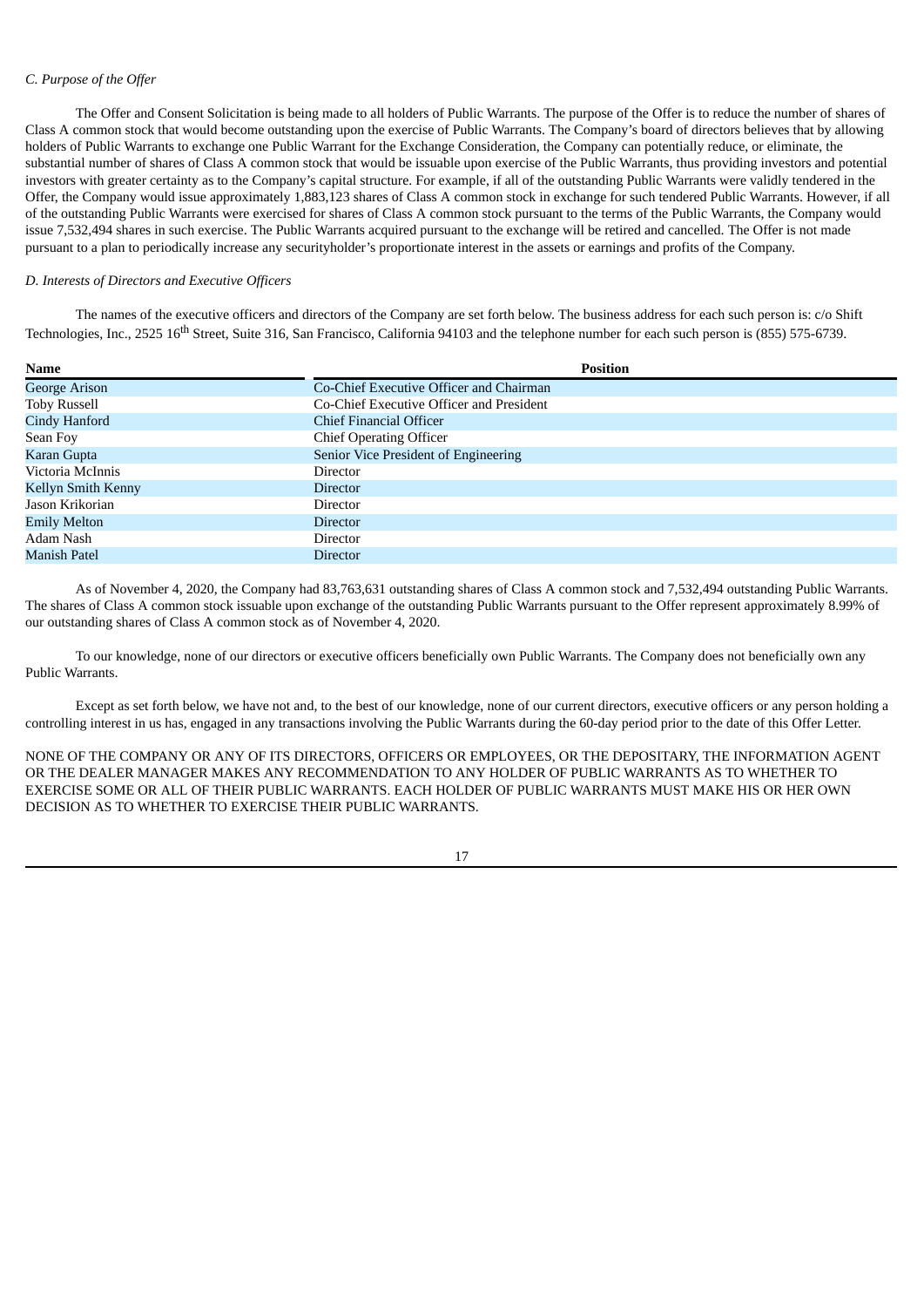## *E. Plans, Proposals or Negotiations*

Except as set forth below in Section 8 hereunder, there are no present plans, proposals or negotiations by the Company that relate to or would result in:

- any extraordinary corporate transaction, such as a merger, reorganization or liquidation, involving the Company or any of its subsidiaries;
- a purchase, sale or transfer of a material amount of assets of the Company or any of its subsidiaries;
- any material change in the present dividend rate or policy, or indebtedness or capitalization of the Company;
- any change in the present board of directors or management of the Company, including, but not limited to, any plans or proposals to change the number or the term of directors, to fill any existing vacancies on the board or to change any material term of the employment contract of any executive officer;
- any other material change in the Company's corporate structure or business;
- any class of equity security of the Company being delisted from a national securities exchange;
- any class of equity security of the Company becoming eligible for termination of registration pursuant to Section  $12(g)(4)$  of the Exchange Act;
- the suspension of the Company's obligation to file reports pursuant to Section 15(d) of the Exchange Act;
- the acquisition by any person of additional securities of the subject company, or the disposition of securities of the subject company; or
- changes in the Company's Certificate of Incorporation or Bylaws or other governing instruments or other actions that could impede the acquisition of control of the Company by any person.

THE COMPANY'S BOARD OF DIRECTORS HAS APPROVED THE OFFER AND CONSENT SOLICITATION. HOWEVER, NONE OF THE COMPANY, ITS DIRECTORS, OFFICERS OR EMPLOYEES, NOR THE DEPOSITARY, OR THE INFORMATION AGENT OR THE DEALER MANAGER, MAKES ANY RECOMMENDATION AS TO WHETHER YOU SHOULD TENDER ANY PUBLIC WARRANTS AND CONSENT TO THE WARRANT AMENDMENT. EACH HOLDER OF A PUBLIC WARRANT MUST MAKE HIS, HER OR ITS OWN DECISION AS TO WHETHER TO TENDER SOME OR ALL OF HIS, HER OR ITS PUBLIC WARRANTS AND CONSENT TO THE WARRANT AMENDMENT.

#### <span id="page-18-0"></span>**6. PRICE RANGE OF SHARES AND PUBLIC WARRANTS**

Our shares of Class A common stock and Public Warrants are listed on Nasdaq under the symbols "SFT" and "SFTTW," respectively. Prior to October 15, 2020, our shares of Class A common stock and Public Warrants were listed on Nasdaq under the symbols "INSU" and "INSUW," respectively. On November [●], the last reported sale prices for shares of Class A common stock and the Public Warrants were \$[●] and \$[●], respectively.

#### The Company recommends that holders consider current market quotations for the shares of Class A common stock and Public **Warrants, among other factors, before deciding whether or not to tender their Public Warrants.**

|                                                          |             | <b>Shares</b> |             | <b>Public</b><br><b>Warrants</b> |  |
|----------------------------------------------------------|-------------|---------------|-------------|----------------------------------|--|
|                                                          | <b>High</b> | Low           | <b>High</b> | Low                              |  |
|                                                          | S           | \$            |             | \$                               |  |
| Fiscal 2019                                              |             |               |             |                                  |  |
| Third Quarter <sup>(1)</sup>                             | 9.85        | 9.70          | 1.00        | 0.55                             |  |
| Fourth Quarter                                           | 9.96        | 9.84          | 0.93        | 0.75                             |  |
| <b>Fiscal 2020</b>                                       | 10.00       | 9.85          | 1.19        | 0.93                             |  |
| <b>First Quarter</b>                                     | 10.10       | 9.519         | 1.27        | 0.60                             |  |
| <b>Second Quarter</b>                                    | 14.91       | 10.01         | 10.00       | 0.50                             |  |
| Third Quarter                                            | 14.49       | 10.51         | 4.135       | 1.61                             |  |
| Fourth Quarter <sup>(2)</sup> (through October 30, 2020) | 12.75       | 8.80          | 3.09        | 1.88                             |  |

(1) Beginning on May 13, 2019.

(2) The Merger closed on October 13, 2020. Beginning on October 15, 2020, our common stock and Public Warrants began trading under the symbols "SFT" and "SFTTW," respectively.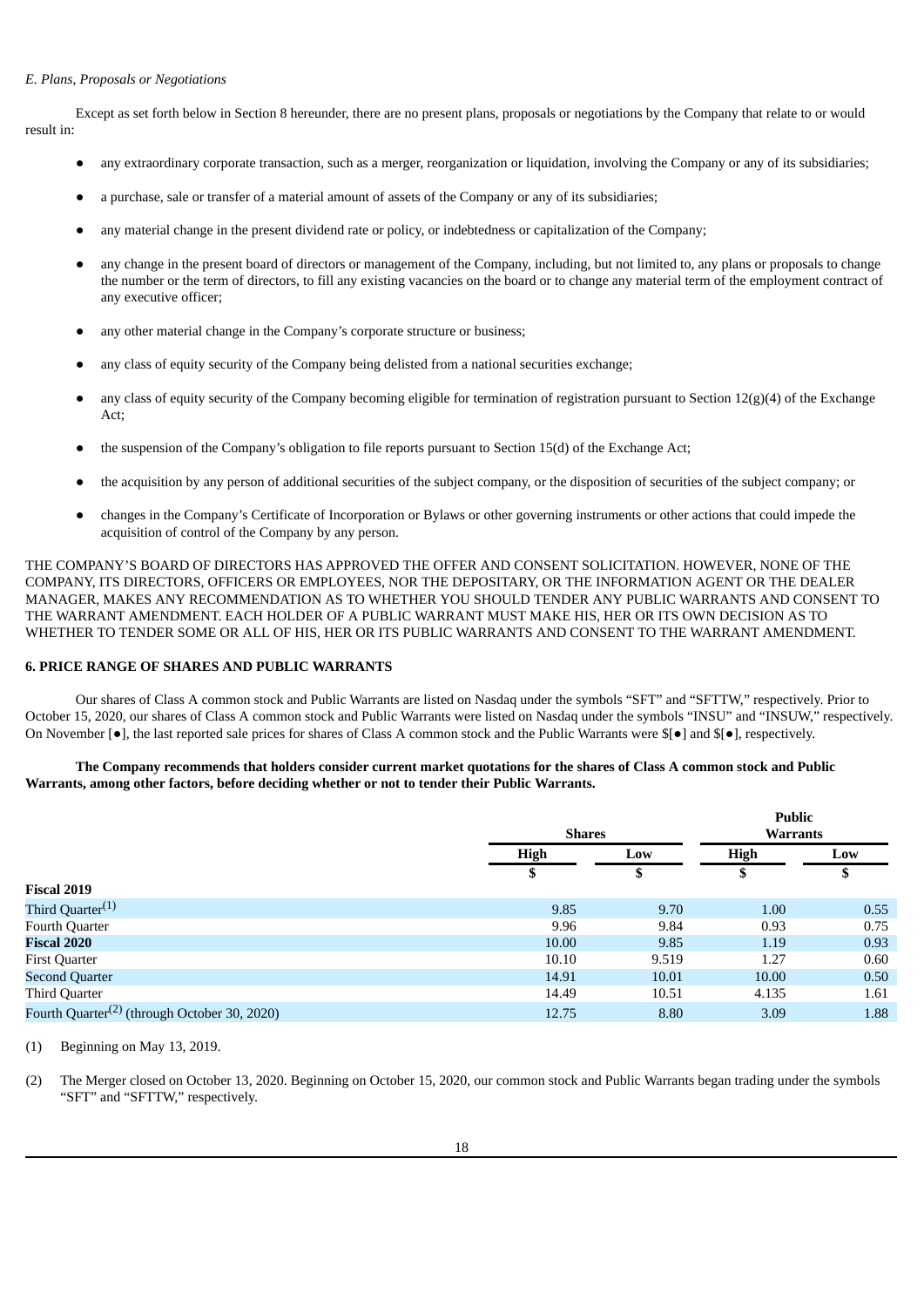The table below indicates the implied Public Warrant value at various hypothetical stock prices based on the exchange ratio of 0.25 shares per Public Warrant. The implied Public Warrant value is calculated by multiplying the prices per share in the table below by the number of shares to be received as part of the Exchange Consideration and the cash to be received as part of the Exchange Consideration. The stock prices below are included for illustrative purposes only and there can be no assurance that the shares will trade at such prices prior to, at or after the expiration of the Offer.

|                        | <b>Implied Public</b> |
|------------------------|-----------------------|
| <b>Price per Share</b> | <b>Warrant Value</b>  |
| \$8.00                 | \$3.00                |
| \$8.20                 | \$3.05                |
| \$8.40                 | \$3.10                |
| \$8.60                 | \$3.15                |
| \$8.80                 | \$3.20                |
| \$9.00                 | \$3.25                |
| \$9.20                 | \$3.30                |
| \$9.40                 | \$3.35                |
| \$9.60                 | \$3.40                |
| \$9.80                 | \$3.45                |
| \$10.00                | \$3.50                |
| \$10.20                | \$3.55                |
| \$10.40                | \$3.60                |
| \$10.60                | \$3.65                |
| \$10.80                | \$3.70                |
| \$11.00                | \$3.75                |
| \$11.20                | \$3.80                |
| \$11.40                | \$3.85                |
| \$11.60                | \$3.90                |
| \$11.80                | \$3.95                |
| \$12.00                | \$4.00                |
|                        |                       |

# <span id="page-19-0"></span>**7. SOURCE AND AMOUNT OF FUNDS**

We will use existing funds, including proceeds from the PIPE Investment (defined below) and the release of cash previously invested in marketable securities held in a trust account prior to the closing of the Merger, to fund the cash portion of the Exchange Consideration and to pay expenses associated with the Offer and Consent Solicitation.

## <span id="page-19-1"></span>**8. TRANSACTIONS AND AGREEMENTS CONCERNING THE COMPANY'S SECURITIES**

Except as described herein, none of the Company or, to our knowledge, any of our affiliates, directors or executive officers, is a party to any contract, arrangement, understanding or agreement with any other person relating, directly or indirectly, to the Offer or with respect to any of our securities, including any contract, arrangement, understanding or agreement concerning the transfer or the voting of the securities, joint ventures, loan or option arrangements, puts or calls, guaranties of loans, guaranties against loss or the giving or withholding of proxies, consents or authorizations.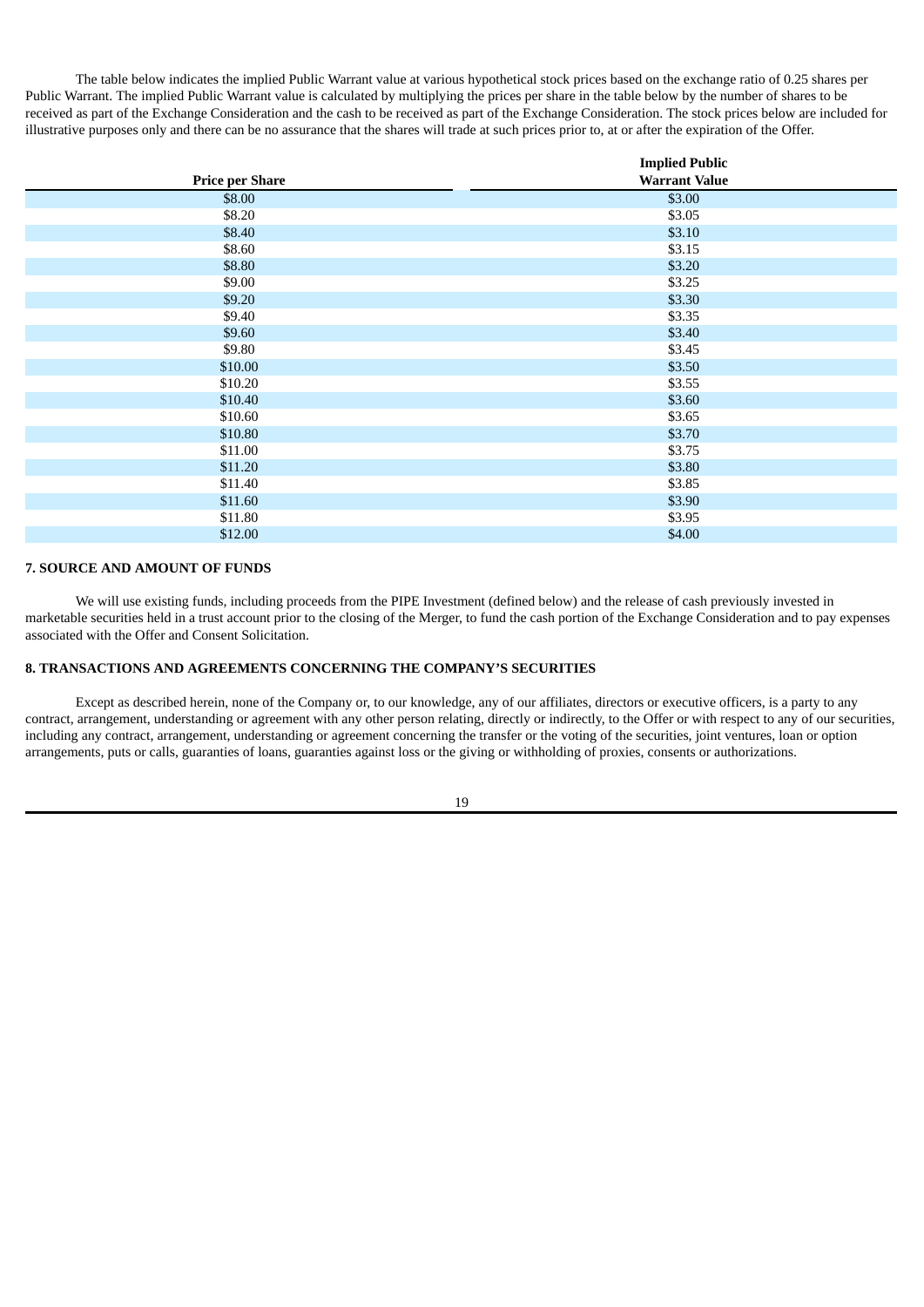#### *Warrant Agreement*

In connection with our initial public offering and the appointment of a warrant agent for the Public Warrants, we entered into a warrant agreement (the "*Warrant Agreement*") with CST on March 19, 2019. The Warrant Agreement provides for the various terms, restrictions and governing provisions that dictate all of the terms of the Public Warrants.

#### *PIPE Investment*

In connection with the Merger, pursuant to subscription agreements dated June 29, 2020 by and between the Company and the investors party thereto (the "*PIPE Investors*"), with respect to a private placement of Class A common stock, the Company issued and sold to the PIPE Investors 18,900,000 shares of Class A common stock at a price per share of \$10.00 (the "*PIPE Investment*"). The PIPE Investment was conditioned on the substantially concurrent closing of the Merger and other customary closing conditions. The proceeds from the PIPE Investment will be used, among other things, for general corporate purposes, which may include, but not be limited to, working capital for operations, repayment of indebtedness, capital expenditures and future acquisitions.

#### *Amended and Restated Registration Rights Agreement*

At the closing of the Merger, the Company entered into an amended and restated registration rights agreement (the "*Amended and Restated Registration Rights Agreement*") with Insurance Acquisition Sponsor, LLC, Dioptra Advisors, LLC (together with Insurance Acquisition Sponsor, LLC, "IAC Sponsor"), Cantor Fitzgerald & Co., and certain other initial stockholders of IAC, requiring the Company to, among other things, file a resale shelf registration statement on behalf of the stockholders promptly after the closing of the Merger. The Amended and Restated Registration Rights Agreement also provides certain demand rights and piggyback rights to the stockholders, subject to underwriter cutbacks and issuer blackout periods.

#### *Sponsor Letter Agreement*

Upon the closing of the Merger, we entered into the Sponsor Letter Agreement with IAC Sponsor, pursuant to which IAC Sponsor will receive certain board observer rights. Pursuant to the Sponsor Letter Agreement, for so long as Sponsor, Cohen & Company, LLC, or any of their respective affiliates (as such term is defined in Rule 405 of the Securities Act) continues to hold shares representing at least two percent (2%) of the total voting power of shares entitled to vote in the election of directors of the Company issued and outstanding, IAC Sponsor will have the right to designate an individual to attend and observe the Company's board meetings.

#### *Stockholder Letter Agreement*

Upon the closing of the Merger, we entered into the Stockholder Letter Agreement with certain Shift stockholders, providing for certain restrictions on transfer applicable to the shares issued in connection with the Merger. Generally, the Stockholder Letter Agreement prohibits, until November 15, 2021, the stockholders from (i) selling, offering to sell, contracting or agreeing to sell, hypothecating, pledging, granting any option to purchase or otherwise disposing of or agreeing to dispose of, directly or indirectly, or establishing or increasing a put equivalent position or liquidating or decreasing a call equivalent position within the meaning of Section 16 of the Exchange Act, and the rules and regulations of the SEC promulgated thereunder with respect to the closing date Merger consideration, (ii) entering into any swap or other arrangement that transfers to another, in whole or in part, any of the economic consequences of ownership of any closing date Merger consideration, whether any such transaction is to be settled by delivery of closing date Merger consideration or other securities, in cash or otherwise, or (iii) publicly announcing any intention to effect any transaction specified in the immediately preceding subsections (i) or (ii); provided that after May 15, 2021, these restrictions may become subject to certain exceptions, depending on whether the closing share price of our common stock reaches certain threshold levels.

#### *Other Agreements and Transactions*

The Company has retained CST to act as the Depositary, Morrow Sodali to act as the Information Agent and Wells Fargo to act as the Dealer Manager. Directors, officers and employees of either us or our affiliates or the Information Agent may contact holders of Public Warrants by hand, mail or telephone regarding the Offer and may request brokers, dealers and other nominees to forward the Offer Letter and related materials to beneficial owners of the Public Warrants. Such directors, officers and employees will not be specifically compensated for providing such services. CST and Morrow Sodali will receive reasonable and customary compensation for their respective services in connection with the Offer, plus reimbursement for out-of-pocket expenses, and will be indemnified by the Company against certain liabilities and expenses in connection therewith.

We have no contract, arrangement or understanding relating to the payment of, and will not, directly or indirectly, pay, any commission or other remuneration to any broker, dealer, salesperson, agent or any other person for soliciting tenders in the Offer.

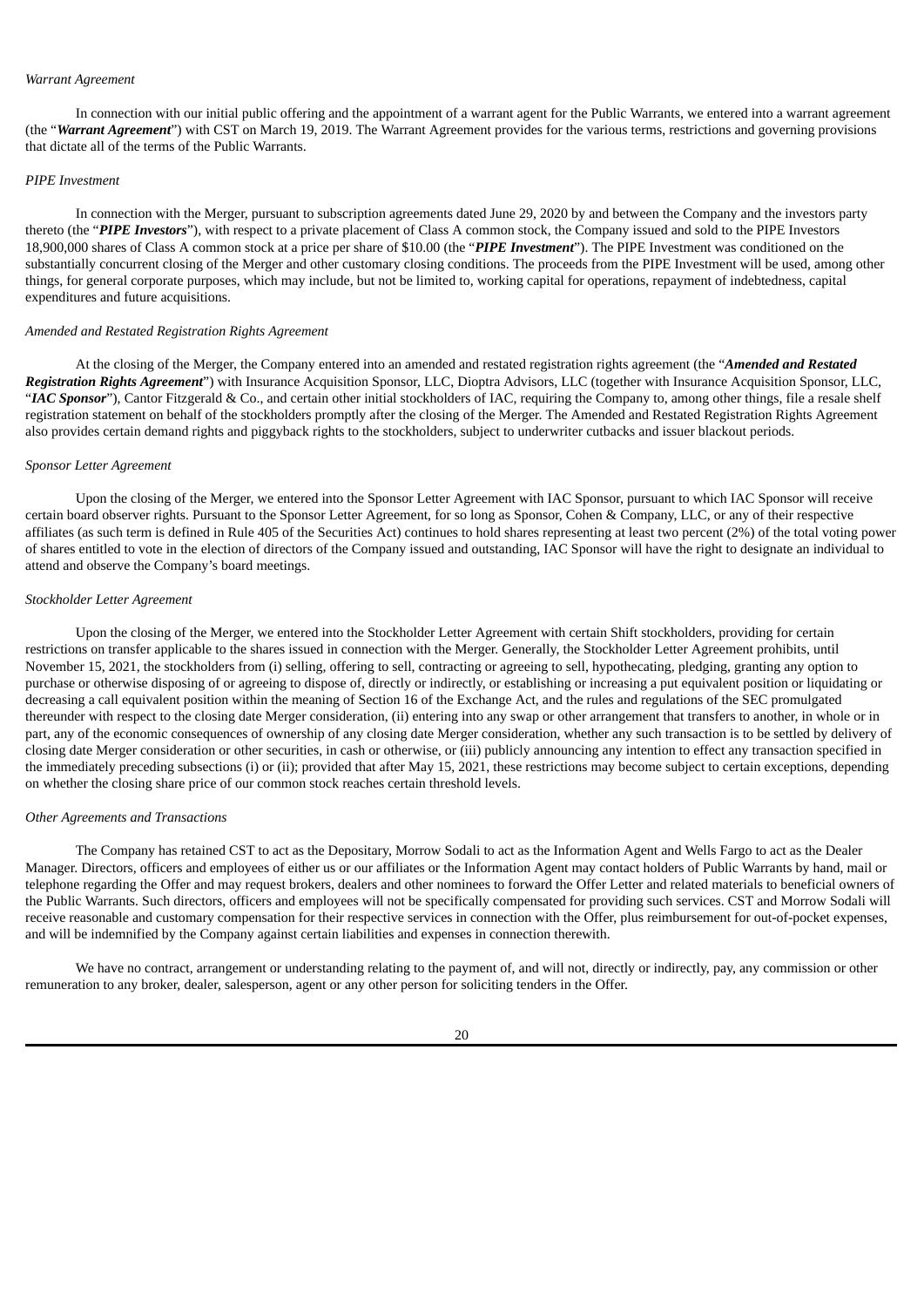## <span id="page-21-0"></span>**9. SECURITY OWNERSHIP OF CERTAIN BENEFICIAL OWNERS AND MANAGEMENT**

The following table sets forth information known to the Company regarding beneficial ownership of shares of Class A common stock of the Company immediately following the closing of the Merger by:

- each person who is the beneficial owner of more than 5% of the outstanding shares of the Company's common stock;
- each of the Company's executive officers and directors; and
- all executive officers and directors of the Company as a group.

Beneficial ownership is determined according to the rules of the SEC, which generally provide that a person has beneficial ownership of a security if he, she or it possesses sole or shared voting or investment power over that security, including options and warrants that are currently exercisable or exercisable within 60 days.

Beneficial ownership of common stock of the Company is based on 83,763,631 shares of common stock of the Company issued and outstanding as of the closing date of the Merger.

Unless otherwise indicated, we believe that all persons named in the table below have sole voting and investment power with respect to all shares of common stock beneficially owned.

|                                                                                  | <b>Class A Common Stock</b> |            |  |  |
|----------------------------------------------------------------------------------|-----------------------------|------------|--|--|
| <b>Name and Address of Beneficial Owners</b>                                     | <b>Number</b>               | % of class |  |  |
| Directors and Executive Officers: <sup>(1)</sup>                                 |                             |            |  |  |
| George Arison <sup>(2)</sup>                                                     | 1,580,413                   | 1.9%       |  |  |
| Toby Russell $(3)$                                                               | 1,296,541                   | 1.5%       |  |  |
| Cindy Hanford $(4)$                                                              | 47,395                      | $\ast$     |  |  |
| Sean Foy $(5)$                                                                   | 250,753                     | $\ast$     |  |  |
| Victoria McInnis                                                                 |                             |            |  |  |
| Kellyn Smith Kenny                                                               |                             |            |  |  |
| Jason Krikorian <sup>(6)</sup>                                                   | 2,394,785                   | 2.9%       |  |  |
| Emily Melton <sup><math>(7)</math></sup>                                         | 2,206,309                   | 2.6%       |  |  |
| Adam Nash <sup>(8)</sup>                                                         | 24,484                      | $\ast$     |  |  |
| Manish Patel <sup>(9)</sup>                                                      | 2,208,617                   | 2.6%       |  |  |
| All post-Merger directors and executive officers as a group (eleven individuals) | 10,113,736                  | 12.07%     |  |  |
| 5% or Greater Beneficial Owners:                                                 |                             |            |  |  |
| Cohen & Company, $LLC^{(10)}$                                                    | 6,572,526                   | 7.8%       |  |  |
| Lithia Motors, Inc. <sup>(11)</sup>                                              | 13,813,238                  | 16.5%      |  |  |

Less than 1 percent.

(1) Unless otherwise noted, the business address of each of the following individuals is  $c/\text{o}$  Shift Technologies, Inc., 2525 16<sup>th</sup> Street, Suite 316, San Francisco, CA 94103.

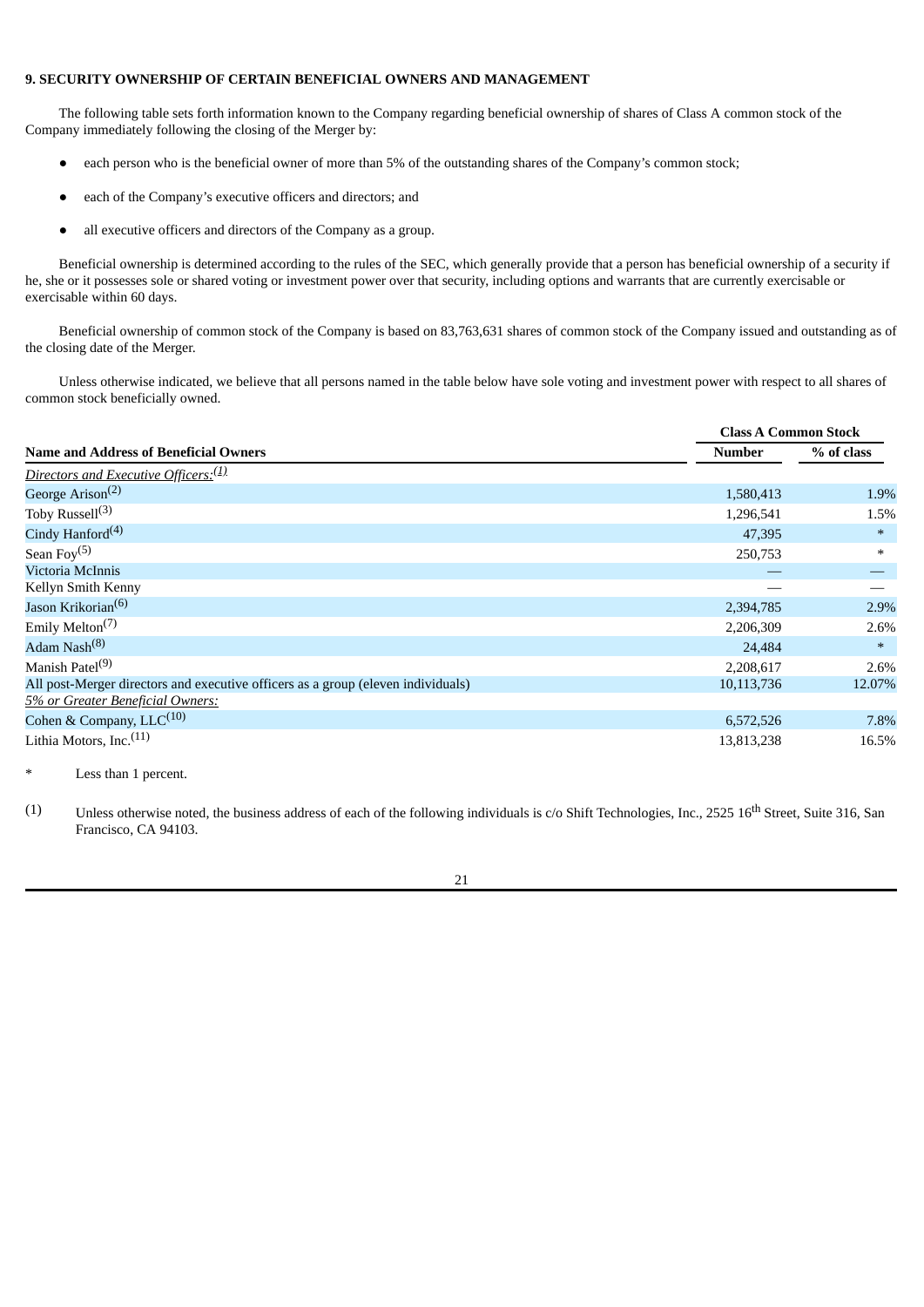- (2) Includes 177,545 shares of Class A common stock allocated to Mr. Arison and held in escrow, pursuant to the terms of the Merger Agreement. Includes 163,587 shares of Class A common stock, including their allocation of shares of Class A common stock held in escrow, held by Mr. Arison's family members that Mr. Arison exercises voting control over pursuant to a permanent voting proxy, which shares Mr. Arison disclaims beneficial ownership of. Includes 336,042 shares underlying stock options which are exercisable within 60 days of October 30, 2020. If exercised in full as of the date of this table, 112,014 shares would be subject to a right of repurchase in our favor.
- (3) Includes 109,944 shares of Class A common stock allocated to Mr. Russell and held in escrow, pursuant to the terms of the Merger Agreement. Includes 525,964 shares underlying stock options which are exercisable within 60 days of October 30, 2020. If exercised in full as of the date of this table, 175,167 shares would be subject to a right of repurchase in our favor.
- (4) Includes 47,395 shares underlying stock options which are exercisable within 60 days of October 30, 2020. If exercised in full as of the date of this table, 30,610 shares would be subject to a right of repurchase in our favor.
- (5) Includes 17,949 shares of Class A common stock allocated to Mr. Foy and held in escrow, pursuant to the terms of the Merger Agreement. Includes 124,952 shares underlying stock options which are exercisable within 60 days of October 30, 2020. If exercised in full as of the date of this table, 78,360 shares would be subject to a right of repurchase in our favor.
- (6) Shares are held directly by DCM Affiliates Fund VIII, L.P., DCM Ventures China Fund (DCM VIII), L.P., DCM VIII, L.P., and A-Fund, L.P. As a General Partner of DCM Venture Capital, Mr. Krikorian may be deemed to share beneficial ownership of the shares of common stock owned by such entities. Mr. Krikorian disclaims beneficial ownership of such shares, except to the extent of her pecuniary interest therein.
- (7) Shares are held directly by Threshold Partners and Threshold Ventures I. As a managing partner of Threshold Ventures, Ms. Melton may be deemed to share beneficial ownership of the shares of common stock owned by such entities. Ms. Melton disclaims beneficial ownership of such shares, except to the extent of her pecuniary interest therein.
- (8) Includes 262 shares of Class A common stock allocated to Mr. Nash and held in escrow, pursuant to the terms of the Merger Agreement. Shares are held directly by the Adam and Carolyn Nash Family Trust. Includes 22,648 shares underlying stock options which are exercisable within 60 days of October 30, 2020. If exercised in full as of the date of this table, 22,648 shares would be subject to a right of repurchase in our favor.
- (9) Shares are held directly by Highland Capital Partners 9 Limited Partnership, Highland Capital Partners 9-B Limited Partnership and Highland Entrepreneurs' Fund 9 Limited Partnership. As a general partner of Highland Capital Partners, Mr. Patel may be deemed to share beneficial ownership of the shares of common stock owned by such entities. Mr. Patel disclaims beneficial ownership of such shares, except to the extent of his pecuniary interest therein.
- (10) Includes shares held directly by Insurance Acquisition Sponsor, LLC and Dioptra Advisors, LLC, each of which is managed by Cohen & Company, LLC. Also includes the 600,000 shares that INSU Pipe Sponsor, LLC, an entity managed by Cohen & Company, LLC, has purchased in the PIPE Investment.
- (11) Includes 1,970,824 shares of Class A common stock allocated to Lithia Motors, Inc. and held in escrow, pursuant to the terms of the Merger Agreement. The address of Lithia is 150 N. Bartlett Street, Medford, Oregon 97501.

## <span id="page-22-0"></span>**10. FINANCIAL INFORMATION REGARDING THE COMPANY**

The financial information included under Part II, Item 8 in the Company's Annual Report on Form 10-K for the fiscal year ended December 31, 2019, under Part I, Item 1 in the Company's Quarterly Report on Form 10-Q for the quarter ended June 30, 2020 and in the Company's Form 8-K filed on October 14, 2020 is incorporated herein by reference. The sections of the 2020 S-1 (defined below) entitled "Unaudited Pro Forma Condensed Combined Financial Information" and "Shift Technologies, Inc. Financial Statements—Condensed Consolidated Financial Statements as of and for the periods ended June 30, 2020 and 2019—" are also incorporated herein by reference. The full text of all such filings with the SEC, as well as other documents we have filed with the SEC prior to, or will file with the SEC subsequent to, the filing of the Tender Offer Statement on Schedule TO can be accessed electronically on the SEC's website at www.sec.gov.

## *Selected Historical Consolidated Financial Information of IAC*

The following table sets forth selected historical financial information derived from IAC's unaudited financial statements as of and for the three and six months ended June 30, 2020 and 2019 and IAC's audited financial statements as of and for the year ended December 31, 2019 and for the period from March 13, 2018 (inception) through December 31, 2018, each of which is included in the proxy statement/prospectus on Form 424B3, filed with the SEC on September 24, 2020 (the "*Merger Prospectus*"). Such financial information should be read in conjunction with the audited and unaudited financial statements and related notes included in the Merger Prospectus.

The historical results presented below are not necessarily indicative of the results to be expected for any future period. You should carefully read the following summary financial information in conjunction with the section entitled "Company's Management's Discussion and Analysis of Financial Condition and Results of Operations" and IAC's financial statements and the related notes Merger Prospectus.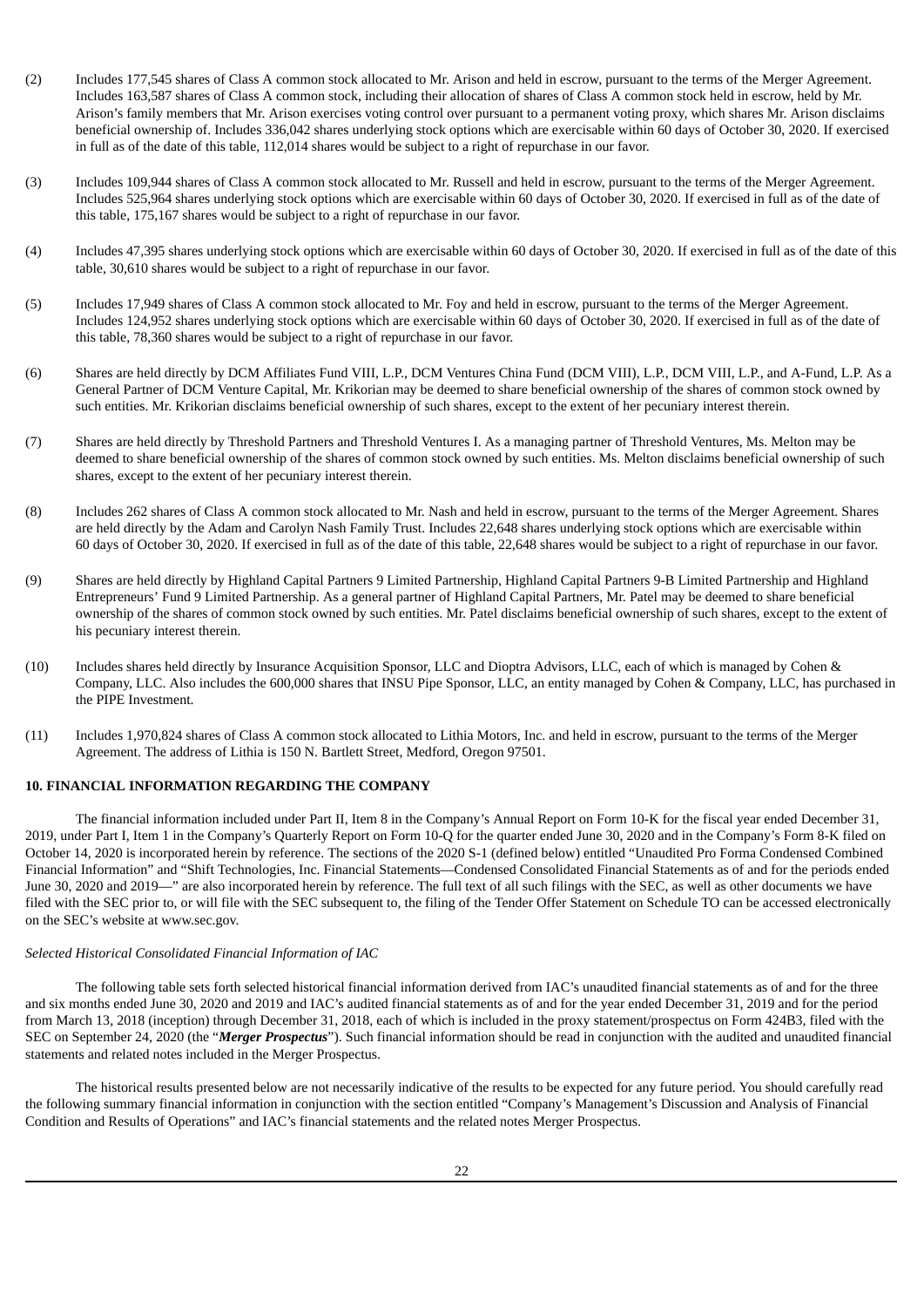## **(in thousands, except share and per-share data)**

| <b>Three</b><br><b>Three</b><br><b>Months</b><br><b>Months</b><br><b>Six Months</b><br><b>Six Months</b><br>Year<br><b>Ended</b><br>Ended<br><b>Ended</b><br>Ended<br>Ended<br>June 30,<br>December 31,<br><b>June 30,</b><br><b>June 30,</b><br><b>June 30,</b><br>2020<br>2019<br>2020<br>2019<br>2019 |             | For the<br><b>Period from</b><br>March 13,<br>2018<br>(inception)<br><b>Through</b><br>December 31,<br>2018 |
|----------------------------------------------------------------------------------------------------------------------------------------------------------------------------------------------------------------------------------------------------------------------------------------------------------|-------------|-------------------------------------------------------------------------------------------------------------|
| <b>Statement of Operations Data:</b>                                                                                                                                                                                                                                                                     |             |                                                                                                             |
| <b>Operating expenses</b><br>\$<br>1,381<br>\$<br>240<br>1,724<br>\$<br>300<br>\$<br>\$                                                                                                                                                                                                                  | 764<br>\$   | $\overline{2}$                                                                                              |
| (1, 381)<br>(240)<br>(1,724)<br>(300)<br>Loss from operations                                                                                                                                                                                                                                            | (764)       | $\overline{(2)}$                                                                                            |
| Other income                                                                                                                                                                                                                                                                                             |             |                                                                                                             |
| Interest income on marketable securities<br>38<br>898<br>705<br>958<br>2,593                                                                                                                                                                                                                             |             |                                                                                                             |
| Provision for income taxes<br>(179)<br>(132)<br>(182)<br>$\mathbf{1}$                                                                                                                                                                                                                                    | (502)       |                                                                                                             |
| Net income (loss)<br>(1,341)<br>(1,150)<br>\$<br>479<br>\$<br>475<br>1,327<br>\$<br>\$<br>\$                                                                                                                                                                                                             | \$          | (2)                                                                                                         |
|                                                                                                                                                                                                                                                                                                          |             |                                                                                                             |
| Basic and diluted net (loss) income per                                                                                                                                                                                                                                                                  |             |                                                                                                             |
| \$<br>0.00<br>\$<br>\$<br>0.04<br>\$<br>0.03<br>0.05<br>\$<br>share. Class A                                                                                                                                                                                                                             | \$<br>0.13  |                                                                                                             |
| Weighted average shares outstanding, of                                                                                                                                                                                                                                                                  |             |                                                                                                             |
| Class A redeemable common stock,                                                                                                                                                                                                                                                                         |             |                                                                                                             |
| basic and diluted<br>15,065,000<br>15,065,000<br>15,065,000<br>15,065,000<br>15,065,000                                                                                                                                                                                                                  |             |                                                                                                             |
| Basic and diluted net (loss) income per                                                                                                                                                                                                                                                                  |             |                                                                                                             |
| \$<br>share, Class A and Class B<br>(0.24)<br>-\$<br>$(0.03)$ \$<br>$(0.04)$ \$<br>$(0.29)$ \$                                                                                                                                                                                                           | $(0.10)$ \$ | (0.01)                                                                                                      |
| Weighted average shares outstanding, of                                                                                                                                                                                                                                                                  |             |                                                                                                             |
| Class A and Class B non-redeemable                                                                                                                                                                                                                                                                       |             |                                                                                                             |
| common stock, basic and diluted<br>5,588,333<br>5,203,833<br>5,588,333<br>5,397,083<br>5,462,872                                                                                                                                                                                                         |             | 4,508,333                                                                                                   |
| <b>Balance Sheet Data:</b>                                                                                                                                                                                                                                                                               |             |                                                                                                             |
| Cash<br>\$<br>308<br>\$<br>675<br>\$                                                                                                                                                                                                                                                                     | 407<br>\$   | 25                                                                                                          |
| Cash and marketable securities held in                                                                                                                                                                                                                                                                   |             |                                                                                                             |
| 153,689<br>$\mathcal{S}$<br><b>Trust Account</b><br>\$<br>151,608<br>\$<br>153,238                                                                                                                                                                                                                       | \$          |                                                                                                             |
| \$<br><b>Total assets</b><br>154,185<br>\$<br>\$<br>153,719<br>152,445                                                                                                                                                                                                                                   | \$          | 126                                                                                                         |
| Common stock subject to possible                                                                                                                                                                                                                                                                         |             |                                                                                                             |
| redemption<br>\$<br>140,437<br>\$<br>140,737<br>\$<br>141,588                                                                                                                                                                                                                                            | \$          |                                                                                                             |
| \$<br>5,000<br>5,000<br>5,000<br>Total stockholders' equity<br>S<br>\$                                                                                                                                                                                                                                   | \$          | 23                                                                                                          |

*Selected Historical Consolidated Financial Information of Shift*

The following table sets forth selected historical consolidated financial information of Shift. Shift's income statement data for the year ended December 31, 2019, 2018 and 2017 and balance sheet data as of December 31, 2019 and 2018 are derived from Shift's audited consolidated financial statements included in the Merger Prospectus.

The following information is only a summary and should be read in conjunction with Shift's consolidated financial statements and related notes contained in the Merger Prospectus and information discussed under "Shift's Management's Discussion and Analysis of Financial Condition and Results of Operations" in the Merger Prospectus. The historical results included below and in the Merger Prospectus are not indicative of Shift's future performance.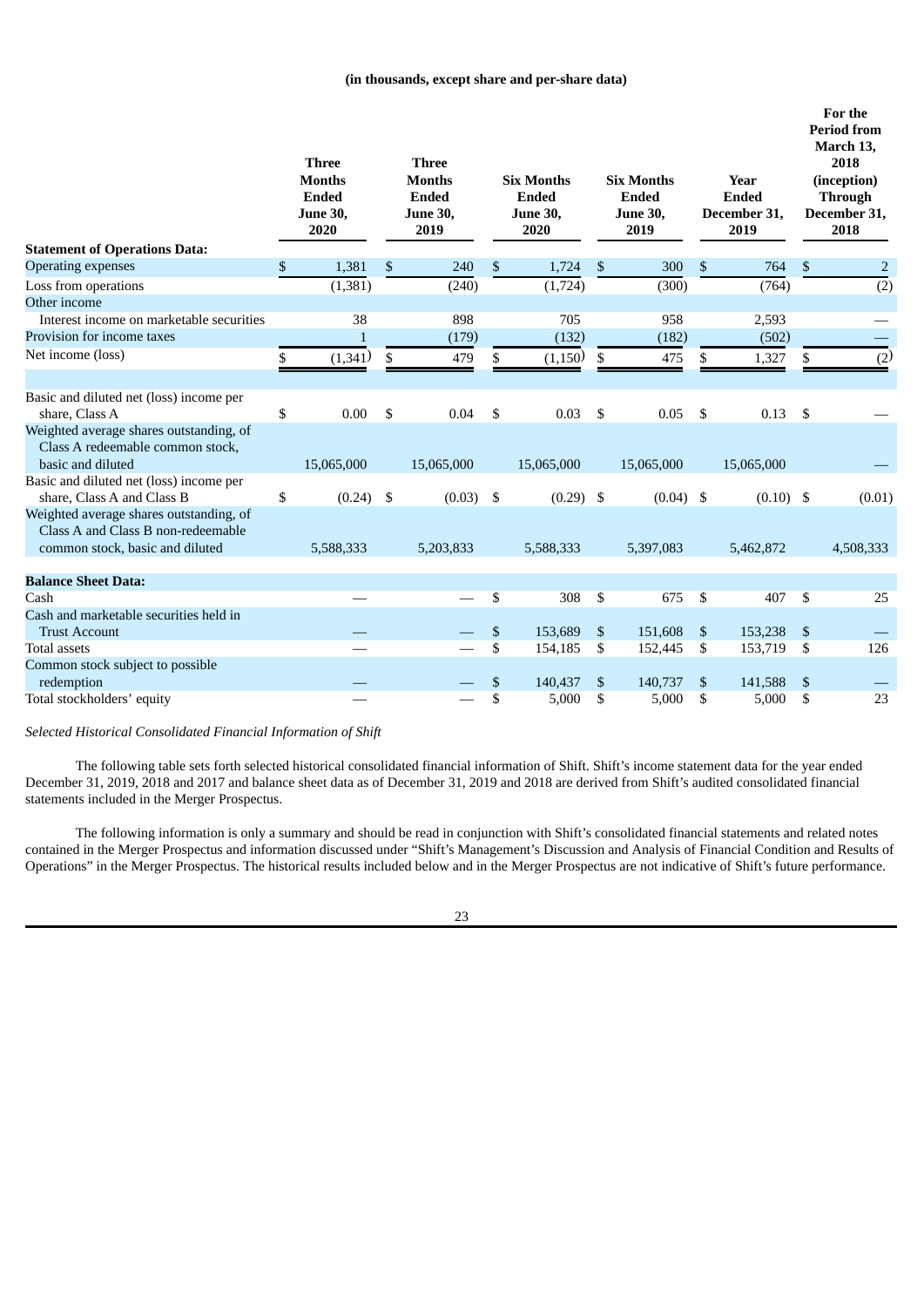# **Consolidated Statements of Operations and Comprehensive Loss (in thousands, except share and per share amounts)**

|                                                                                                  | <b>Year Ended December 31,</b> |            |     |            |     |            |
|--------------------------------------------------------------------------------------------------|--------------------------------|------------|-----|------------|-----|------------|
|                                                                                                  |                                | 2019       |     | 2018       |     | 2017       |
| Revenue                                                                                          |                                |            |     |            |     |            |
| $E$ commerce revenue $-$ net                                                                     | \$                             | 135,277    | \$. | 122,889    | \$. | 88,870     |
| Other revenue                                                                                    |                                | 3,150      |     | 2,617      |     | 1,931      |
| Wholesale vehicle revenue                                                                        |                                | 27,808     |     | 6,306      |     | 3,737      |
| Total revenue                                                                                    |                                | 166,235    |     | 131,812    |     | 94,538     |
| Cost of sales                                                                                    |                                | 167,997    |     | 126,423    |     | 89,999     |
| Gross profit                                                                                     |                                | (1,762)    |     | 5,389      |     | 4,539      |
| <b>Operating expenses:</b>                                                                       |                                |            |     |            |     |            |
| Selling, general and administrative expenses                                                     |                                | 71,860     |     | 44,697     |     | 28,570     |
| Depreciation and amortization                                                                    |                                | 3,221      |     | 2,530      |     | 1,567      |
| Total operating expenses                                                                         |                                | 75,081     |     | 47,227     |     | 30,137     |
| Loss from operations                                                                             |                                | (76, 843)  |     | (41, 838)  |     | (25,598)   |
| Interest expense                                                                                 |                                | (5,461)    |     | (3, 171)   |     | (261)      |
| Interest and other income                                                                        |                                | 1,821      |     | 143        |     | 213        |
| Net loss and comprehensive loss attributable to common stockholders                              |                                | (80, 483)  |     | (44, 866)  |     | (25, 646)  |
| Net loss per share attributable to common stockholders, basic and diluted                        |                                | (2.33)     |     | (1.71)     |     | (0.89)     |
| Weighted-average number of shares outstanding used to compute net loss per share attributable to |                                |            |     |            |     |            |
| common stockholders, basic and diluted                                                           |                                | 34,579,059 |     | 26,172,848 |     | 28,718,469 |

|                                                                                                                                            | <b>Three Months Ended,</b><br><b>June 30,</b> |            |    | <b>Six Months Ended</b><br><b>June 30,</b> |               |            |     |            |  |
|--------------------------------------------------------------------------------------------------------------------------------------------|-----------------------------------------------|------------|----|--------------------------------------------|---------------|------------|-----|------------|--|
|                                                                                                                                            |                                               | 2020       |    | 2019                                       |               | 2020       |     | 2019       |  |
| Revenue                                                                                                                                    |                                               |            |    |                                            |               |            |     |            |  |
| $E$ commerce revenue $-$ net                                                                                                               | \$                                            | 27,468     | \$ | 35,949                                     | <sup>\$</sup> | 49,384     | \$  | 75,731     |  |
| Other revenue                                                                                                                              |                                               | 1,215      |    | 964                                        |               | 1,897      |     | 1,673      |  |
| Wholesale vehicle revenue                                                                                                                  |                                               | 3,758      |    | 5,547                                      |               | 11,112     |     | 15,623     |  |
| Total revenue                                                                                                                              |                                               | 32,441     |    | 42,460                                     |               | 62,393     |     | 93,027     |  |
| Cost of sales                                                                                                                              |                                               | 28,868     |    | 42,841                                     |               | 55,478     |     | 93,223     |  |
| Gross profit                                                                                                                               |                                               | 3,573      |    | (381)                                      |               | 6,915      |     | (196)      |  |
| Operating expenses:                                                                                                                        |                                               |            |    |                                            |               |            |     |            |  |
| Selling, general and administrative expenses                                                                                               |                                               | 14,633     |    | 15,566                                     |               | 28,079     |     | 38,032     |  |
| Depreciation and amortization                                                                                                              |                                               | 1,096      |    | 729                                        |               | 2,077      |     | 1,296      |  |
| Total operating expenses                                                                                                                   |                                               | 15,729     |    | 16,295                                     |               | 30,156     |     | 39,328     |  |
| Loss from operations                                                                                                                       |                                               | (12, 156)  |    | (16, 676)                                  |               | (23, 241)  |     | (39, 524)  |  |
| Interest expense                                                                                                                           |                                               | (1,264)    |    | (1,461)                                    |               | (2,645)    |     | (2,673)    |  |
| Interest and other income (expense)                                                                                                        |                                               | (5,574)    |    | 507                                        |               | (5,438)    |     | 1,215      |  |
| Net loss and comprehensive loss attributable to common stockholders                                                                        |                                               | (18,993)   | \$ | (17,630)                                   | \$            | (31, 324)  | \$  | (40, 982)  |  |
| Net loss per share attributable to common stockholders, basic and diluted                                                                  |                                               | (0.53)     |    | (0.52)                                     |               | (0.89)     | \$. | (1.16)     |  |
| Weighted-average number of shares outstanding used to compute net loss per<br>share attributable to common stockholders, basic and diluted |                                               | 35,649,734 |    | 34,086,048                                 |               | 35,177,371 |     | 35,434,113 |  |

# **Consolidated Balance Sheet Data (in thousands)**

|                             |    | <b>June 30,</b> | December 31. |            |      |            |  |
|-----------------------------|----|-----------------|--------------|------------|------|------------|--|
|                             |    | 2020            |              | 2019       |      | 2018       |  |
| Cash and cash equivalents   |    | 23,087          | <sup>S</sup> | 42,976     | S.   | 71,395     |  |
| Vehicle Inventory           |    | 15,610          | S            | 18,198     | S    | 43,072     |  |
| <b>Total assets</b>         | S  | 60,523          | S            | 82,769     | S    | 138,719    |  |
| Flooring line of credit     |    | 6.682           | S            | 16,245     | - \$ | 27,385     |  |
| Total current liabilities   | S  | 19,897          | S            | 24,166     | - \$ | 38,645     |  |
| <b>Total liabilities</b>    |    | 47.477          | -S           | 39,435     | S    | 47.527     |  |
| Convertible preferred stock | \$ | 223,631         | S            | 223,631    | S    | 213,461    |  |
| Total stockholders' deficit |    | (210, 585)      |              | (180, 297) |      | (122, 269) |  |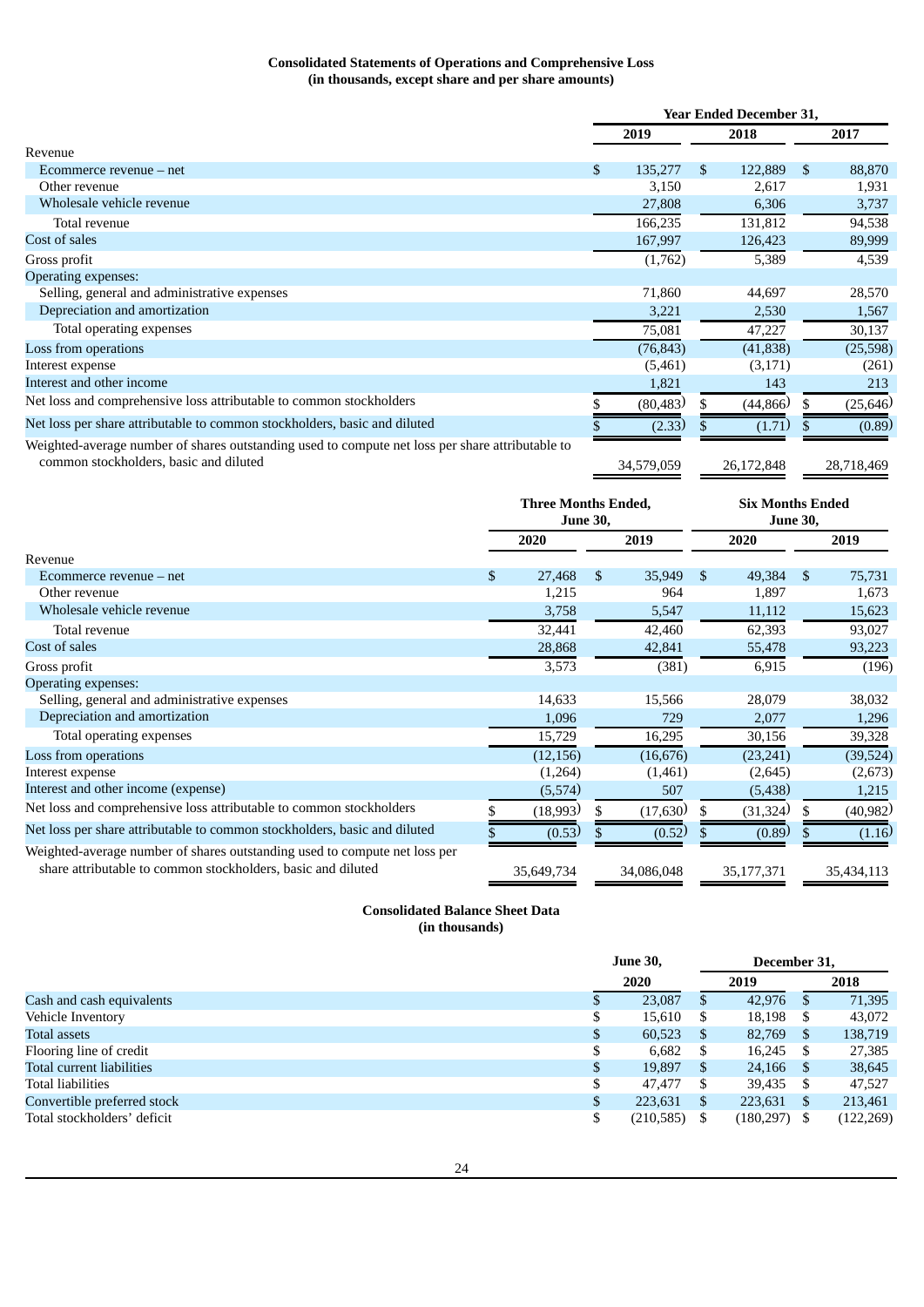#### *Selected Unaudited Pro Forma Condensed Combined Financial Information*

The following unaudited pro forma combined balance sheet as of June 30, 2020 gives pro forma effect to the Merger as if it had been consummated as of that date. The following unaudited pro forma combined statements of operations for the six months ended June 30, 2020 and for the year ended December 31, 2019 give pro forma effect to the Merger as if it had occurred as of January 1, 2019. This information should be read together with Shift's and IAC's audited and unaudited financial statements and related notes, "*Management's Discussion and Analysis of Financial Condition and Results of Operations*" and other financial information included in the Registration Statement on Form S-1, filed with the SEC on November 2, 2020 (the "*2020 S-1*").

The following unaudited pro forma combined balance sheet as of June 30, 2020 has been prepared using the following:

- Shift's unaudited historical condensed consolidated balance sheet as of June 30, 2020, as included in the 2020 S-1; and
- IAC's unaudited historical condensed balance sheet as of June 30, 2020, as included in the 2020 S-1.

The following unaudited pro forma combined statement of operations for the six months ended June 30, 2020 has been prepared using the following:

- Shift's unaudited historical condensed consolidated statement of operations and comprehensive loss for the six months ended June 30, 2020, as included in the 2020 S-1; and
- IAC's unaudited historical statement of operations for the six months ended June 30, 2020, as included in the 2020 S-1.

The following unaudited pro forma combined statement of operations for the year ended December 31, 2019 has been prepared using the following:

- Shift's audited historical consolidated statement of operations and comprehensive loss for the year ended December 31, 2019, as included in the 2020 S-1; and
- IAC's audited historical statement of operations for the year ended December 31, 2019, as included in the 2020 S-1.

#### Accounting for the Merger

The Merger is accounted for as a reverse recapitalization in accordance with U.S. GAAP. Under this method of accounting, IAC, who was the legal acquirer in the Merger, is treated as the "acquired" company for financial reporting purposes and Shift is treated as the accounting acquirer. This determination was primarily based on Shift having a majority of the voting power of the Company, Shift's senior management comprising substantially all of the senior management of the Company, the relative size of Shift compared to IAC, and Shift's operations comprising the ongoing operations of the Company. Accordingly, for accounting purposes, the Merger is treated as the equivalent of a capital transaction in which Shift is issuing stock for the net assets of IAC. The net assets of IAC are stated at historical cost, with no goodwill or other intangible assets recorded. Operations prior to the Merger are those of Shift.

### Basis of Pro Forma Presentation

The historical financial information has been adjusted to give pro forma effect to events that are related and/or directly attributable to the Merger, are factually supportable, and as it relates to the unaudited pro forma combined statement of operations, are expected to have a continuing impact on the results of the Company. The adjustments presented on the following unaudited pro forma combined financial statements have been identified and presented to provide relevant information necessary for an accurate understanding of the Company.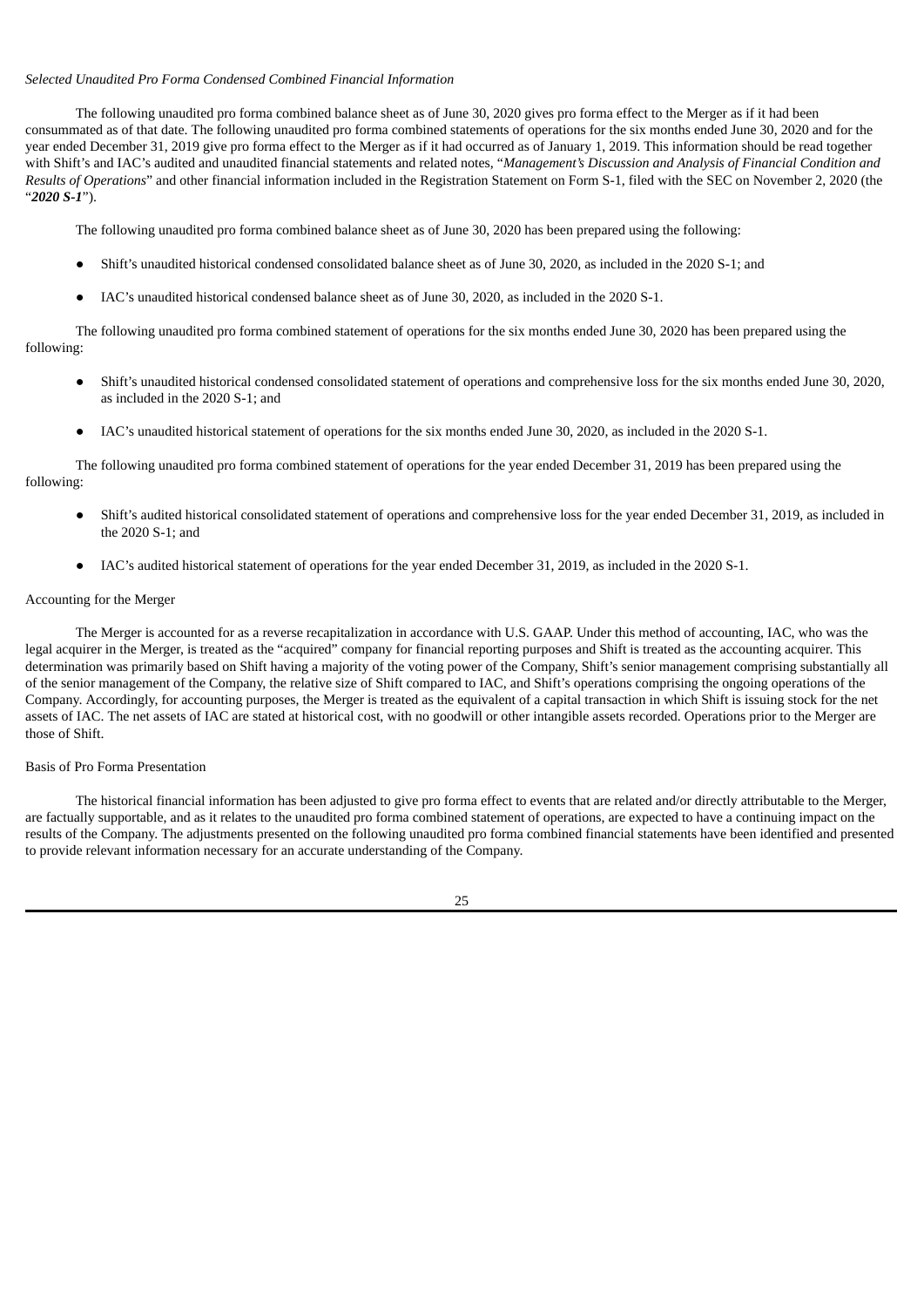The unaudited pro forma combined financial information is for illustrative purposes only. The financial results may have been different had the companies always been combined. You should not rely on the unaudited pro forma combined financial information as being indicative of the historical financial position and results that would have been achieved had the companies always been combined or the future financial position and results that the Company will experience. Shift and IAC did not have any historical relationship prior to the Merger. Accordingly, no pro forma adjustments were required to eliminate activities between the companies.

|                                                               |              | Shift      |    | <b>IAC</b>                       |                | <b>Pro Forma</b><br><b>Combined</b> |  |
|---------------------------------------------------------------|--------------|------------|----|----------------------------------|----------------|-------------------------------------|--|
| Statement of Operations Data – Six Months Ended June 30, 2020 |              |            |    |                                  |                |                                     |  |
| <b>Revenues</b>                                               | \$           | 62,393     | \$ |                                  | $\mathfrak{L}$ | 62,393                              |  |
| Cost of revenues                                              |              | 55,478     |    |                                  |                | 55,478                              |  |
| <b>Operating expenses</b>                                     |              | 30,156     |    | 1,724                            |                | 30,735                              |  |
| <b>Operating loss</b>                                         |              | (23,241)   |    | (1,724)                          |                | (23, 820)                           |  |
| Net loss                                                      |              | (31, 324)  |    | (1,150)                          |                | (31,903)                            |  |
| Net income (loss) per common share – basic and diluted        |              |            |    | 0.03                             |                | (0.39)                              |  |
|                                                               |              |            |    |                                  |                |                                     |  |
| Balance Sheet Data - As of June 30, 2020                      |              |            |    |                                  |                |                                     |  |
| Total current assets                                          | $\mathbb{S}$ | 44,014     | \$ | 371                              | $\mathbb{S}$   | 344,804                             |  |
| Total assets                                                  |              | 60,523     |    | 154,185                          |                | 361,313                             |  |
| Total current liabilities                                     |              | 19,897     |    | 2,329                            |                | 20,445                              |  |
| <b>Total liabilities</b>                                      |              | 47,477     |    | 8,748                            |                | 31,527                              |  |
| Total stockholders' (deficit) equity                          |              | (210, 585) |    | 5,000                            |                | 329,786                             |  |
|                                                               |              |            |    |                                  |                |                                     |  |
| <b>Statement of Operations Data -</b>                         |              |            |    |                                  |                |                                     |  |
| Year ended December 31, 2019                                  |              |            |    |                                  |                |                                     |  |
| <b>Revenues</b>                                               | \$           | 166,235    | \$ | $\overbrace{\phantom{12322111}}$ | \$             | 166,235                             |  |
| Cost of revenues                                              |              | 167,997    |    |                                  |                | 167,997                             |  |
| Operating expenses                                            |              | 75,081     |    | 765                              |                | 75,846                              |  |
| <b>Operating loss</b>                                         |              | (76, 843)  |    | (765)                            |                | (77,608)                            |  |
| Net (loss) income                                             |              | (80, 483)  |    | 1,326                            |                | (81,248)                            |  |
| Net income (loss) per common share – basic and diluted        |              |            |    | 0.13                             |                | (0.99)                              |  |

*Book value per share*

IAC's book value per common share as of June 30, 2020 was \$0.33. Our pro forma book value per common share as of June 30, 2020 was \$4.02.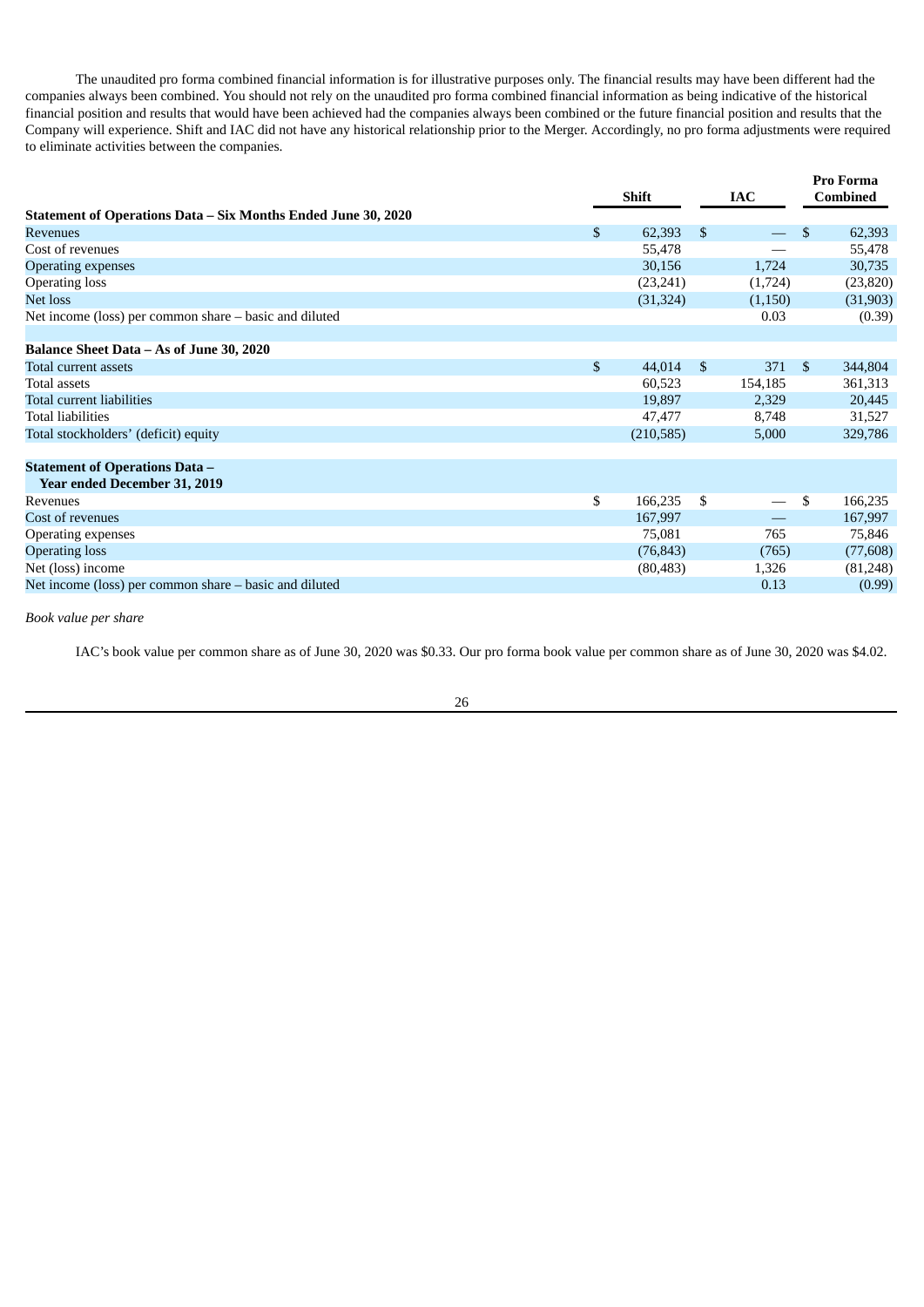#### <span id="page-27-0"></span>**11. CONDITIONS; TERMINATION; WAIVERS; EXTENSIONS; AMENDMENTS**

The conditions of the Offer are:

i. there shall not have been instituted, threatened in writing or be pending any action or proceeding before or by any court or governmental, regulatory or administrative agency or instrumentality, or by any other person, in connection with the Offer, that is, or is reasonably likely to be, in our reasonable judgment, materially adverse to our business, operations, properties, condition, assets, liabilities or prospects, or which would or might, in our reasonable judgment, prohibit, prevent, restrict or delay consummation of the Offer or materially impair the contemplated benefits to us of the Offer;

ii. no order, statute, rule, regulation, executive order, stay, decree, judgment or injunction shall have been proposed, enacted, entered, issued, promulgated, enforced or deemed applicable by any court or governmental, regulatory or administrative agency or instrumentality that, in our reasonable judgment, would or would be reasonably likely to prohibit, prevent, restrict or delay consummation of the Offer or materially impair the contemplated benefits to us of the Offer, or that is, or is reasonably likely to be, materially adverse to our business, operations, properties, condition, assets, liabilities or prospects;

iii. in our reasonable judgment, there shall not have occurred or be reasonably likely to occur, any material adverse change to our business, operations, properties, condition, assets, liabilities, prospects or financial affairs; and

iv. there shall not have occurred:

a. any general suspension of, or limitation on prices for, trading in securities in U.S. securities or financial markets;

b. any material adverse change in the price of the shares of Class A common stock in U.S. securities or financial markets;

c. a declaration of a banking moratorium or any suspension of payments in respect to banks in the United States;

d. any limitation (whether or not mandatory) by any government or governmental, regulatory or administrative authority, agency or instrumentality, domestic or foreign, or other event that, in our reasonable judgment, would or would be reasonably likely to affect the extension of credit by banks or other lending institutions; or

e. a commencement or significant worsening of a war or armed hostilities or other national or international calamity, including but not limited to, catastrophic terrorist attacks against the United States or its citizens.

v. at least 65% of the Public Warrants (which is the minimum number required to amend the Warrant Agreement) are tendered in the Offer and Consent Solicitation.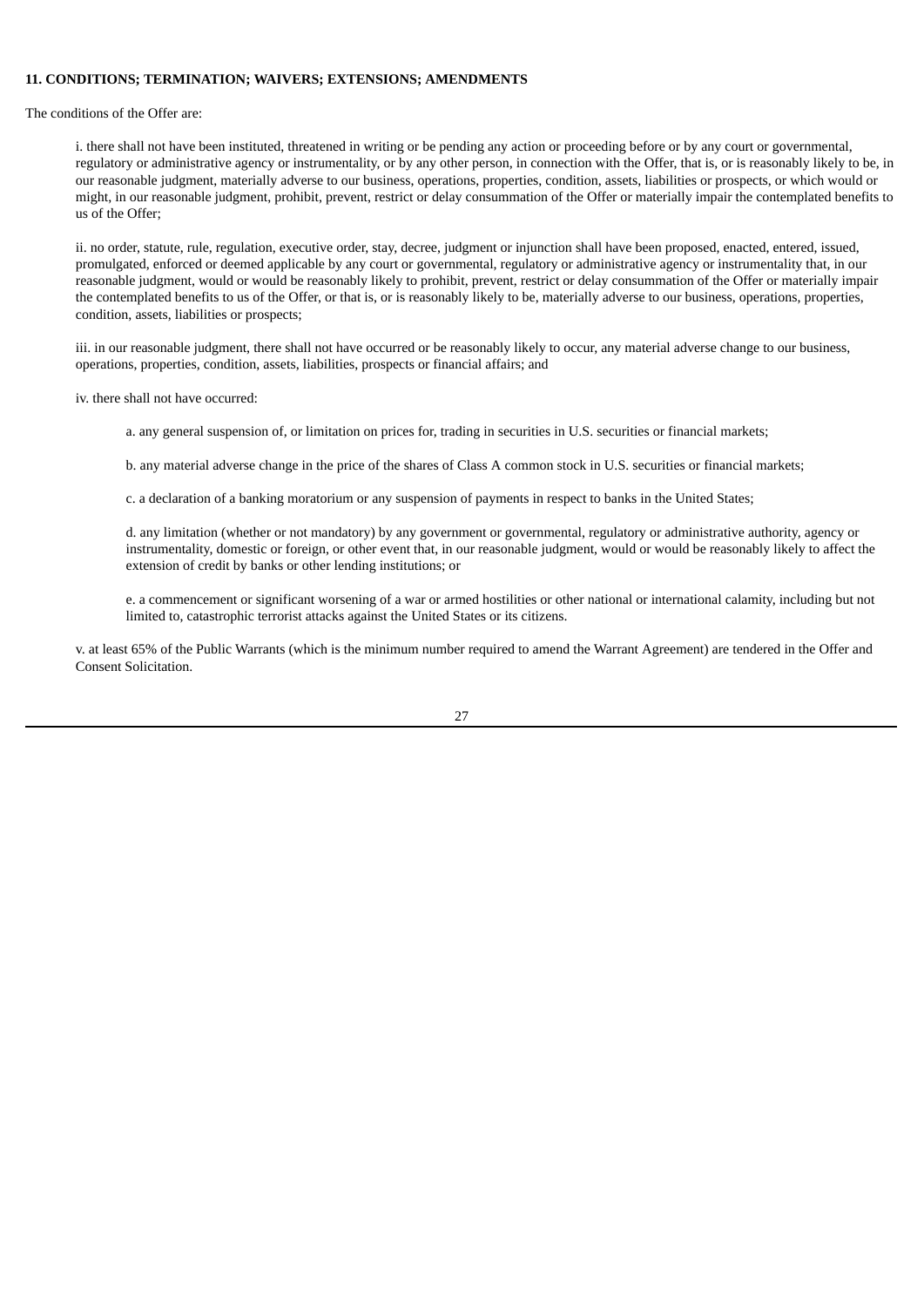The foregoing conditions are solely for our benefit, and we may assert one or more of the conditions regardless of the circumstances giving rise to any such conditions. We may also, in our sole and absolute discretion, waive these conditions in whole or in part, subject to the potential requirement to disseminate additional information and extend the Offer and Consent Solicitation, as described below. The determination by us as to whether any condition has been satisfied shall be conclusive and binding on all parties. The failure by us at any time to exercise any of the foregoing rights shall not be deemed a waiver of any such right and each such right shall be deemed a continuing right which may be asserted at any time and from time to time prior to the Expiration Date.

We may terminate the Offer and Consent Solicitation if any of the conditions of the Offer are not satisfied prior to the Expiration Date. In the event that we terminate the Offer and Consent Solicitation, all Public Warrants tendered by a Public Warrant holder in connection with the Offer will be returned to such Public Warrant holder and the Public Warrants will expire in accordance with their terms on October 12, 2025, at 5:00 p.m. Eastern Time, and will otherwise remain subject to their original terms, including the redemption provisions.

Subject to applicable securities laws and the terms and conditions set forth in this Offer Letter, we expressly reserve the right (but will not be obligated), at any time or from time to time, prior to the Expiration Date, regardless of whether or not any of the events set forth above shall have occurred or shall have been determined by us to have occurred, to (a) waive any and all conditions of the Offer and Consent Solicitation, (b) extend the Offer and Consent Solicitation, or (c) otherwise amend the Offer and Consent Solicitation in any respect. The rights reserved by us in this paragraph are in addition to our rights to terminate the Offer and Consent Solicitation described above. Irrespective of any amendment to the Offer and Consent Solicitation, all Public Warrants previously tendered pursuant to the Offer and Consent Solicitation and not accepted for exchange or withdrawn will remain subject to the Offer and Consent Solicitation and may be accepted thereafter for exchange by us.

If we materially change the terms of the Offer and Consent Solicitation or the information concerning the Offer and Consent Solicitation, or if we waive a material condition to the Offer and Consent Solicitation, we will disseminate additional information and extend the Offer and Consent Solicitation to the extent required by Exchange Act Rules 13e-4(d)(2) and 13e-4(e)(3). In addition, we may, if we deem appropriate, extend the Offer and Consent Solicitation for any other reason. In addition, if the exchange ratio for shares of Class A common stock to Public Warrants is adjusted, the Offer and Consent Solicitation will remain open at least ten (10) business days from the date we first give notice of such change to Public Warrant holders, by press release or otherwise.

Any extension, amendment or termination of the Offer and Consent Solicitation by us will be followed promptly by a public announcement thereof. Without limiting the manner in which we may choose to make such announcement, we will not, unless otherwise required by law, have any obligation to advertise or otherwise communicate any such announcement other than by making a release to the [Dow Jones News Service, Globe Newswire] or such other means of public announcement as we deem appropriate.

If for any reason the acceptance for exchange (whether before or after any Public Warrants have been accepted for exchange pursuant to the Offer and Consent Solicitation), or the exchange for, Public Warrants subject to the Offer and Consent Solicitation is delayed or if we are unable to accept for exchange, or exchange for, Public Warrants pursuant to the Offer and Consent Solicitation, then, without prejudice to our rights under the Offer and Consent Solicitation, tendered Public Warrants may be retained by the Depositary on our behalf and may not be withdrawn (subject to Exchange Act Rule 14e-1(c), which requires that an offeror deliver the consideration offered or return the securities deposited by or on behalf of the investor promptly after the termination or withdrawal of a tender offer). In addition to being limited by Exchange Act Rule 14e-1(c), our reservation of the right to delay delivery of the shares of Class A common stock for Public Warrants which we have accepted for exchange pursuant to the Offer and Consent Solicitation is limited by Exchange Act Rule 13e-4(f)(5), which requires that an offeror deliver the consideration offered or return the securities tendered pursuant to a tender offer promptly after termination or withdrawal of that tender offer. Notwithstanding the foregoing, tendered Public Warrants may also be withdrawn if the Company has not accepted the Public Warrants for exchange by the 40th business day after the initial commencement of the Offer and Consent Solicitation.

Pursuant to Exchange Act Rule 13e-4, we have filed the Schedule TO with the SEC which contains additional information with respect to the Offer and Consent Solicitation. The Schedule TO, including the exhibits and any amendments thereto, may be examined, and copies may be obtained, at the same places and in the same manner as set forth under "Additional Information; Miscellaneous" in this Offer Letter.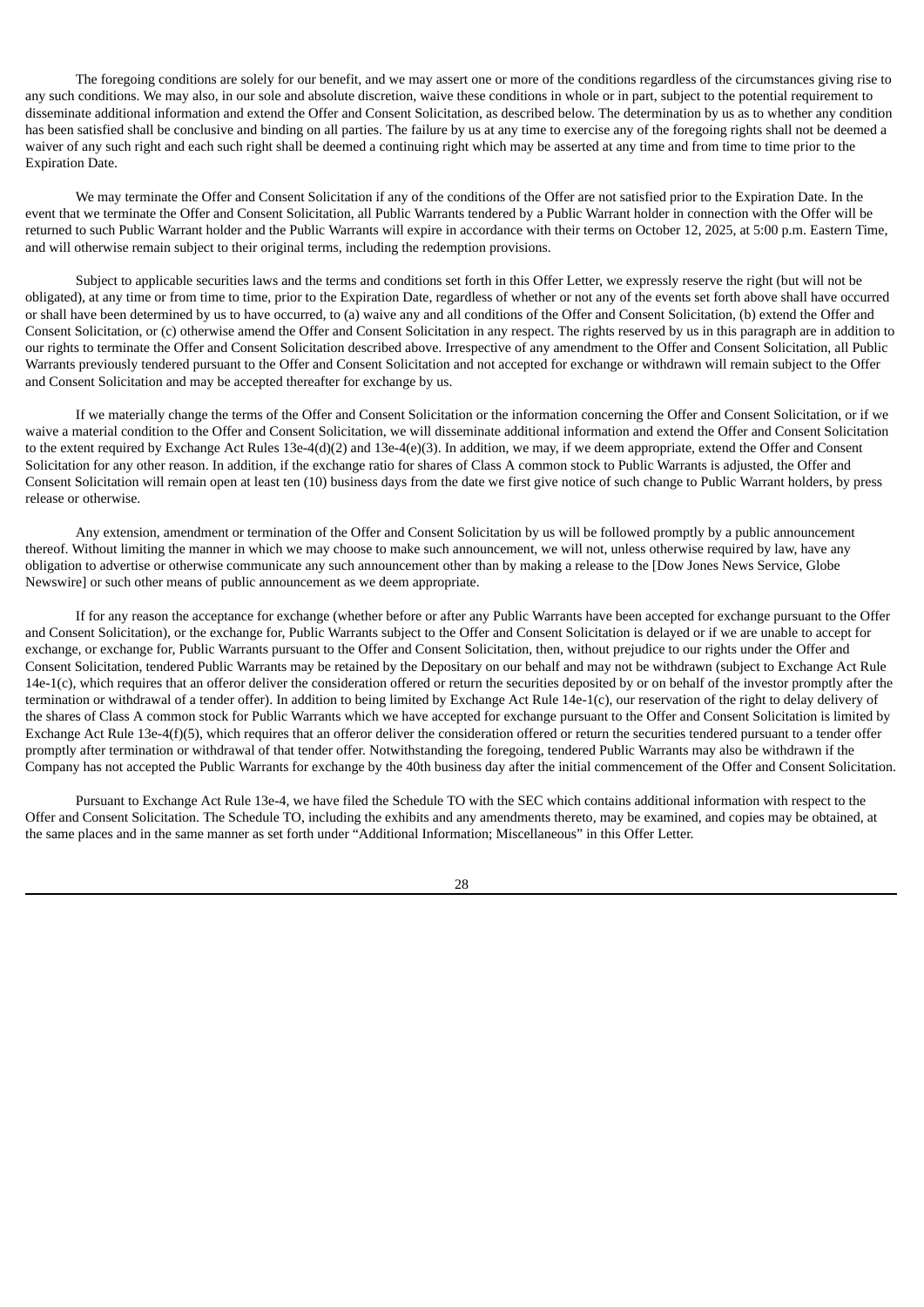## <span id="page-29-0"></span>**12. MATERIAL U.S. FEDERAL INCOME TAX CONSEQUENCES**

The following is a summary of the material U.S. federal income tax consequences of the Offer to exchange of Public Warrants for cash and Class A common stock and of the adoption of the Warrant Amendment pursuant to the Consent Solicitation. This discussion is limited to holders that own our Public Warrants as capital assets, within the meaning of Section 1221 of the Code. This discussion does not address all of the tax consequences that may be relevant to a holder based on his, her or its individual circumstances and does not address tax consequences applicable to holders that may be subject to special tax rules, such as: financial institutions; insurance companies; regulated investment companies; tax-exempt organizations; dealers or traders in securities or currencies; holders that actually or constructively own 5% or more of our Class A common stock; holders that hold Public Warrants as part of a position in a straddle or a hedging, conversion or integrated transaction for U.S. federal income tax purposes; holders that have a functional currency other than the U.S. dollar; or holders that received their Public Warrants as compensation for the performance of services; certain U.S. expatriates; "controlled foreign corporations" within the meaning of Section 957(a) of the code, "passive foreign investment companies" within the meaning of Section 1297(a) of the Code; investment funds and their investors; and U.S. holders (as defined below) whose functional currency for U.S. federal income tax purposes is not the U.S. dollar. This summary does not address any state, local or foreign tax consequences or any U.S. federal non-income tax consequences of the exchange of Public Warrants for cash and Class A common stock pursuant to the Offer or, except as discussed herein, any tax reporting obligations of a holder. Holders should consult their tax advisors as to the specific tax consequences to them of the Offer in light of their particular circumstances.

This summary is based on the Code, applicable Treasury regulations, administrative pronouncements and judicial decisions, all as in effect on the date hereof and all of which are subject to differing interpretations or change, possibly with retroactive effect. We have not sought, and do not intend to seek, any ruling from the IRS or any opinion of counsel with respect to the tax consequences discussed herein, and there can be no assurance that the IRS will not take a position contrary to the tax consequences discussed herein or that any position taken by the IRS would not be sustained by a court.

This discussion is for general information only, is not tax advice and is not intended to constitute a complete description of all tax consequences for holders relating to the exchange of Public Warrants for our Class A common stock, the adoption of the Warrant Amendment, or relating to the ownership and disposition of our Class A common stock. Public Warrant holders are urged to consult their own tax advisors regarding the U.S. federal income tax consequences of the receipt of cash and Class A common stock in exchange for the Public Warrants, the adoption of the Warrant Amendment, and of the ownership and disposition of our Class A common stock, applicable in your particular situation, as well as any consequences under the U.S. federal estate or gift tax, the U.S. federal alternative minimum tax, the Medicare tax on net investment income or **under the tax laws of any state, local, foreign, or other taxing jurisdiction.**

As used in this discussion, the term "U.S. person" means a person that is, for U.S. federal income tax purposes (i) an individual citizen or resident of the United States, (ii) a corporation (or other entity treated as a corporation for U.S. federal income tax purposes) created or organized in the United States or under the laws of the United States, any state thereof, or the District of Columbia, (iii) an estate the income of which is subject to U.S. federal income taxation regardless of its source, or (iv) a trust if (a) a court within the United States is able to exercise primary supervision over the administration of the trust and one or more U.S. persons have the authority to control all substantial decisions of the trust, or (b) it has in effect a valid election to be treated as a U.S. person. As used in this discussion, the term "U.S. holder" means a beneficial owner of Public Warrants that is a U.S. person and the term "non-U.S. holder" means a beneficial owner of Public Warrants (other than a partnership or other entity treated as a partnership or as a disregarded entity for U.S. federal income tax purposes) that is not a U.S. person.

If an entity treated as a partnership (or other entity treated as a partnership) for U.S. federal income tax purposes holds Public Warrants, the tax treatment of a partner in the partnership will generally depend on the status of the partner and the activities of the partnership. Holders owning their Public Warrants through a partnership should consult their tax advisors regarding the U.S. federal income tax consequence of exchanging Public Warrants for Class A common stock pursuant to the Offer.

This discussion is only a summary of material U.S. federal income tax consequences of the Offer. Public Warrant holders are urged to consult their own tax advisors with respect to the particular tax consequences to them of the Offer, including the effect of any federal tax laws other than income tax laws, any state, local, or non-U.S. tax laws and any applicable tax treaty.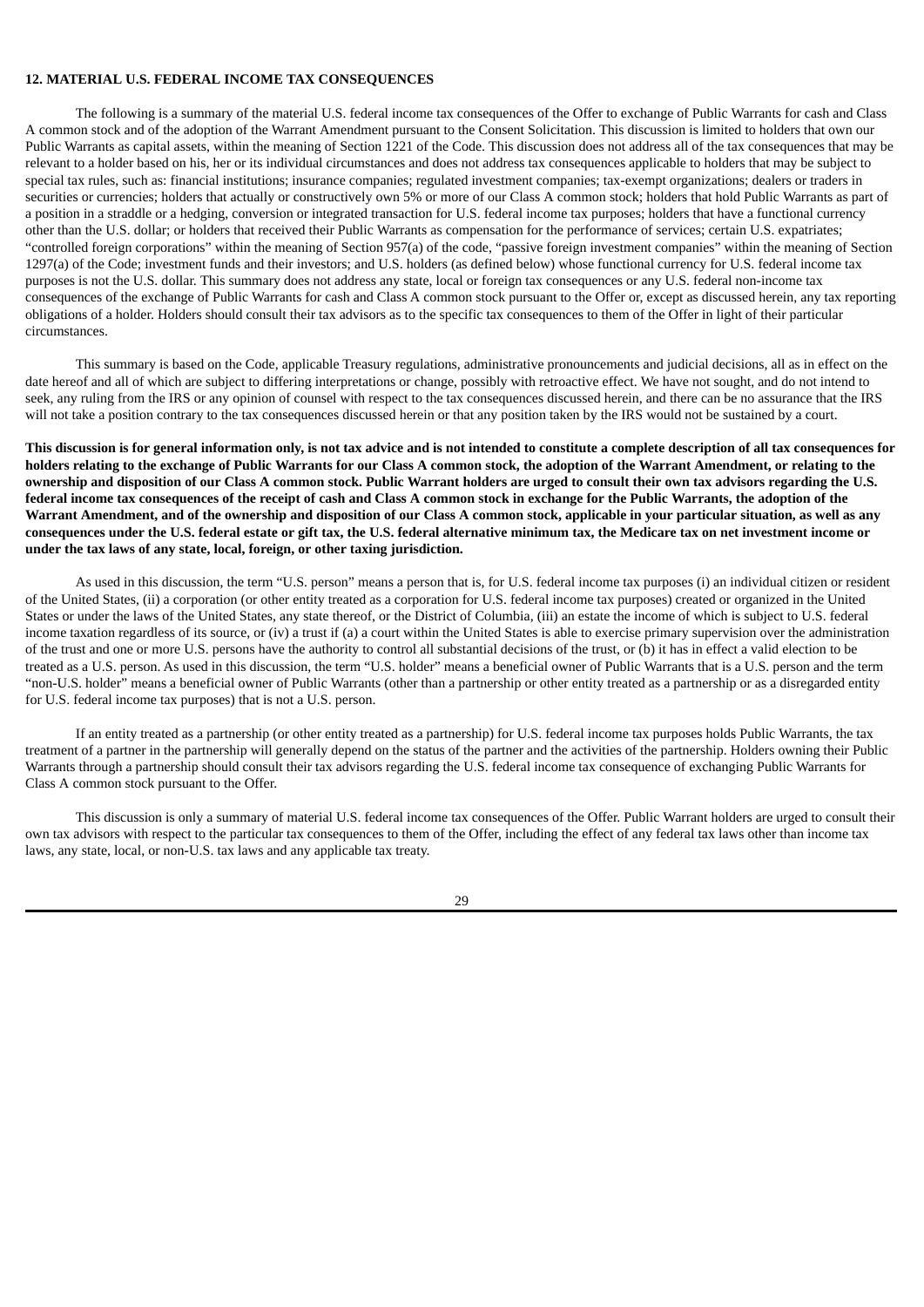#### *Exchange of Public Warrants Pursuant to the Offer.*

#### U.S. Holders

We intend to treat the exchange of Public Warrants for cash and Class A common stock pursuant to the Offer as a "recapitalization" within the meaning of Section 368(a)(1)(E) of the Code pursuant to which a U.S. holder should generally not recognize loss upon the exchange of Public Warrants for cash and Class A common stock but should generally recognize gain on the exchange equal to the lesser of (i) the excess, if any, of the amount of the cash payment plus the fair market value of the Class A common stock received in the exchange over the U.S. holder's adjusted tax basis in the Public Warrants surrendered therefor, and (ii) the amount of the cash payment. A U.S. holder's tax basis in the Class A common stock received in the exchange should generally be the same as the U.S. holder's adjusted tax basis in the Public Warrants surrendered, decreased by the cash payment and increased by the gain recognized on the exchange. A U.S. holder's holding period in the Class A common stock received should include its holding period for the Public Warrants surrendered. Any gain recognized on the exchange generally will be capital gain and generally will be long-term capital gain if, at the time of the exchange, the Public Warrants surrendered in the exchange have been held for more than one year. Special tax basis and holding period rules apply to holders that acquired different blocks of Public Warrants at different prices or at different times. Holders should consult their tax advisors as to the applicability of these special rules to their particular circumstances. Long-term capital gain recognized by a non-corporate U.S. holder on the exchange of Public Warrants pursuant to this offering generally will be subject to tax at a reduced rate.

### Non-U.S. Holders

Subject to the discussion below regarding backup withholding, a non-U.S. holder generally should not be subject to U.S. federal income tax on gain realized upon the exchange of Public Warrants for cash and Class A common stock, unless:

- (i) the gain is effectively connected with the non-U.S. holder's conduct of a trade or business in the United States, and if required by an applicable income tax treaty, attributable to a fixed base or permanent establishment maintained by the non-U.S. holder in the United States; or
- (ii) the non-U.S. holder is a nonresident alien individual present in the United States for 183 days or more during the taxable year of the disposition, and certain other requirements are met;
- (iii) we are or have been, at any point in the five-year period ending on the date of the sale or other disposition, a "United States real property holding corporation" for U.S. federal income tax purposes.

Gain described in (i) above will be subject to U.S. federal income tax on a net income basis at the regular graduated U.S. federal income tax rates in the same manner as if such holder were a U.S. holder. In the case of a non-U.S. holder that is a corporation for U.S. federal income tax purposes, gain described in (i) above may also be subject to branch profits tax at a 30% rate or a lower applicable tax treaty rate. Gain described in (ii) above generally will be subject to U.S. federal income tax at a flat 30% rate (or such lower rate specified by an applicable income tax treaty). We believe we are not, have not been at any point, and do not anticipate becoming a "United States real property holding corporation" for U.S. federal income tax purposes.

#### *Additional Considerations*

There is a lack of direct legal authority regarding the U.S. federal income tax consequences of the exchange of Public Warrants for cash and our Class A common stock. Accordingly, there can be no assurance regarding the intended reorganization treatment described above and alternative characterizations by the IRS or a court are possible, including ones that would require U.S. Holders to recognize taxable income. If our treatment of the exchange of Public Warrants for cash and our Class A common stock were successfully challenged by the IRS and such exchange was not treated as a recapitalization for U.S. federal income tax purposes, exchanging U.S. Holders may be subject to taxation in a manner analogous to the rules applicable to dispositions of Class A common stock described below under "*Ownership and Disposition of Class A Common Stock.*"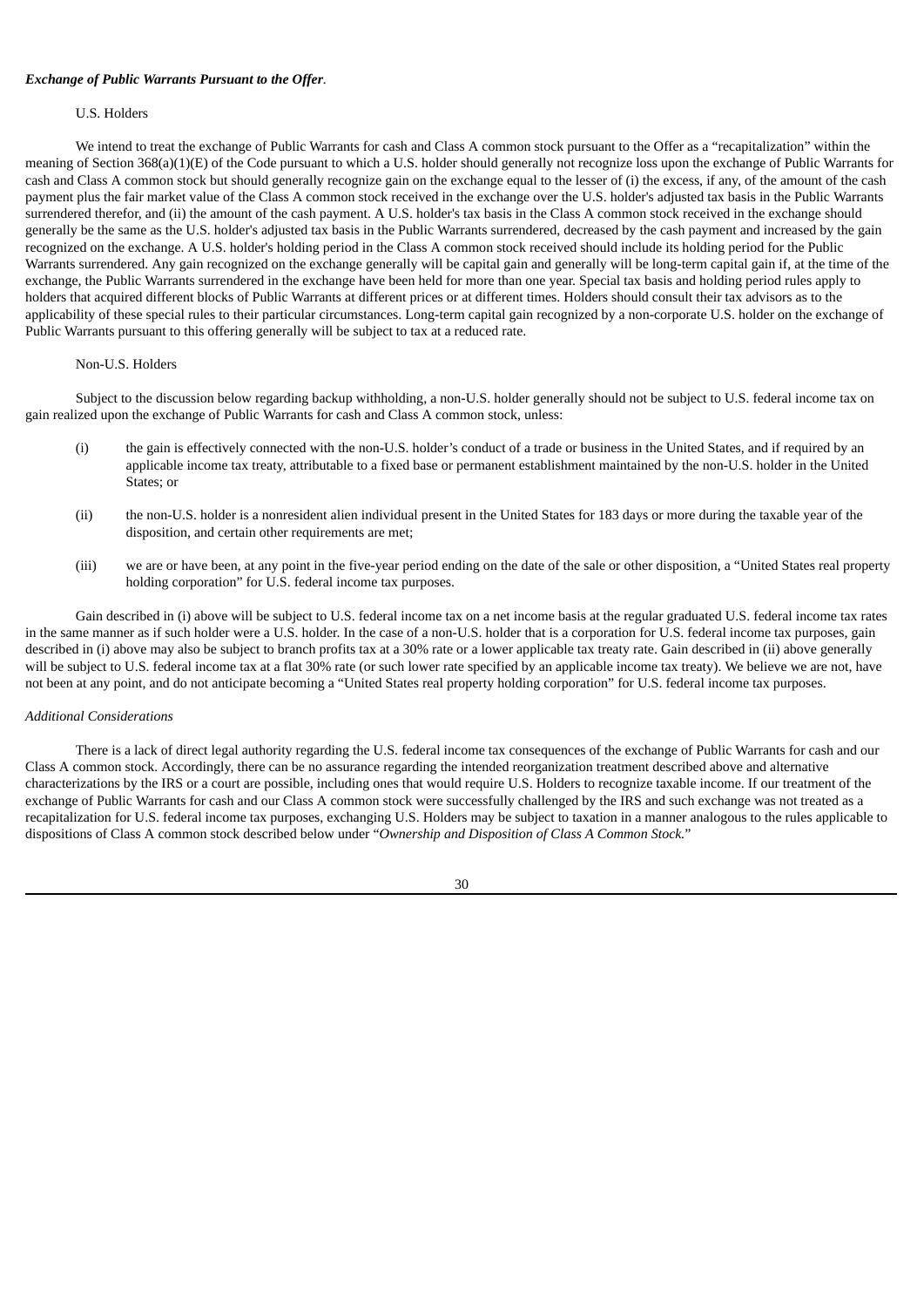Certain Public Warrant holders, such as those that hold five percent or more of our Class A common stock prior to the exchange, or Public Warrants and other securities of ours prior to the exchange with a tax basis of \$1 million or more, will generally be subject to certain information filing and record retention requirements. Public Warrant holders should consult their tax advisors regarding the applicability of such requirements in light of their particular circumstances.

## *U.S. Holders that do not Exchange Public Warrants pursuant to the Offer*

Although the issue is not free from doubt, we intend to treat the adoption of the Warrant Amendment as a deemed exchange of existing "old" Public Warrants for "new" Public Warrants with the modified terms pursuant to the Warrant Amendment. Further, we intend to treat such deemed exchange as a "recapitalization" within the meaning of Section 368(a)(1)(E) of the Code, pursuant to which (i) a U.S. Holder should generally not recognize any gain or loss on the deemed exchange of Public Warrants for "new" Public Warrants, (ii) a U.S. Holder's aggregate tax basis in the "new" Public Warrants deemed to be received in the exchange should generally equal its aggregate tax basis in its existing Public Warrants, and (iii) a U.S. Holder's holding period for the "new" Public Warrants deemed to be received in the exchange should generally include its holding period for the surrendered Public Warrants. Special tax basis and holding period rules apply to holders that acquired different blocks of Public Warrants at different prices or at different times. U.S. Holders should consult their tax advisors as to the applicability of these special rules to their particular circumstances. There is a lack of direct legal authority regarding the U.S. federal income tax consequences of the deemed exchange of "old" Public Warrants for "new" Public Warrants as a result of the adoption of the Warrant Amendment. Accordingly, there can be no assurance in this regard and alternative characterizations by the IRS or a court are possible, including ones that would require U.S. Holders to recognize taxable income. If our treatment of the deemed exchange of "old" Public Warrants for "new" Public Warrants as a result of the adoption of the Warrant Amendment were successfully challenged by the IRS and such deemed exchange were not treated as a recapitalization for U.S. federal income tax purposes, U.S. Holders may be subject to taxation in a manner analogous to the rules applicable to dispositions of Class A common stock described below under "*Ownership and Disposition of Class A Common Stock.*"

Certain Public Warrant holders, such as those that hold five percent or more of our Class A common stock prior to the adoption of the Warrant Amendment, or Public Warrants and other securities of ours prior to the adoption of the Warrant Amendment with a tax basis of \$1 million or more, will generally be subject to certain information filing and record retention requirements. Warrant holders should consult their tax advisors regarding the applicability of such requirements in light of their particular circumstances.

#### **Ownership and Disposition of Class A Common Stock**

#### *U.S. Holders*

#### *Dividends and Distributions*

Distributions with respect to our Class A common stock will generally be treated as dividends for U.S. federal income tax purposes to the extent of our current or accumulated earnings and profits. Distributions in excess of our current or accumulated earnings and profits will reduce a U.S. Holder's basis in our Common stock (but not below zero). Any excess over such U.S. Holder's basis will be treated as gain realized on the sale or other disposition of the common stock and will be treated as described in under "*- Sale or Other Disposition of Class A Common Stock*" below. Dividends received by individuals and other non-corporate U.S. Holders generally will qualify for the lower rates of tax applicable to "qualified dividend income," provided that certain holding period and other requirements are satisfied. Corporate U.S. Holders generally will be entitled to a dividends received deduction in respect of the amount of distributions treated as dividends received on our Class A common stock, subject to applicable limitations.

### *Sale or Other Disposition of Class A Common Stock*

Gain or loss realized on the sale or other disposition of our Class A common stock will generally be capital gain or loss. The amount of gain or loss will generally be equal to the difference between a U.S. Holder's tax basis in the Class A common stock disposed and the amount realized on the disposition. The deductibility of capital losses is subject to limitations under the Code. Any capital gain or loss realized on a sale or other disposition of our Class A common stock will generally be long-term capital gain or loss if the U.S. Holder's holding period for such Class A common stock is more than one year at the time of the sale or other disposition. Long-term capital gain realized by individuals and other non-corporate U.S. Holders is generally subject to tax at a reduced rate.

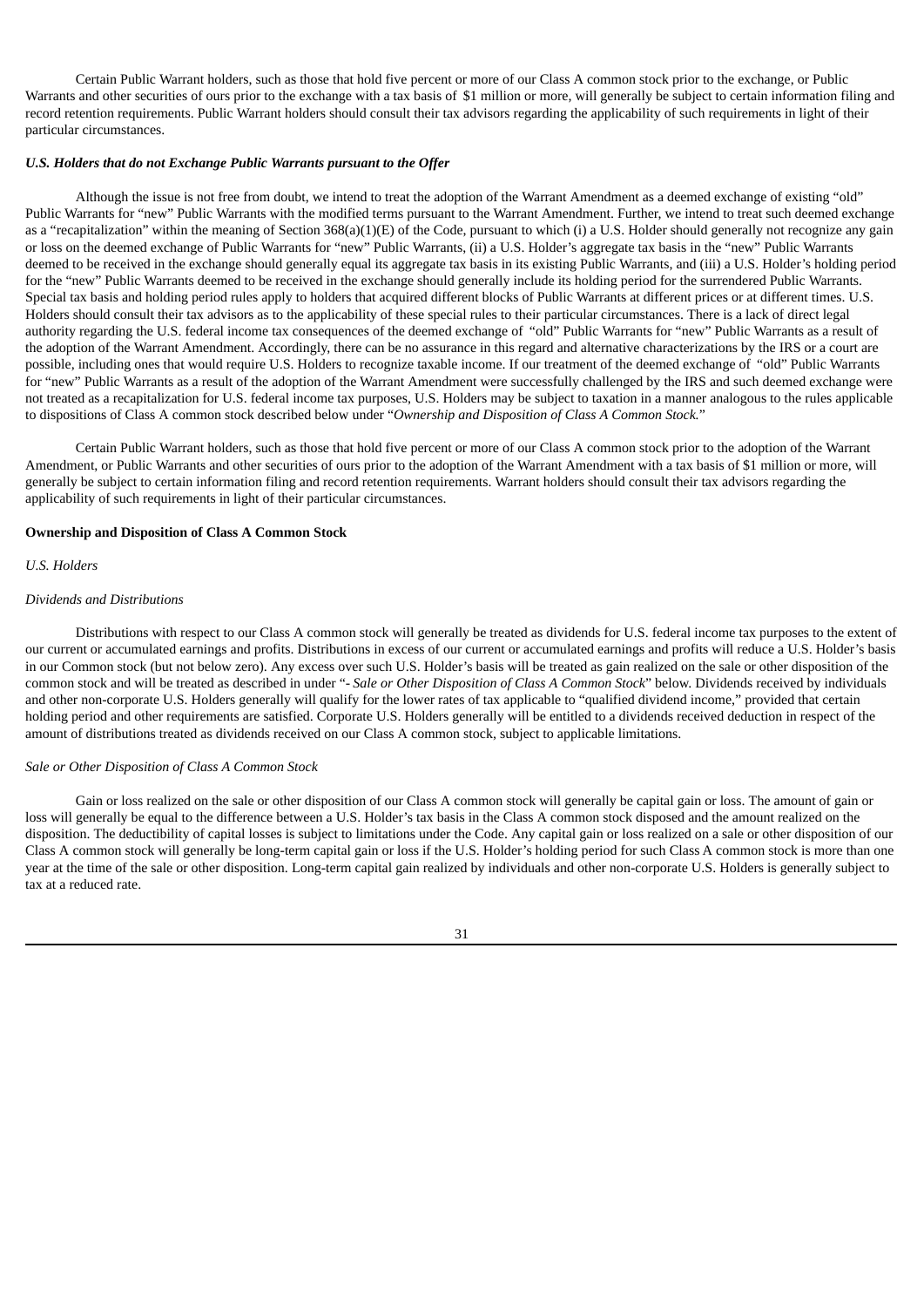# *Non-U.S. Holders*

#### *Dividends and Distributions*

Subject to the discussion below under "*- Foreign Account Tax Compliance Act,*" dividends with respect to our Class A common stock will generally be subject to United States withholding tax at a rate of 30% of the gross amount, unless a non-U.S. holder is eligible for a reduced rate of withholding tax under an applicable income tax treaty and provides proper certification of its eligibility for such reduced rate (usually on an IRS Form W-8BEN or W-8BEN-E). A distribution will constitute a dividend for U.S. federal income tax purposes to the extent of our current or accumulated earnings and profits as determined under the Code. Any distribution not constituting a dividend will be treated first as reducing a non-U.S. holder's basis in our Class A common stock and, to the extent it exceeds such basis, as gain from the disposition of our Class A common stock, which would generally be treated as described under "*Sale or Other Disposition of Class A Common Stock*" below. The full amount of any distributions to a non-U.S. holder, however, will be subject to U.S. withholding tax unless the applicable withholding agent elects to withhold a lesser amount based on a reasonable estimate of the amount of the distribution that would be treated as a dividend. In addition, if we determine that we are likely to be classified as a "United States real property holding corporation" (described below) we will withhold at least 15% of any distribution that exceeds our current and accumulated earnings and profits as provided by the Code.

Dividends we pay to a non-U.S. holder that are effectively connected with such non-U.S. holder's conduct of a trade or business within the United States (and, if certain income tax treaties apply, are attributable to a United States permanent establishment) will generally not be subject to U.S. withholding tax if such Non-U.S. holder complies with applicable certification and disclosure requirements (usually by providing an IRS Form W-8ECI). Instead, such dividends generally will be subject to U.S. federal income tax, net of certain deductions, at the same graduated individual or corporate rates applicable to U.S. Holders. A Non-U.S. holder that is a corporation may also be subject to a "branch profits tax" at a rate of 30% (or such lower rate as may be specified by an applicable income tax treaty) with respect to effectively connected income.

#### *Sale or Other Disposition of Class A Common Stock*

Subject to the discussion below regarding backup withholding, a non-U.S. holder generally will not be subject to U.S. federal income tax on gain realized upon the sale or other disposition of our Class A common stock, unless:

- (iv) the gain is effectively connected with the non-U.S. holder's conduct of a trade or business in the United States, and if required by an applicable income tax treaty, attributable to a fixed base or permanent establishment maintained by the non-U.S. holder in the United States; or
- (v) the non-U.S. holder is a nonresident alien individual present in the United States for 183 days or more during the taxable year of the disposition, and certain other requirements are met;
- (vi) we are or have been, at any point in the five-year period ending on the date of the sale or other disposition, a "United States real property holding corporation" for U.S. federal income tax purposes.

Gain described in (i) above will be subject to U.S. federal income tax on a net income basis at the regular graduated U.S. federal income tax rates in the same manner as if such holder were a U.S. holder. In the case of a non-U.S. holder that is a corporation for U.S. federal income tax purposes, gain described in (i) above may also be subject to branch profits tax at a 30% rate or a lower applicable tax treaty rate. Gain described in (ii) above generally will be subject to U.S. federal income tax at a flat 30% rate (or such lower rate specified by an applicable income tax treaty). We believe we are not, have not been at any point, and do not anticipate becoming a "United States real property holding corporation" for U.S. federal income tax purposes.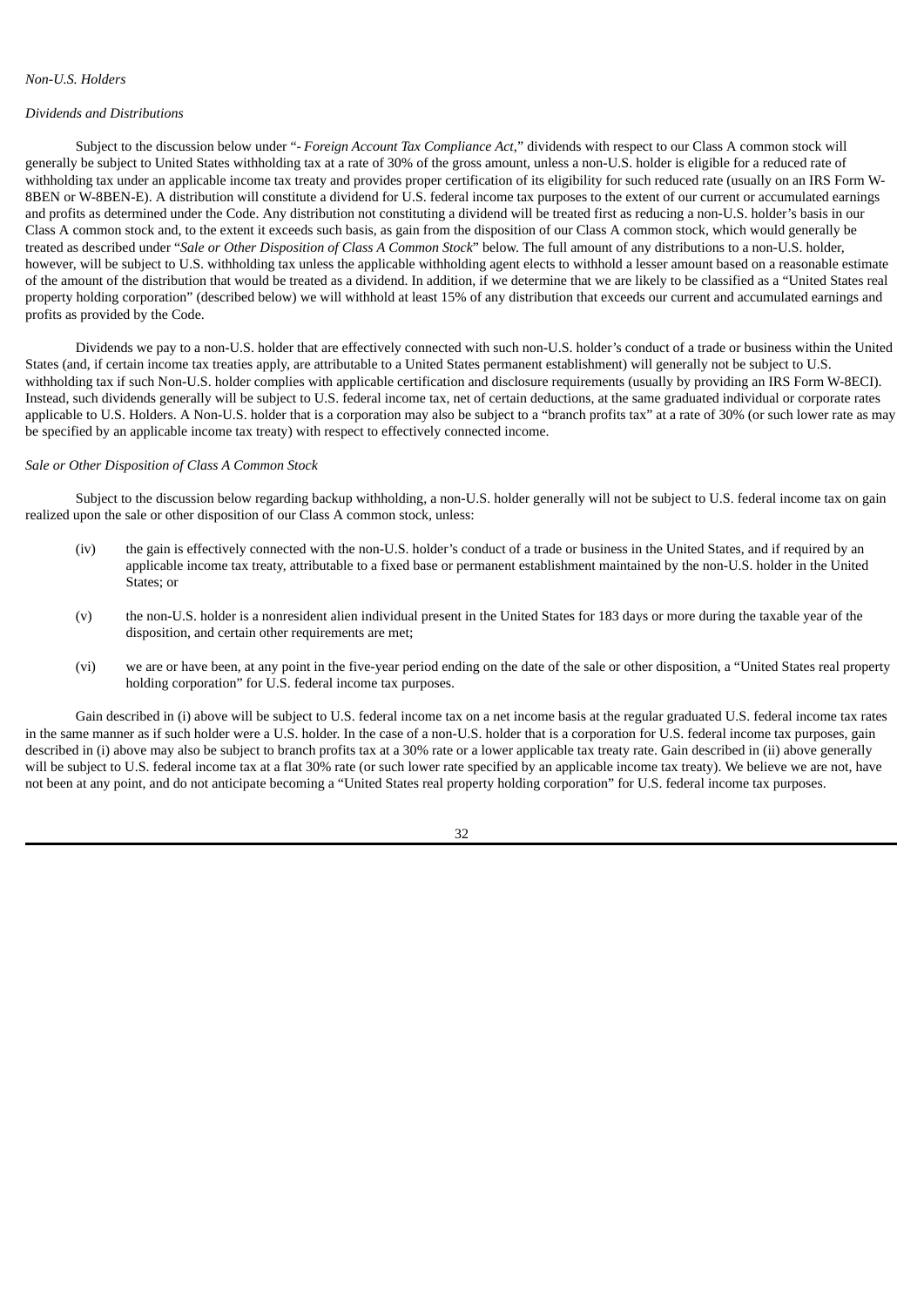## *Information Reporting and Backup Withholding.*

Payment of the proceeds of the Offer, of distributions on our Class A common stock and the proceeds of the sale or other disposition of our Class A common stock, and any tax withheld with respect thereto, is subject to information reporting requirements. U.S. backup withholding will also generally apply (at a rate of 24%) to such payments to U.S. holders who fail to provide a valid taxpayer identification number (employer identification number or social security number) to the Depositary (as payor) and to certify under penalties of perjury that the number is correct and that the Public Warrant holder is exempt from backup withholding (generally by providing an IRS Form W-9). Non-U.S. Holders are also subject to backup withholding unless such non-U.S. holders furnish to the payor an IRS Form W-8BEN or W-8BEN-E (or other applicable form), or otherwise establish an exemption and the payor does not have actual knowledge or reason to know that the holder is a United States person, as defined under the Code, that is not an exempt recipient.

Payments of the proceeds of a sale of our Class A common stock within the United States or conducted through certain U.S.-related financial intermediaries is subject to information reporting and, depending on the circumstances, backup withholding, unless the Non-U.S. Holder, or beneficial owner thereof, as applicable, certifies that it is a Non-U.S. Holder on IRS Form W-8BEN-E or W-8BEN (or other applicable form), or otherwise establishes an exemption and the payor does not have actual knowledge or reason to know the holder is a United States person, as defined under the Code, that is not an exempt recipient. Unless an exemption applies under the applicable law and regulations, backup withholding (currently 24%) on the gross cash proceeds payable to a U.S. holder or other payee pursuant to the Offer must be withheld and remitted to the IRS unless such holder or other payee provides its taxpayer identification number (employer identification number or social security number) to the Depositary (as payor) and certifies under penalties of perjury that the number is correct and that the warrant holder is exempt from backup withholding (generally by providing an IRS Form W-9). In addition, the gross proceeds payable to a U.S. holder of Public Warrants in the Offer will be subject to U.S. information reporting. To avoid backup withholding, each tendering Public Warrant holder that is a U.S. holder should complete and sign the Form W-9 included as part of the Letter of Transmittal and Consent so as to provide the information and certification necessary, unless the Public Warrant holder otherwise establishes to the satisfaction of the Depositary that the warrant holder is not subject to backup withholding. If a U.S. holder provides the Depositary with an incorrect taxpayer identification number, the U.S. holder may be subject to penalties imposed by the IRS.

In order for a non-U.S. holder to qualify as an exempt recipient, such holder must submit an applicable IRS Form W-8, signed under penalties of perjury, attesting to that Public Warrant holder's exempt status. A non-U.S. holder that is an exempt recipient is not subject to information reporting and backup withholding on disposition proceeds where the transaction is effected by or through a U.S. office of a broker. U.S. information reporting and backup withholding generally will not apply to a payment of proceeds of a disposition of Public Warrants where the transaction is effected outside the United States through a foreign office of a foreign broker. However, information reporting requirements, but not backup withholding, generally will apply to such a payment if the broker is (i) a U.S. person, (ii) a foreign person that derives 50% or more of its gross income for certain periods from the conduct of a trade or business in the United States, (iii) a controlled foreign corporation as defined in the Code or (iv) a foreign partnership with certain U.S. connections, unless the broker has documentary evidence in its records that the holder is a non-U.S. holder and certain conditions are met or the holder otherwise establishes an exemption.

## *Foreign Account Tax Compliance Act (FATCA)*

Withholding taxes may be imposed under the Foreign Account Tax Compliance Act ("FATCA") on certain types of payments made to non-U.S. financial institutions and certain other non-U.S. entities. Withholding at a rate of 30% will generally be required on dividends in respect of our Class A common stock held by or through certain foreign financial institutions (including investment funds), unless such institution enters into an agreement with the Secretary of the Treasury to report, on an annual basis, information with respect to shares in, and accounts maintained by, the institution to the extent such shares or accounts are held by certain United States persons or by certain non-U.S. entities that are wholly or partially owned by United States persons and to withhold on certain payments. An intergovernmental agreement between the United States and an applicable foreign country, or future United States Treasury regulations, may modify these requirements. Accordingly, the entity through which our Class A common stock is held will affect the determination of whether such FATCA withholding is required. Similarly, dividends in respect of our Class A common stock held by an investor that is a non-financial non-U.S. entity that does not qualify under certain exemptions will be subject to FATCA withholding at a rate of 30%, unless such entity either (i) certifies to us that such entity does not have any "substantial United States owners" or (ii) provides certain information regarding the entity's "substantial United States owners," which we will in turn provide to the Secretary of the Treasury (generally on an IRS Form W-8BEN-E). We will not pay any additional amounts to holders in respect of any amounts withheld as a result of FATCA. Non-U.S. Holders are encouraged to consult their tax advisors regarding the possible implications of FATCA and related certifications on their investment in our Class A common stock.

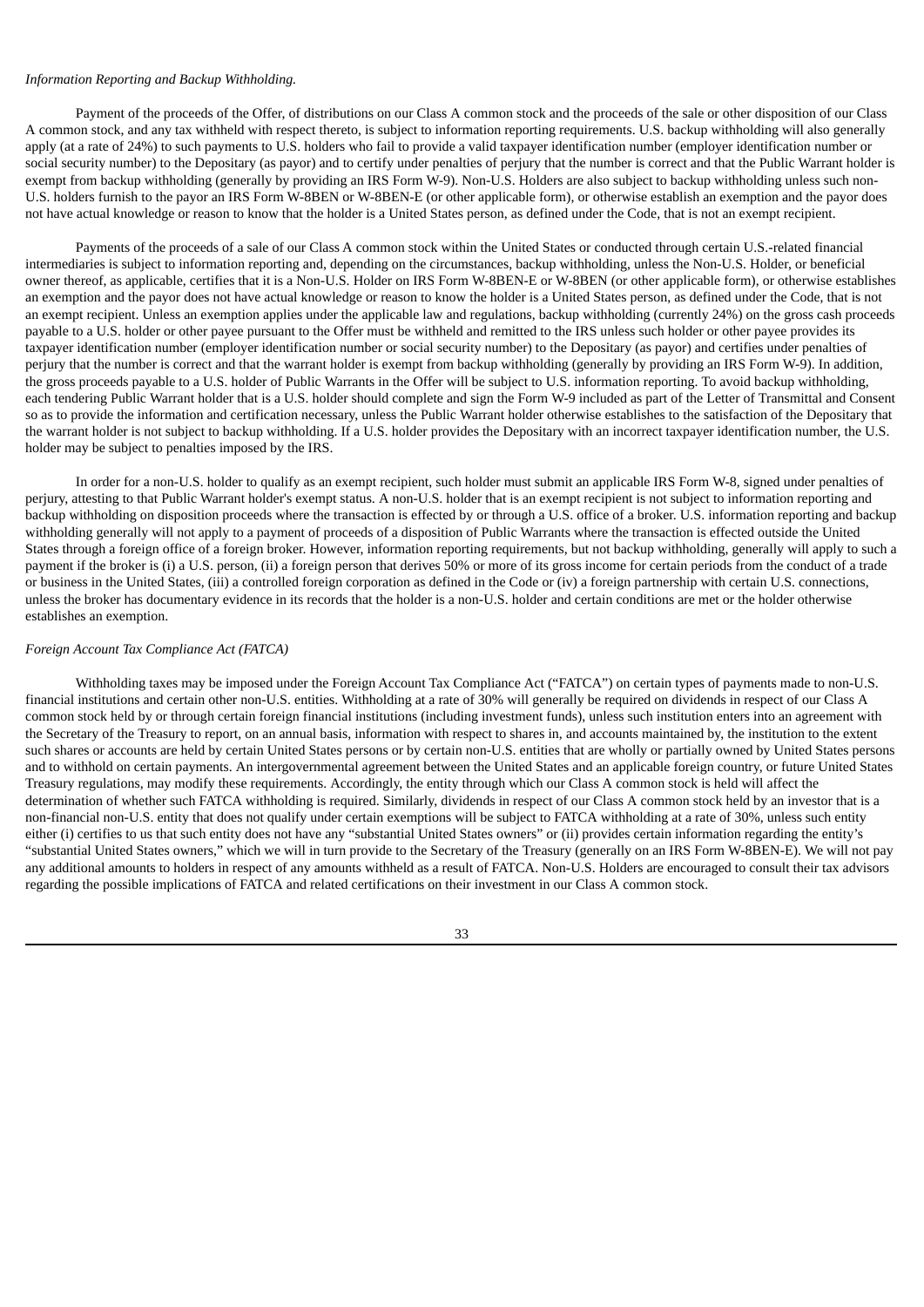## <span id="page-34-0"></span>**13. FORWARD-LOOKING STATEMENTS; RISK FACTORS**

This Offer Letter contains forward-looking statements as defined in Section 27A of the Securities Act and Section 21E of the Exchange Act. Forward looking statements usually relate to future events, conditions and anticipated revenues, earnings, cash flows or other aspects of our operations or operating results. Forward-looking statements are often identified by the words "believes," "expects," "intends," "estimates," "projects," "anticipates," "will," "plans," "may," "should," or the negative thereof or similar terms. The absence of these words, however, does not mean that these statements are not forward-looking. These are based on our current expectation, belief and assumptions concerning future developments and business conditions and their potential effect on us. While management believes that these forward-looking statements are reasonable as and when made, there can be no assurance that future development affecting us will be those that we anticipate.

All of our forward-looking statements involve risks and uncertainties (some of which are significant or beyond our control) and assumptions that could cause actual results to differ materially from our historical experience and our present expectations or projections. Known material factors that could cause actual results to differ materially from those contemplated in the forward-looking statements include those set forth in this "Item 12. Forward-Looking Statements; Risk Factors." We caution you not to place undue reliance on any forward-looking statements, which speak only as of the date hereof. We undertake no obligation to publicly update or revise any of our forward-looking statements after the date they are made, whether as a result of new information, future events, or otherwise, except to the extent required by law.

An investment in our shares of Class A common stock involves a high degree of risk. In addition to the risks identified below relating to the Offer, please refer to our filings with the SEC, including our Annual Report on Form 10-K for the fiscal year ended December 31, 2019, filed on March 25, 2020, our Quarterly Report on Form 10-Q for the quarter ended June 30, 2020, filed on August 13, 2020 and our Current Report on Form 8-K filed on October 14, 2020, for a discussion of risks relating to our business and an investment in our securities. Additional risks and uncertainties not presently known to us or that we currently deem immaterial also may impair our business operations. If any of the matters identified as potential risks materialize, our business could be harmed. In that event, the trading price of our Class A common stock and Public Warrants could decline.

#### The Warrant Amendment, if approved, will allow us to require that all outstanding Public Warrants be exchanged for cash and shares.

If we complete the Offer and Consent Solicitation and obtain the requisite approval of the Warrant Amendment by holders of the Public Warrants, the Company will have the right to require holders of all outstanding Public Warrants, including holders who do not wish to participate and did not participate in the Offer, to exchange their Public Warrants for 0.25 shares of Class A common stock and \$1.00 in cash, without interest, thus eliminating all of the outstanding Public Warrants.

### There is no guarantee that your decision whether to tender your Public Warrants in the Offer will put you in a better future economic position.

We can give no assurance as to the price at which a stockholder may be able to sell his, her or its shares of Class A common stock in the future following the completion of the Offer. If you choose to tender some or all of your Public Warrants in the Offer, certain future events (including, without limitation, those described in "The Offer and Consent Solicitation, Section 5.E, Plans, Proposals or Negotiations"), which may be significant and may happen quickly at any time in the future, may result in you realizing a lower value than you might have realized in the future had you not agreed to exchange your Public Warrants. Similarly, if you do not tender your Public Warrants in the Offer, you will continue to bear the risk of ownership of your Public Warrants after the closing of the Offer, and there can be no assurance that you can sell your Public Warrants (or exercise them for shares of Class A common stock) in the future at a higher price than would have been obtained by participating in the Offer or at all. You should carefully review the terms of the Public Warrants, including the Warrant Agreement governing the Public Warrants, and consult your own individual tax and/or financial advisor for assistance on how the tender of your Public Warrants may affect your individual situation.

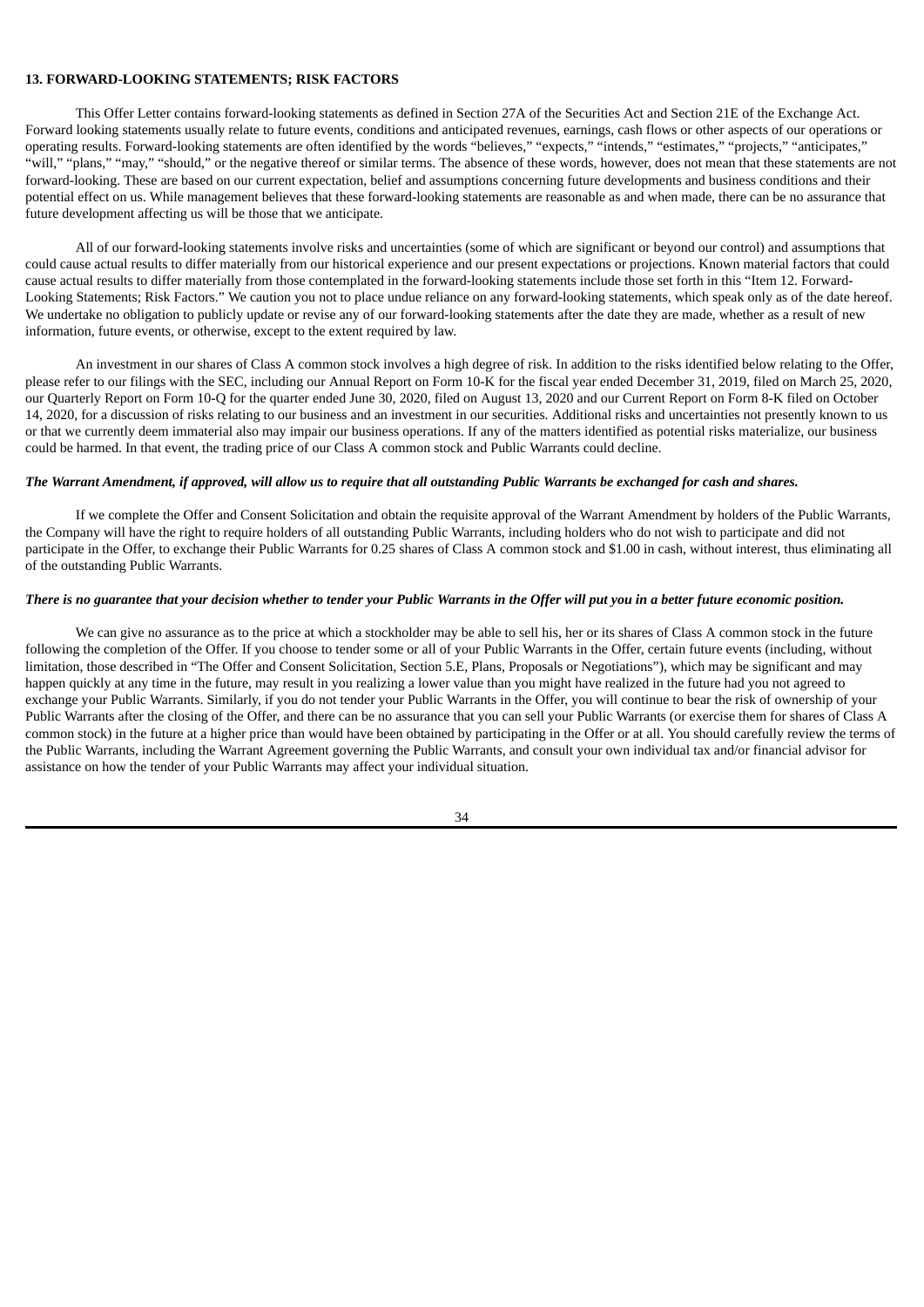## *There is no assurance that a significant number of Public Warrants will be tendered in the Offer.*

There is no assurance that any significant number of Public Warrants will be tendered in the Offer. Moreover, even if a significant number of Public Warrants are tendered in the Offer, there is no assurance that the market price of our shares of Class A common stock will increase. The price of our shares of Class A common stock and the decision of any investors to make an equity investment in the Company are based on numerous material factors, of which the dilutive impact of our outstanding Public Warrants, or overhang, is only one. Eliminating or significantly reducing our Public Warrant overhang will not generate any capital for the Company.

## The market price of our shares of Class A common stock will fluctuate, which may adversely affect Public Warrant holders who tender their Public *Warrants for shares.*

The market price of our shares of Class A common stock will fluctuate between the date the Offer is commenced, the Expiration Date of the Offer and the date on which such shares are issued to tendering Public Warrant holders. Accordingly, the market price of such shares upon settlement of the Offer could be less than the price at which the Public Warrants could be sold. The Company does not intend to adjust the Exchange Consideration for Public Warrants based on any fluctuation in the share price of our Class A common stock.

#### Resales of the additional shares of Class A common stock issued pursuant to the Offer may adversely affect the price of such shares.

Shares of Class A common stock issued in the Offer will be freely tradable, unless held by affiliates. In light of the current trading volume of such shares, if the holders of the Public Warrants were to sell a significant portion of such shares obtained from the Offer, such sales could have a negative impact on the trading price of our shares of Class A common stock.

## <span id="page-35-0"></span>**14. THE DEPOSITARY, INFORMATION AGENT AND DEALER MANAGER**

We have retained Continental Stock Transfer & Trust Company, to act as the Depositary, and Morrow Sodali LLC, to act as the Information Agent, in connection with the Offer. All deliveries, correspondence and questions sent or presented to the Depositary or the Information Agent relating to the Offer should be directed to the addresses or telephone numbers set forth on the back cover of this Offer Letter. The Information Agent and the Depositary will receive reasonable and customary compensation for their respective services, will be reimbursed by us for reasonable out-of-pocket expenses and will be indemnified against certain liabilities in connection with the Offer, including certain liabilities under the federal securities laws.

#### We also retained Wells Fargo to act as the Dealer Manager in connection with the Offer.

We will not pay any fees or commissions to brokers, dealers or other persons (other than fees to the Information Agent as described above) for soliciting tenders of Public Warrants pursuant to the Offer. Public Warrant holders holding Public Warrants through a broker, dealer, commercial bank, trust company or other nominee are urged to consult such nominees to determine whether transaction costs may apply if Public Warrant holders tender Public Warrants through such nominees and not directly to the Depositary. We will, however, upon request, reimburse brokers, dealers, commercial banks, trust companies and other nominees for customary mailing and handling expenses incurred by them in forwarding the Offer and related materials to the beneficial owners of Public Warrants held by them as a nominee or in a fiduciary capacity. No broker, dealer, commercial bank, trust company or other nominee has been authorized to act as our agent or the agent of the Information Agent or the Depositary for purposes of the Offer.

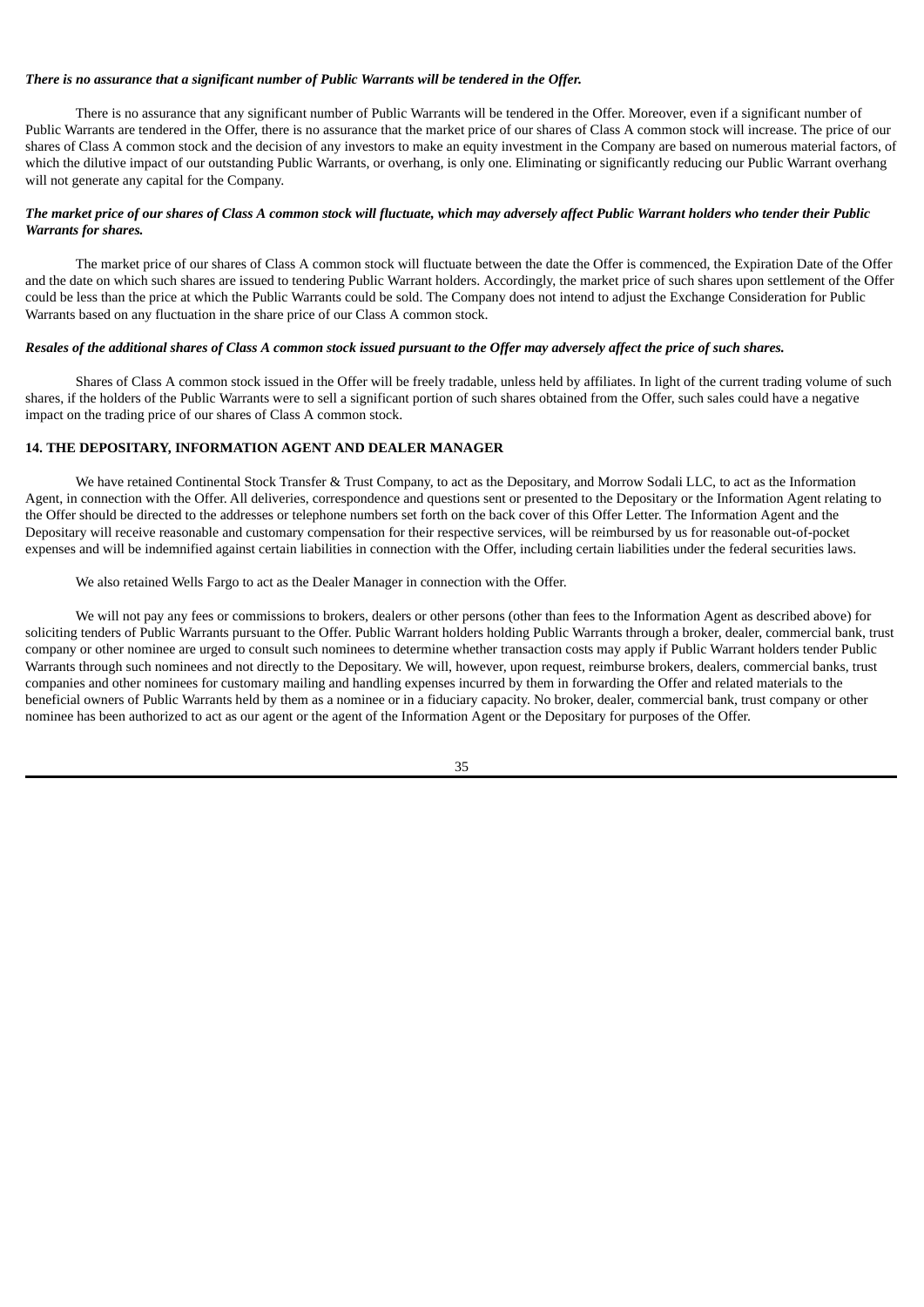## <span id="page-36-0"></span>**15. ADDITIONAL INFORMATION; MISCELLANEOUS**

The Company has filed with the SEC a Tender Offer Statement on Schedule TO, of which this Offer Letter is a part. This Offer Letter does not contain all of the information contained in the Schedule TO and the exhibits to the Schedule TO. The Company recommends that holders review the Schedule TO, including the exhibits and the information incorporated by reference in the Schedule TO, and the Company's other materials that have been filed with the SEC before making a decision on whether to accept the Offer, including:

1. Annual Report on Form 10-K for the fiscal year ended December 31, 2019, filed with the SEC on March 25, 2020.

- 2. Quarterly Report on Form 10-Q for the quarter ended June 30, 2020, filed with the SEC on August 13, 2020.
- 3. Current Report on Form 8-K filed with the SEC on October 14, 2020.

Documents we file (but not documents or information deemed to have been furnished and not filed in accordance with the SEC's rules) with the SEC under Section 13(e), 13(c), 14 or 15(d) of the Exchange Act after the date of this Offer Letter will be incorporated by reference in this Offer Letter only upon our filing of a subsequent amendment to the Schedule TO. Any statement contained in this Offer Letter or in a document (or part thereof) incorporated by reference in this Offer Letter shall be considered to be modified or superseded for purposes of this Offer Letter to the extent that a statement contained in any subsequent amendment to this Offer Letter or amendment to the Schedule TO to which this Offer Letter relates modifies or supersedes that statement.

You can obtain any of the documents incorporated by reference in this Offer Letter from the SEC's website at the address described above. You may also request a copy of these filings, at no cost, by writing or telephoning the Information Agent for the Offer at the telephone numbers and address set forth on the back cover of this Offer Letter.

Each person to whom a copy of this Offer Letter is delivered may obtain a copy of any or all of the referenced documents, other than exhibits to such documents, unless such exhibits are specifically incorporated by reference into such documents, at no cost. Requests should be directed to our investor relations representative at:

> Shift Technologies, Inc. Attention: Amanda Bradley Head of Legal 650-246-9966 amandab@shift.com

Sincerely,

Shift Technologies, Inc. 2525 16<sup>th</sup> Street, Suite 316 San Francisco, California 94103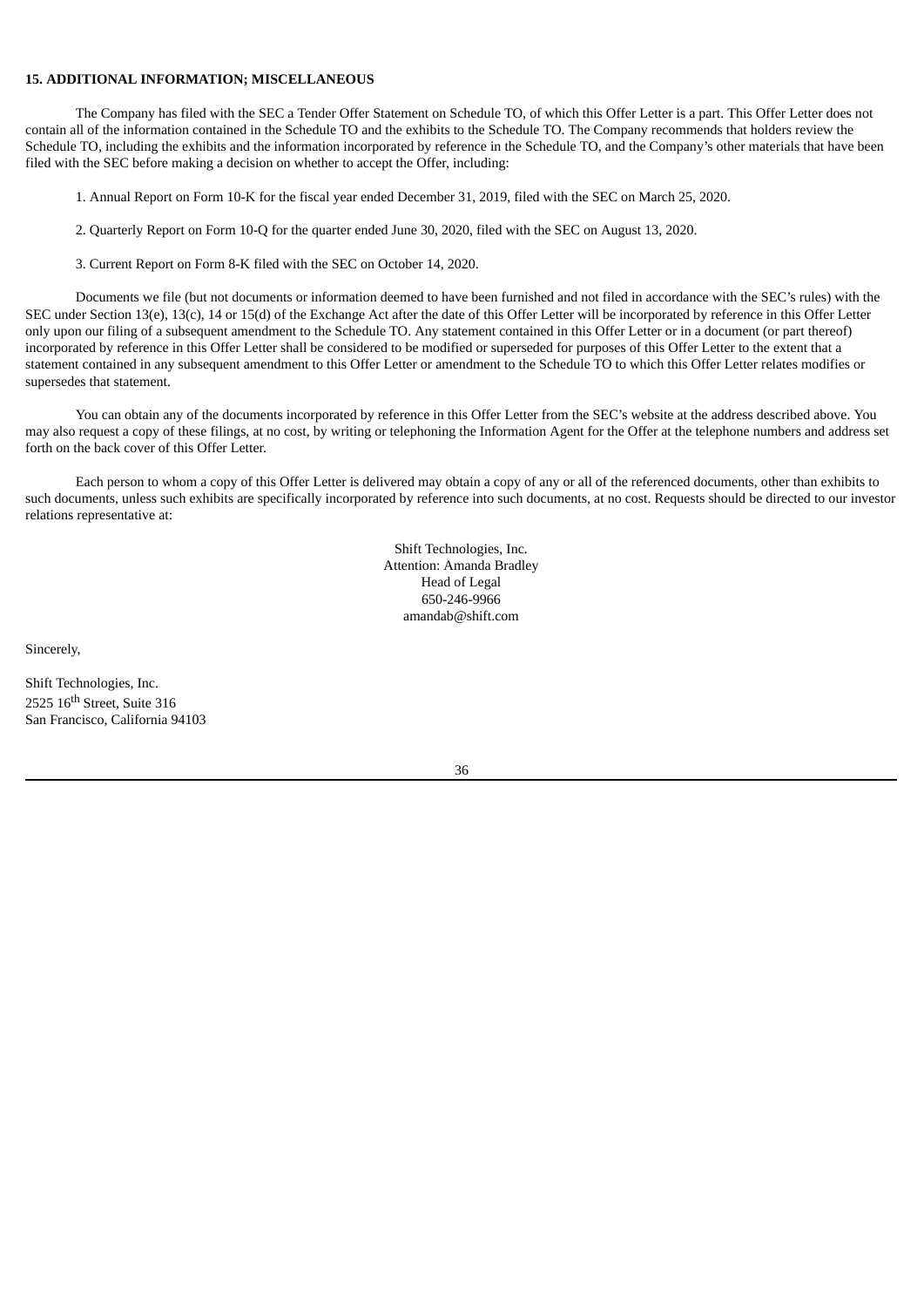The Depositary is Continental Stock Transfer & Trust Company. The Letter of Transmittal and Consent and certificates representing Public Warrants, and any other required documents should be sent or delivered by each holder of Public Warrants or such holder's broker, dealer, commercial bank, trust company or other nominee to the Depositary at one of its addresses set forth below.

# **THE DEPOSITARY FOR THE OFFER IS:**



**IF DELIVERING BY MAIL, HAND OR COURIER:** CONTINENTAL STOCK TRANSFER & TRUST COMPANY **1 State Street—30th Floor New York, NY 10004 Attention: Corporate Actions Department**

# **THE INFORMATION AGENT FOR THE OFFER IS:**

# M O R R O W SODALI

470 West Avenue, 3<sup>rd</sup> Floor Stamford, CT 06902 Individuals, please call toll-free: (800) 662-5200 Banks and brokerage firms, please call: (203) 658-9400 Email: SFTTW.info@morrowsodali.com

Any question or request for assistance may be directed to the Information Agent at the address, phone number and email address listed above.

Requests for additional copies of the Offer Letter, the Letter of Transmittal and Consent or other documents related to the offer may also be **directed to the Information Agent.**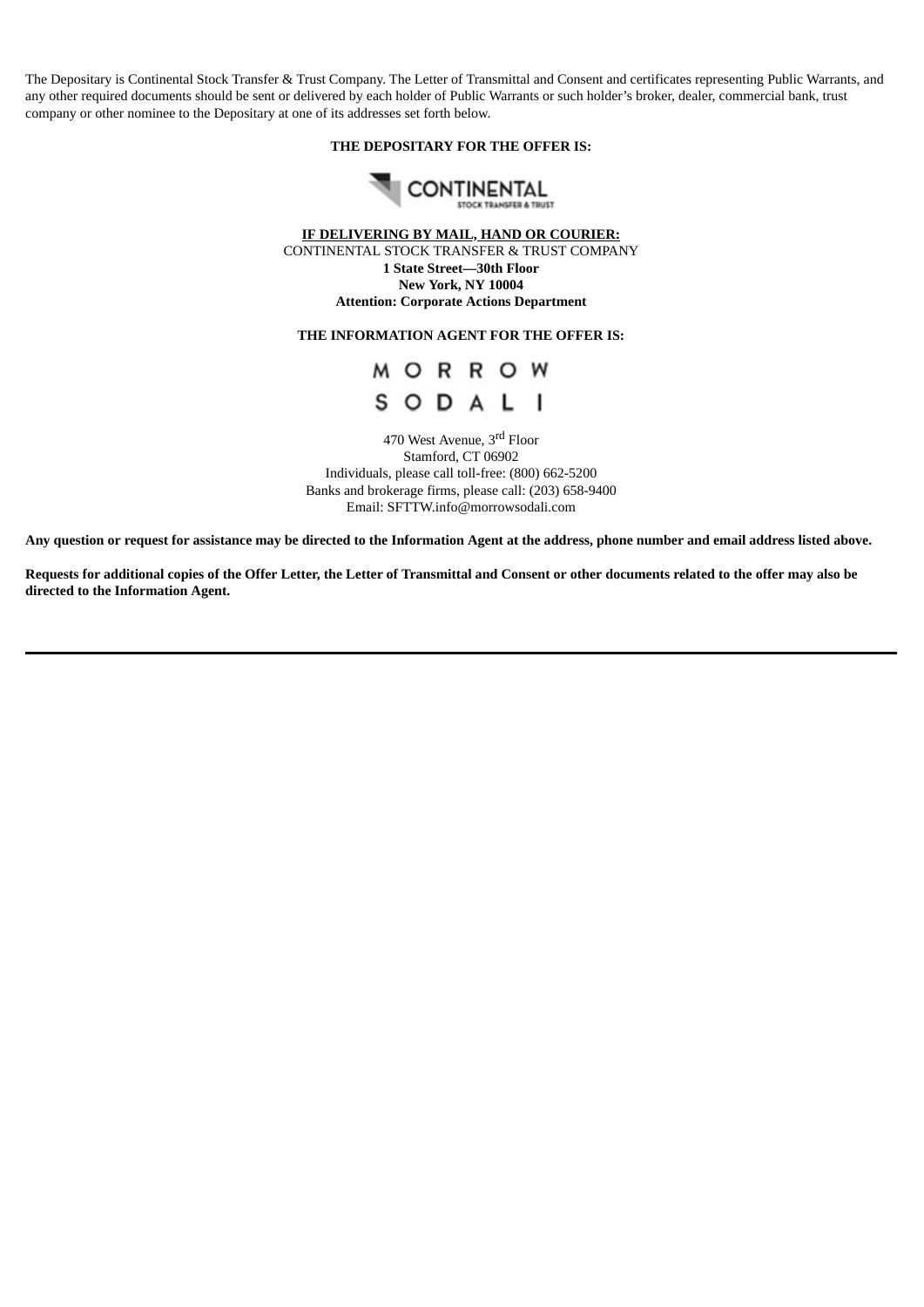## **AMENDMENT NO. 1 TO WARRANT AGREEMENT**

This Amendment (this "**Amendment**") is made as of [●], 2020 by and between Shift Technologies, Inc., a Delaware corporation f/k/a Insurance Acquisition Corp. (the "**Company**"), and Continental Stock Transfer & Trust Company, a New York corporation, as warrant agent (the "**Warrant Agent**"), and constitutes an amendment to that certain Warrant Agreement, dated as of March 19, 2019 (the "**Existing Warrant Agreement**"), between the Company and the Warrant Agent. Capitalized terms used but not otherwise defined in this Amendment shall have the meanings given to such terms in the Existing Warrant Agreement.

WHEREAS, Section 9.8 of the Existing Warrant Agreement provides that the Company and the Warrant Agent may amend the Existing Warrant Agreement with the written consent of the Registered Holders of 65% of the outstanding Public Warrants;

WHEREAS, the Company desires to amend the Existing Warrant Agreement to provide the Company with the right to require the holders of Public Warrants to exchange all of the outstanding Public Warrants for shares of the Company's Class A common stock, par value \$0.0001 per share, and cash on the terms and subject to the conditions set forth herein; and

WHEREAS, following a consent solicitation undertaken by the Company, the Registered Holders of more than 65% of the outstanding Public Warrants have consented to and approved this Amendment.

NOW, THEREFORE, in consideration of the mutual agreements contained herein and other good and valuable consideration, the receipt and sufficiency of which are hereby acknowledged, and intending to be legally bound hereby, the parties hereto agree to amend the Existing Warrant Agreement as set forth herein.

1. Amendment of Existing Warrant Agreement. The Existing Warrant Agreement is hereby amended by adding the new Section 6A thereto:

## "6A Mandatory Exchange.

6A.1 Company Election to Exchange. Notwithstanding any other provision in this Agreement to the contrary, not less than all of the outstanding Warrants may be exchanged, at the option of the Company, at any time while they are exercisable and prior to their expiration, at the office of the Warrant Agent, upon notice to the Registered Holders of the Warrants, as described in **Section 6A.2** below, for shares of Common Stock, at the exchange rate of 0.225 shares of Common Stock and \$0.90 in cash for every Warrant held by the holder thereof (the "**Consideration**") (subject to equitable adjustment by the Company in the event of any stock splits, stock dividends, recapitalizations or similar transaction with respect to the Common Stock). The aggregate Consideration payable to each former Registered Holder shall be rounded up to the nearest whole share after multiplying the aggregate number of outstanding Warrants held by such former Registered Holder by the Consideration.

6A.2 Date Fixed for, and Notice of, Exchange. In the event that the Company elects to exchange all of the Warrants, the Company shall fix a date for the exchange (the "**Exchange Date**"). Notice of exchange shall be mailed by first class mail, postage prepaid, by the Company not less than fifteen (15) days prior to the Exchange Date to the Registered Holders of the Warrants at their last addresses as they shall appear on the registration books. Any notice mailed in the manner herein provided shall be conclusively presumed to have been duly given whether or not the Registered Holder received such notice.

6A.3 Exercise After Notice of Exchange. The Warrants may be exercised, for cash (or on a "cashless basis" in accordance with subsection 3.3.1(b) of this Agreement) at any time after notice of redemption shall have been given by the Company pursuant to Section 6A.2 hereof and prior to the Exchange Date. On and after the Exchange Date, the record holder of the Warrants shall have no further rights except to receive, upon surrender of the Warrants, the Consideration.

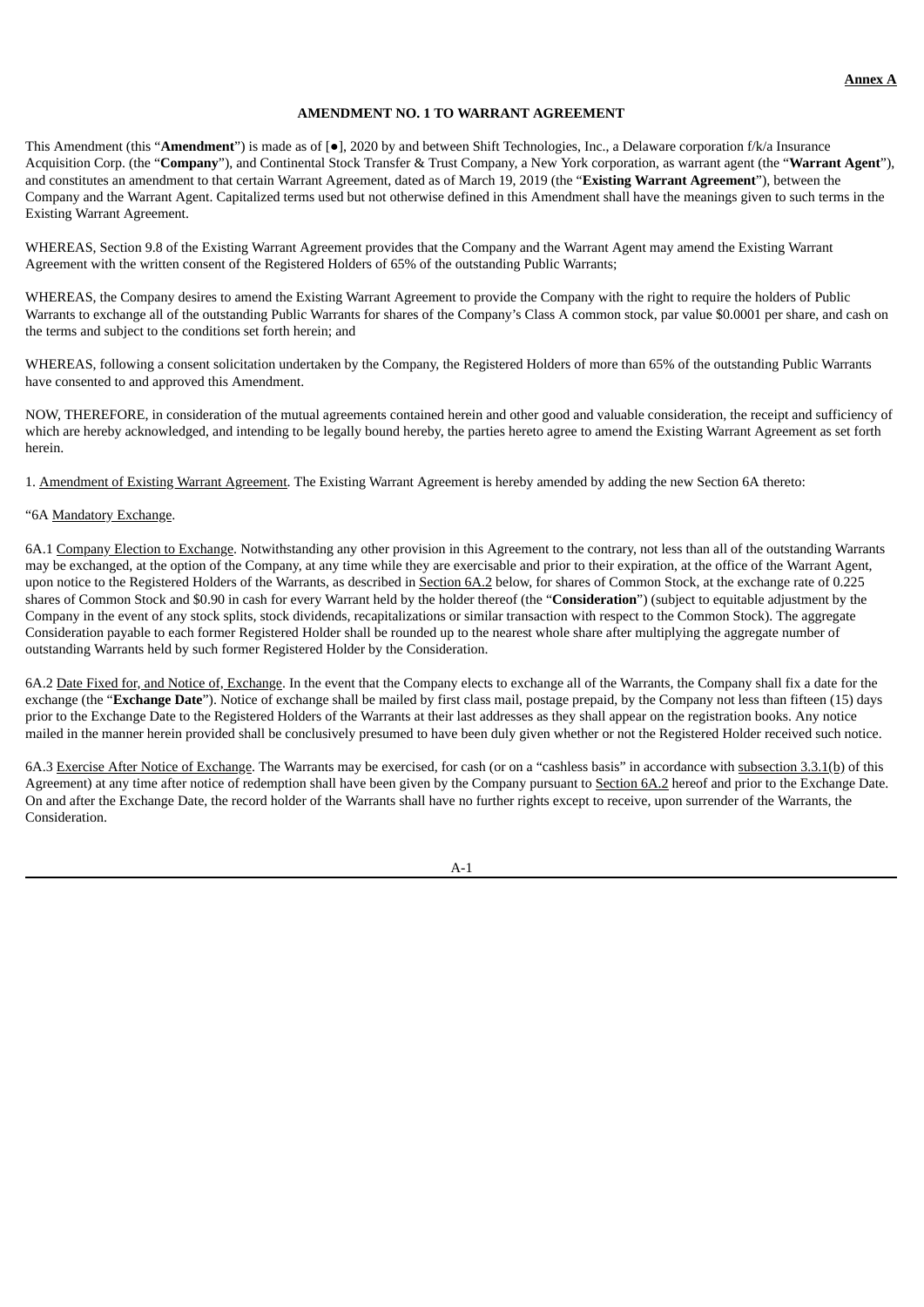## 2. Miscellaneous Provisions.

2.1 Severability. This Amendment shall be deemed severable, and the invalidity or unenforceability of any term or provision hereof shall not affect the validity or enforceability of this Amendment or of any other term or provision hereof. Furthermore, in lieu of any such invalid or unenforceable term or provision, the parties hereto intend that there shall be added as a part of this Amendment a provision as similar in terms to such invalid or unenforceable provision as may be possible and be valid and enforceable.

2.2 Applicable Law. The validity, interpretation and performance of this Amendment shall be governed in all respects by the laws of the State of New York, without giving effect to conflict of laws. The parties hereby agree that any action, proceeding or claim against it arising out of or relating in any way to this Amendment shall be brought and enforced in the courts of the State of New York or the United States District Court for the Southern District of New York, and irrevocably submits to such jurisdiction, which jurisdiction shall be exclusive. Each of the parties hereby waives any objection to such exclusive jurisdiction and that such courts represent an inconvenient forum.

2.3 Counterparts. This Amendment may be executed in any number of counterparts, and by facsimile or portable document format (pdf) transmission, and each of such counterparts shall for all purposes be deemed to be an original and all such counterparts shall together constitute but one and the same instrument.

2.4 Effect of Headings. The Section headings herein are for convenience only and are not part of this Amendment and shall not affect the interpretation thereof.

2.5 Entire Agreement. The Existing Warrant Agreement, as modified by this Amendment, constitutes the entire understanding of the parties and supersedes all prior agreements, understandings, arrangements, promises and commitments, whether written or oral, express or implied, relating to the subject matter hereof, and all such prior agreements, understandings, arrangements, promises and commitments are hereby canceled and terminated.

[*Signatures Appear on Following Page*]

#### A-2